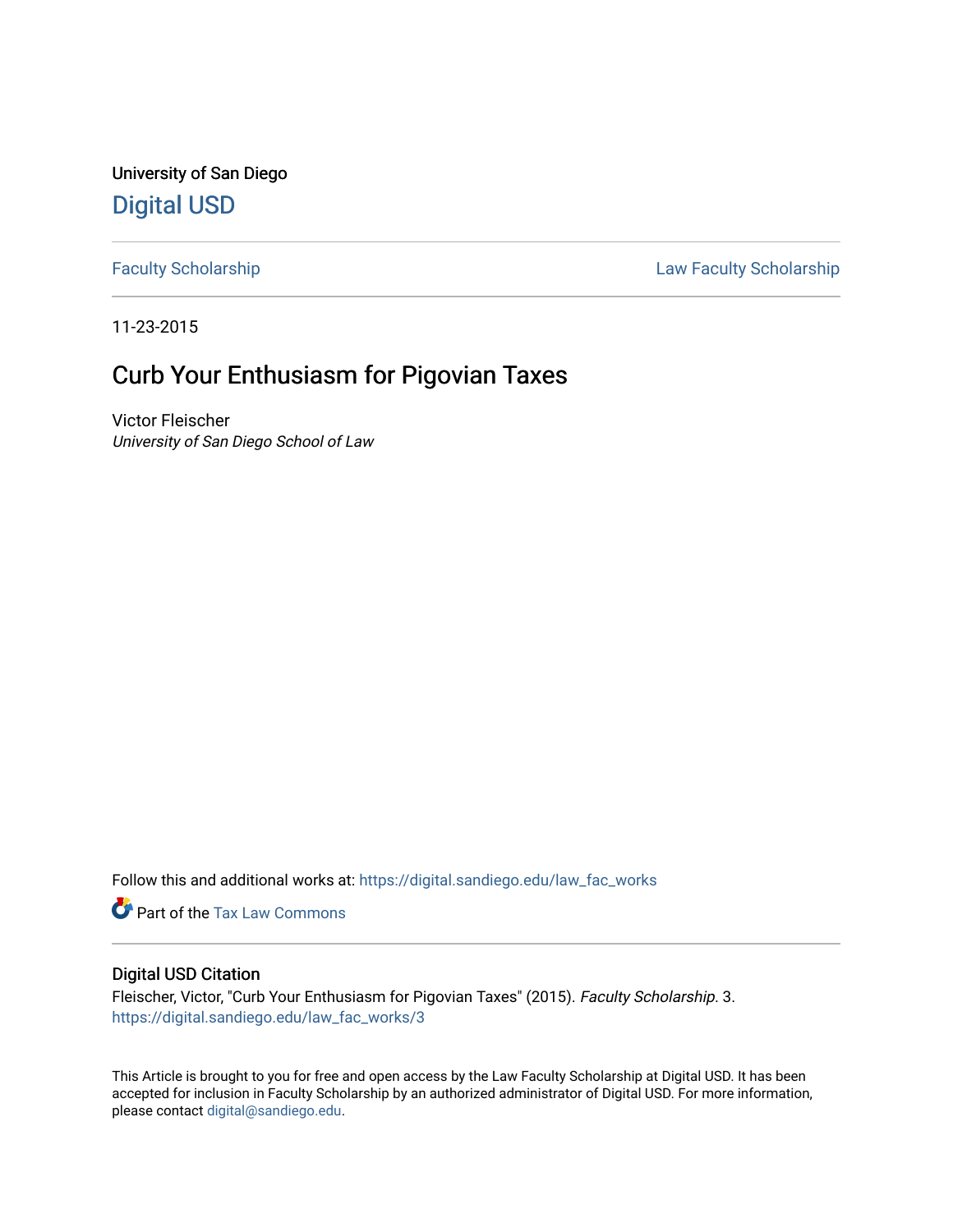# **ESSAYS**

# **Curb Your Enthusiasm for Pigovian Taxes**

#### *Victor Fleischer\**

*Pigovian (or "corrective") taxes have been proposed or enacted on dozens of harmful products and activities: carbon, gasoline, fat, sugar, guns, cigarettes, alcohol, traffic, zoning, executive pay, and financial transactions, among others. Academics of all political stripes are mystified by the public's inability to see the merits of using Pigovian taxes more frequently to address serious social harms, some even calling for the creation of a "Pigovian state."*

*This academic enthusiasm for Pigovian taxes should be tempered. A Pigovian tax is easy to design—as a uniform excise tax—if one assumes that each individual causes the same amount of harm with each incremental increase in activity on the margin. This assumption of uniform marginal social cost pairs well with the limited information and enforcement capacity of government institutions. But when marginal social cost varies significantly, a Pigovian tax may not lead to an optimal allocation of economic resources. Focusing on carbon emissions, where the assumption of uniform marginal social cost happens to be reasonable, obscures this common design flaw.*

*Broadly speaking, Pigovian taxes are likely to be the optimal regulatory instrument only when (1) the harm is (or is properly analogized to) global pollution, and where the harm does not vary significantly based on the source, or (2) the variation in marginal social cost is easily observed and categorized, as with traffic congestion charges.*

*This straightforward insight has broad implications for how we design any targeted tax or subsidy. It explains why a carbon tax would work well, but* 

<sup>\*</sup> Professor of Law at the University of San Diego. I thank Jordan Barry, Jake Brooks, Dhammika Dharmapala, Miranda Fleischer, Jacob Goldin, Brian Galle, Michael Graetz, Michael Guttentag, Jim Hines, Lily Kahng, Louis Kaplow, Wojciech Kopczuk, Jim Leitzel, Gary Lucas, Jason Oh, Barak Orbach, Frank Partnoy, Eric Posner, Alex Raskolnikov, Tracey Roberts, David Schizer, Ted Sichelman, Kirk Stark, Eric Zolt, and participants at workshops at Columbia Law School, Loyola Law School (Los Angeles), UCLA, University of San Diego, University of Washington, the American Law & Economics Association, and the Midwestern Law & Economics Association for comments and suggestions on earlier versions of this Essay.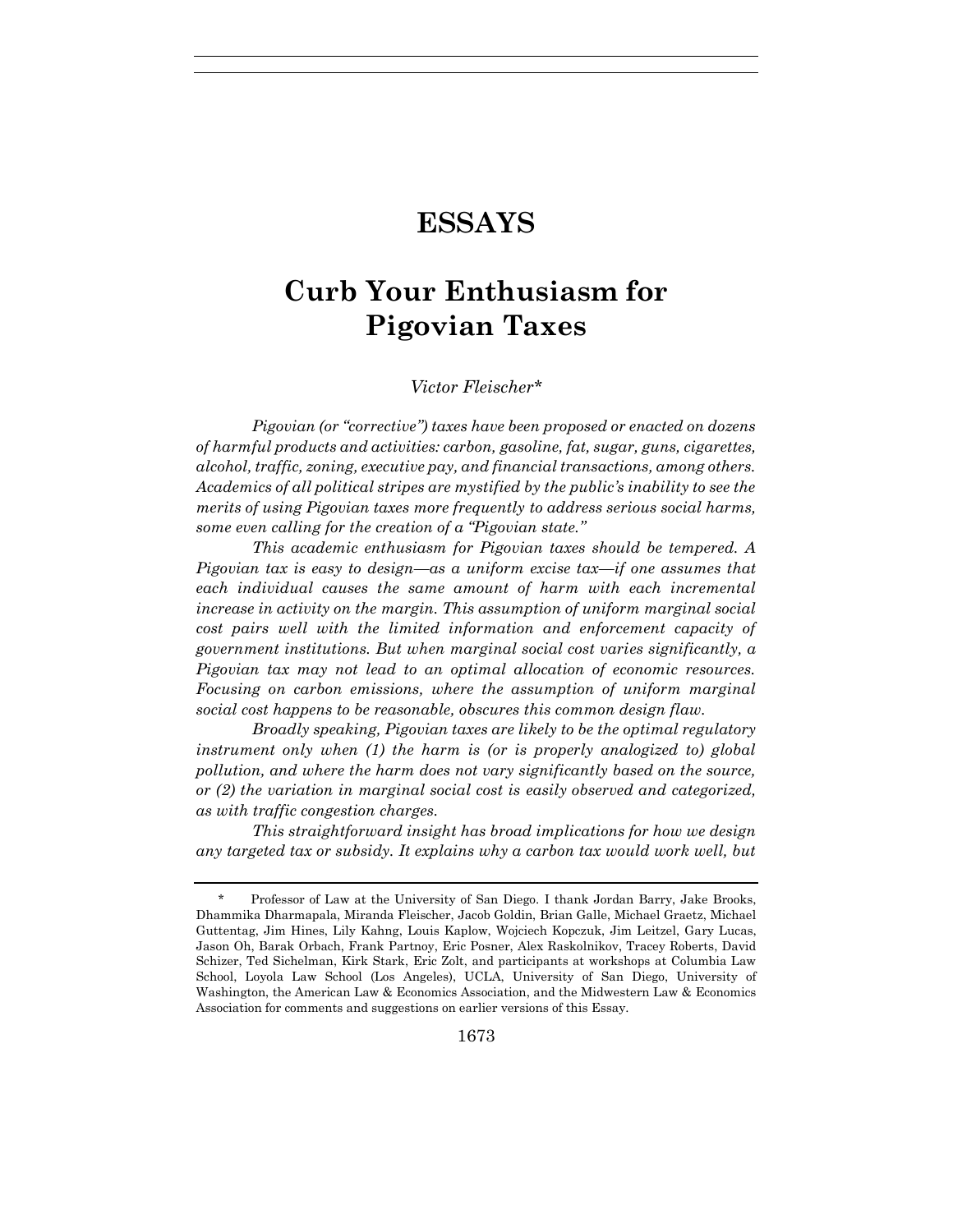*some other environmental taxes would not. It explains why many food taxes would be ineffective in improving public health. It explains why most sin taxes raise revenue but do not change behavior. Pigovian taxes are, under certain conditions, a useful instrument of regulatory policy, but we should resist the temptation of a Pigovian state.* 

| I.   |             |                                                 |  |  |  |
|------|-------------|-------------------------------------------------|--|--|--|
| II.  |             | THE WEAPON OF CHOICE FOR PHILOSOPHER KINGS 1682 |  |  |  |
|      | $\bm{A}$ .  | Tax as an Alternative to                        |  |  |  |
|      |             | Command-and-Control Regulation  1682            |  |  |  |
|      | B.          |                                                 |  |  |  |
| III. |             | TEN IMPLICATIONS FOR PIGOVIAN TAX DESIGN  1690  |  |  |  |
|      | A.          | The Assumption of Uniformity Holds              |  |  |  |
|      |             |                                                 |  |  |  |
|      | $B$ .       | Use (Only) When Harm Can Be                     |  |  |  |
|      |             |                                                 |  |  |  |
|      | $C$ .       | Place Discretion in the Agency with             |  |  |  |
|      |             |                                                 |  |  |  |
|      | D.          | Beware Bimodal or Skewed Distributions 1697     |  |  |  |
|      | $E$ .       | Do Not Use if Elasticity Correlates Inversely   |  |  |  |
|      |             |                                                 |  |  |  |
|      | $F_{\cdot}$ |                                                 |  |  |  |
|      | G.          |                                                 |  |  |  |
|      | Н.          | Sin Taxes Modify Revenue, Not Behavior 1706     |  |  |  |
|      | I.          | Consider Using When Variation is                |  |  |  |
|      |             |                                                 |  |  |  |
|      | $J_{\cdot}$ |                                                 |  |  |  |
|      | Κ.          | Pigovian Subsidies Aren't Any Better  1709      |  |  |  |
| IV.  |             |                                                 |  |  |  |
| V.   |             |                                                 |  |  |  |

#### I. INTRODUCTION

Law professors have a tendency to act as if we are philosopher kings, descending into the cave to educate the prisoners.<sup>1</sup> We identify the ideal, and, embracing our role as guardian of the republic, we sketch out a plan to engineer the best social policy to reach that identified goal. In the twentieth century this tendency was most apparent in the form

<sup>1.</sup> *See* PLATO, THE REPUBLIC 214 (Benjamin Jowett trans., Barnes & Noble Books 1999) ("[T]hey must be made to descend again among the prisoners in the den, and partake of their labours and honours, whether they are worth having or not.").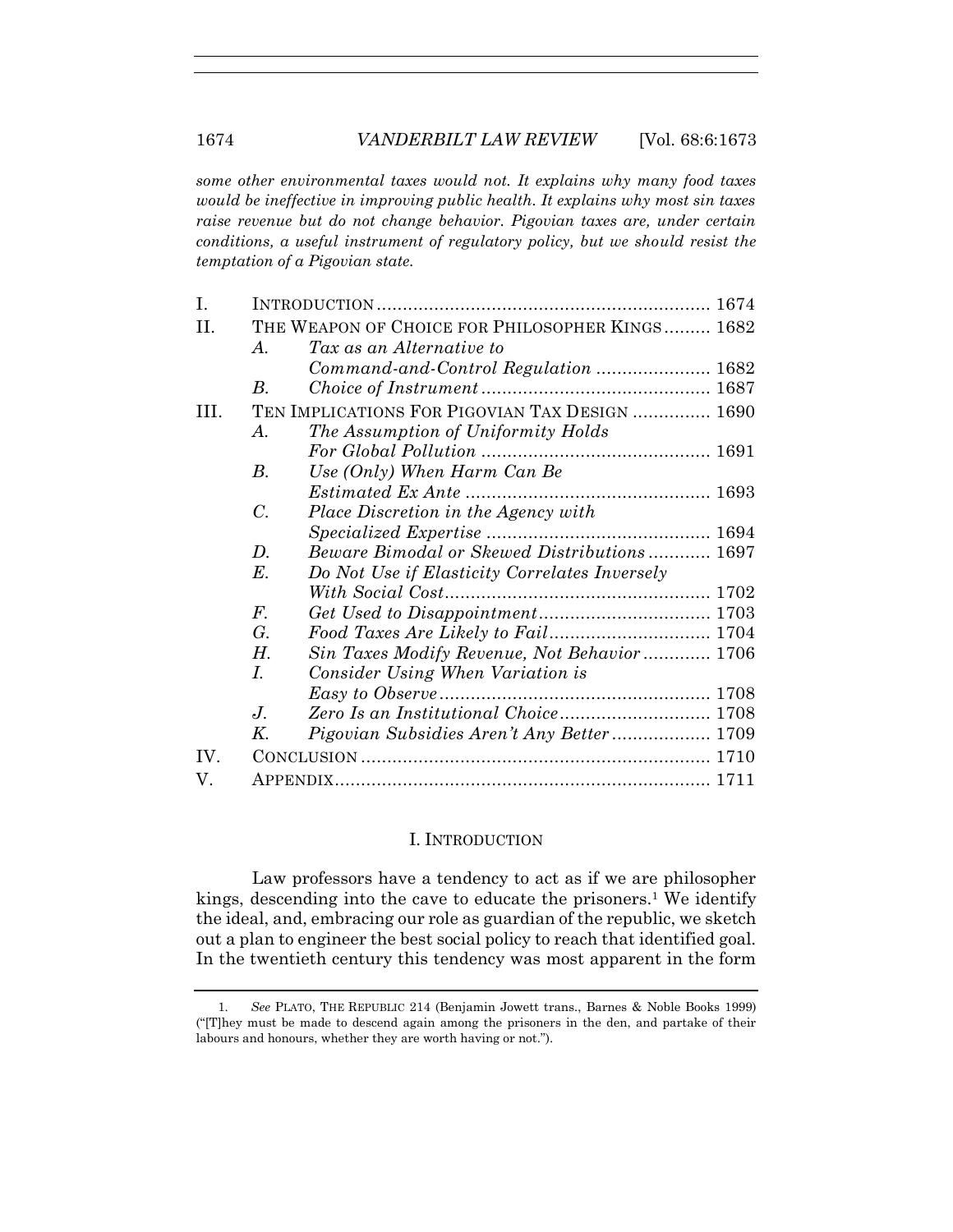of the command-and-control model of regulation, an approach that has fallen out of grace.<sup>2</sup> For the newest generation of Platonic guardians, a Pigovian tax is a tempting gadget.<sup>3</sup>

Corrective taxes are taxes that are designed primarily to change behavior rather than raise revenue. These taxes are often called "Pigovian" taxes in reference to Arthur Pigou, the British economist who pioneered the approach.<sup>4</sup> The idea is that by placing a small tax, equal to marginal social cost, on each unit of an activity to be discouraged—environmental pollution is the most common example prices will rise, forcing polluters to internalize the social cost of the harmful activity. As a result, production will decrease, leading to an allocation of economic resources that reflects the true cost of the activity causing the pollution.<sup>5</sup>

Policy advocates have often inferred, erroneously,<sup>6</sup> that using a Pigovian approach means that one need not know who is causing harm, where it is occurring, or how much it would cost each firm or individual to reduce the harmful activity. Indeed, if that were the case, one would only need an estimate of the total amount of an activity and the total social harm that results. While making such estimates would be challenging, it would be less challenging than the aggregate cost-benefit analysis required of many agency decisions under current law.<sup>7</sup>

These seemingly relaxed design specifications make Pigovian taxes a tempting instrument of social engineering, especially when compared to traditional command-and-control regulation.<sup>8</sup> One finds considerable academic support for Pigovian taxes on a wide range of products and activities, including carbon, gasoline, fat, high fructose corn syrup, guns, financial transactions, executive pay, excessive zoning, and sport utility vehicles.<sup>9</sup> Law professors and economists of all

4. *See* ARTHUR C. PIGOU, THE ECONOMICS OF WELFARE 172, 192–93 (4th ed. 1932) (describing situations where social costs and private costs diverge).

5. *See* JONATHAN GRUBER, PUBLIC FINANCE AND PUBLIC POLICY 134–35 (4th ed. 2013).

- 6. *See infra* text accompanying notes 25–26.
- 7. *See* Masur & Posner, *supra* note 3, at 1.

<sup>2.</sup> *See* Rena I. Steinzor, *Reinventing Environmental Regulation: The Dangerous Journey from Command to Self-Control* 22 HARV. ENVTL. L. REV. 103, 103 (1998) (noting widespread acceptance of command-and-control critiques); Thomas H. Tietenberg, *Economic Instruments for Environmental Regulation*, 6 OXFORD REV. ECON. POL'Y, Spring 1990, at 17, 17 (noting widespread recognition of the benefits of economic incentive regulation).

<sup>3.</sup> Jonathan S. Masur & Eric A. Posner, *Toward a Pigovian State* 1 (Coase-Sandor Inst. for Law & Econ., Working Paper No. 716; Pub. Law & Legal Theory, Working Paper No. 503, 2015), http://ssrn.com/abstract=2559393 [http://perma.cc/Q9DX-K34J] ("It is time for the regulatory state to take a Pigovian turn.").

<sup>8.</sup> Quantity regulation, often referred to as "cap and trade," has many of the same institutional characteristics as a corrective tax. *See infra* text accompanying note 133.

<sup>9.</sup> *See infra* text accompanying notes 10–11, 24.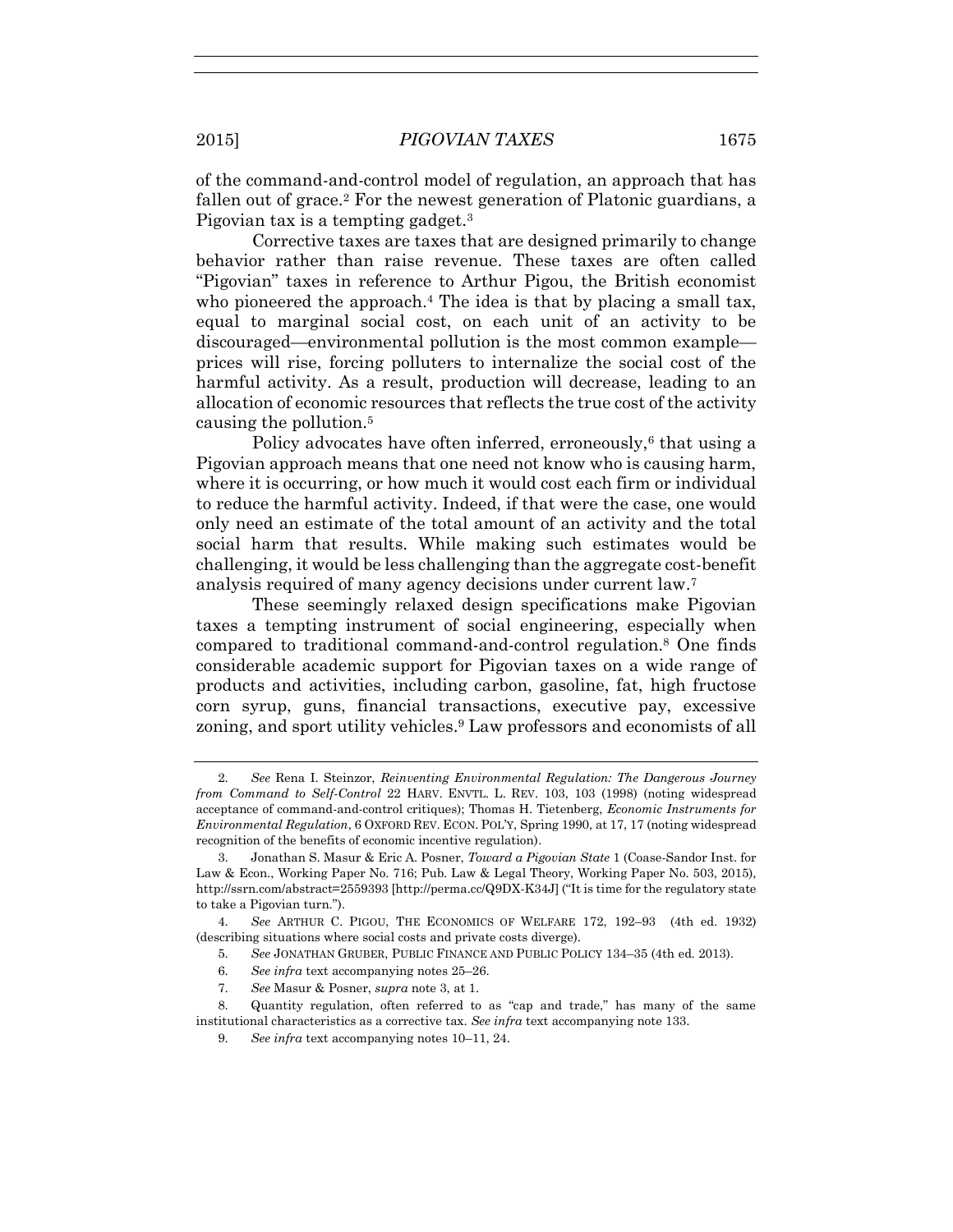political stripes, led by such luminaries as Louis Kaplow, Greg Mankiw, Gary Becker, and Robert Frank, are mystified by the public's inability to see the merits of using Pigovian taxes more frequently to address serious social harms.10 Most recently, Jonathan Masur and Eric Posner have issued a "Pigovian call to arms" on the grounds that not only do regulators have the legal authority to implement Pigovian taxes, they should replace any instance of command-and-control regulation with a  $\text{tax}.^{11}$ 

This academic exuberance for Pigovian taxes should be tempered. My goal is not to defend command-and-control regulation. Rather, I wish to highlight some often-overlooked weaknesses in the Pigovian instrument. In the circumstances where a Pigovian tax is not the right instrument, the right answer may be command-and-control regulation, or it may be some other approach, such as information disclosure, behavioral nudges, or ex post tort liability.12 Or it may be best to let sleeping dogs lie.

I understand the temptation of a Pigovian state. Externalities are all around us. Your neighbor's lawnmower is too loud. You can smell the garbage from the restaurant downstairs. You take your daughter to Disneyland and worry about the unvaccinated kids running around alongside. And a Pigovian tax is easy to design—as a uniform excise tax—if one simply assumes uniform marginal social cost across all individuals and firms.<sup>13</sup>

This assumption of uniform marginal social cost pairs well with the limited information and enforcement capacity of government institutions.14 The problem is that when marginal social cost varies,

14. *See infra* text accompanying notes 24–26.

<sup>10.</sup> *See, e.g.*, N. Gregory Mankiw, *Smart Taxes: An Open Invitation to Join the Pigou Club*, 35 E. ECON. J. 14, 15 (2009):

For believers in Pigovian taxation such as myself, the primary task ahead is one of education. To many economists, the basic argument for increased use of Pigovian taxes is so straightforward as to be obvious. But as George Orwell once put it, "We have now sunk to a depth where the restatement of the obvious is the first duty of intelligent men."

<sup>11.</sup> Masur & Posner, *supra* note 3, at 38:

Just as regulators discovered (with some prodding from the executive branch) that they could use cost-benefit analysis to evaluate proposed command-and-control regulations, they can also recognize that they possess the authority to impose Pigovian taxes in lieu of command-and-control regulations. It's time to transform the "cost- benefit state" into the Pigovian state.

<sup>12.</sup> Brian Galle, *Tax, Command . . . or Nudge? Evaluating the New Regulation*, 92 TEX. L. REV. 837, 841 (2014) (arguing that nudges are preferable to price instruments under some circumstances).

<sup>13.</sup> *See infra* text accompanying notes 17, 24–26. "Social cost" is the amount of the cost or harm resulting from an activity that is borne by people other than the person conducting the activity. "Marginal social cost" is the incremental cost of an additional unit of the activity.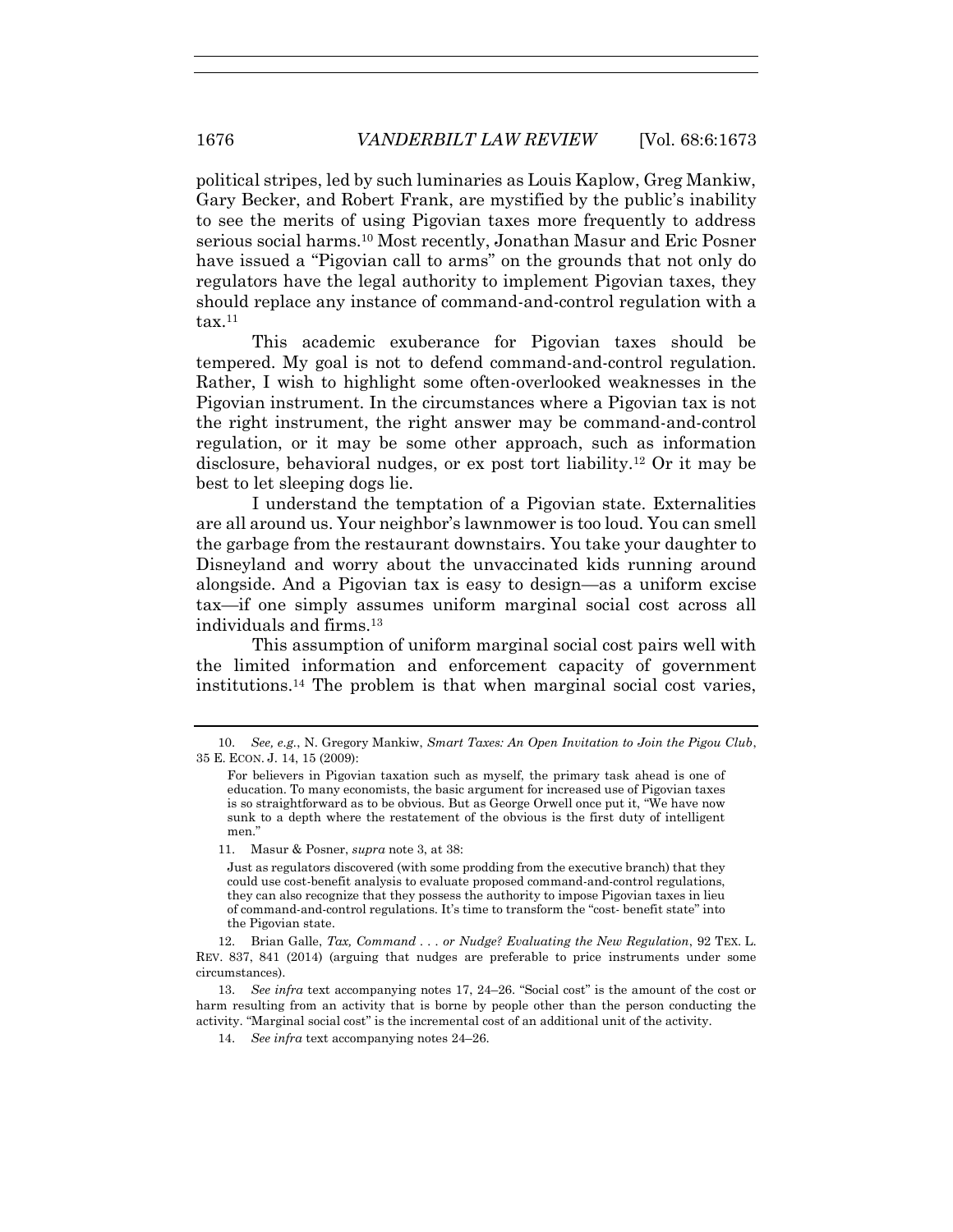lead to an optimal allocation of economic resources. Our focus on carbon emissions, where the assumption of uniform marginal social cost happens to be reasonable, obscures this common design flaw.<sup>15</sup>

Consider guns. If a carbon tax is the most promising application of Pigovian taxation, a tax on guns is among the least. The Seattle City Council recently imposed an excise tax of \$25 per gun and two to five cents per round of ammunition, citing the economic cost in Seattle and King County of \$181 million per year.<sup>16</sup> In the aggregate, there is no question that the social cost of guns far exceeds the private cost of manufacturing a gun. At the individual level, however, where incentives matter most directly, people vary widely in how they use a gun. Some people attend gun safety workshops, practice shooting at the range, and keep guns secure. Others are more lackadaisical, increasing the risk of accidental shootings. And of course, a small number of criminals use guns to commit violent crimes. Making matters worse from a tax design standpoint, this variation in marginal social cost is especially troubling when it is negatively correlated with demand elasticity.<sup>17</sup>

Consider the effect that the Seattle excise tax on ammunition would have on two individuals: Eugene, a law professor and Second Amendment scholar, and John, a cocaine dealer. For Eugene, gun ownership causes little or no social cost. He practices regularly at the range and keeps his guns secure in a locked safe. In fact, his gun ownership arguably creates positive social externalities for his neighbors.<sup>18</sup>

The case for Pigovian intervention is stronger for John, who carries his gun to protect himself when buying and selling cocaine. Even if John is careful, carrying a gun raises the risk of armed confrontation and accidental or intentional death.19 Suppose that the marginal social cost from John owning a gun is \$200,000, the marginal social cost from

<sup>15.</sup> *See infra* text accompanying note 24.

<sup>16.</sup> SEATTLE, WASH. MUN. CODE 5.50 (2015).

<sup>17.</sup> The basic intuition is that if those with the highest marginal social cost are least likely to change their behavior, a Pigovian tax set at the level of average social cost will do little to change behavior among the group that causes the most harm, and will change the behavior of those causing little harm, thereby creating deadweight loss.

<sup>18.</sup> Pigovian taxes may be used to address activities that cause only internal harm. One may imagine one's future self as the party external to one's present self; cognitive limitations may lead us to discount the preferences of one's future self excessively. The case for governmental intrusion into one's personal choices, however, is considerably more challenging than in the case where an individual harms others.

<sup>19.</sup> Demand for the product in question must be somewhat elastic, allowing for a behavioral response, but it is equally important that close substitutes not create external social cost.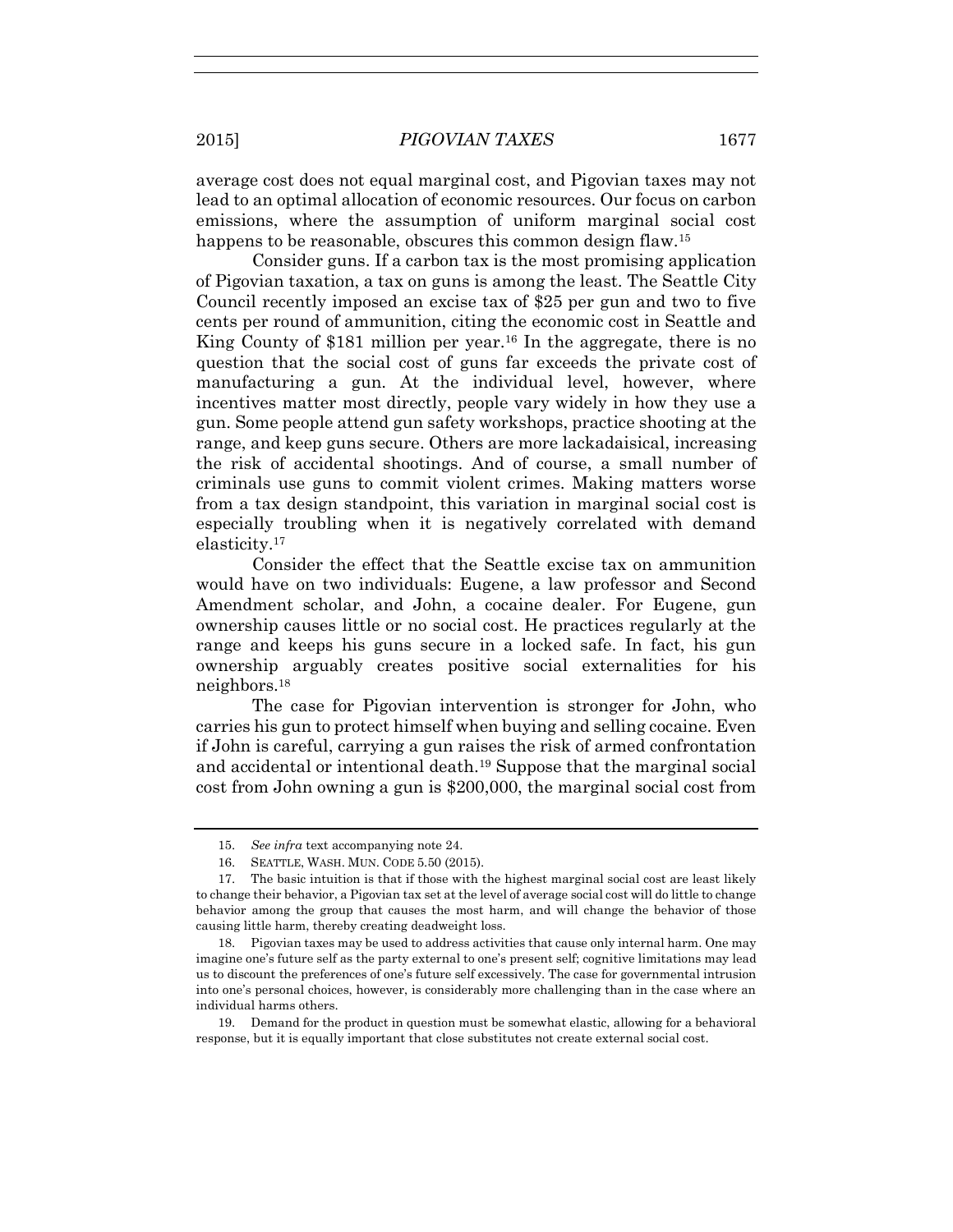Eugene owning a gun is \$0, and the excise tax is set at \$10,000 per gun, the average social cost per gun.

Despite the variation in their marginal social cost, Eugene and John each face the same marginal cost increase of \$10,000. Under these conditions, the uniform tax rate does more harm than good. If John and Eugene each stop buying guns, each one loses utility, but only John was causing harm to others.20 Worse yet, if only Eugene stops buying guns, and John buys his illegally, the tax revenue must be balanced against the deadweight loss created when Eugene decides not to buy a gun or, worse, stops going to the practice range. In light of the negative correlation between elasticity (responsiveness to the tax) and social cost, it is unlikely that a positive tax on guns or ammunition is the optimal government intervention under these conditions.<sup>21</sup>

The inefficacy of the tax in changing behavior or reducing social cost does not necessarily mean that a tax on guns is bad policy. If Eugene (and similar consumers) continue to buy guns and ammunition in spite of the tax, the tax may be a very efficient way of raising government revenue to fund gun safety programs or for more general purposes. An ineffective Pigovian tax may be an optimal commodity tax.

It is worth pausing here to underscore that the problem of variation in marginal social cost results from how our political institutions work rather than from the economics of tax instruments as such. In a world with costless information, perfect political institutions, costless enforcement, and no concerns for autonomy or privacy, Pigovian taxes would not be uniform. They would be tailored perfectly to account for variation among different people and firms. John would pay a tax of \$200,000, and Eugene would be exempt. However, except in the few cases where the variation in marginal social cost is related to income, our tax institutions are not well positioned to design or implement such a tax. Other policy instruments (such as regulation,

<sup>20.</sup> A Pigovian tax on bacon could arguably be justified on other grounds. Suppose we believe it is immoral to eat pigs, and we think bacon is particularly repugnant. Each strip of bacon consumed pollutes the atmosphere, so to speak, making additional pig consumption that much more socially acceptable. A uniform excise tax would succeed in reducing aggregate consumption, perhaps changing social norms as well. On the other hand, it is not clear that a bacon tax would be more effective than a regulation banning bacon consumption; criminal or civil laws may well have greater expressive value than a tax, which implicitly suggests that it is okay to indulge so long as you are willing to pay the price.

<sup>21.</sup> It is possible that other instruments, like regulation, information disclosure, and behavioral nudges, are more problematic than a corrective tax. But few tax proposals even recognize that we may be forcing Jane, who causes no harm, to pay tax or change her behavior, nor do most proposals acknowledge that Joe will not fully internalize the social cost of his behavior.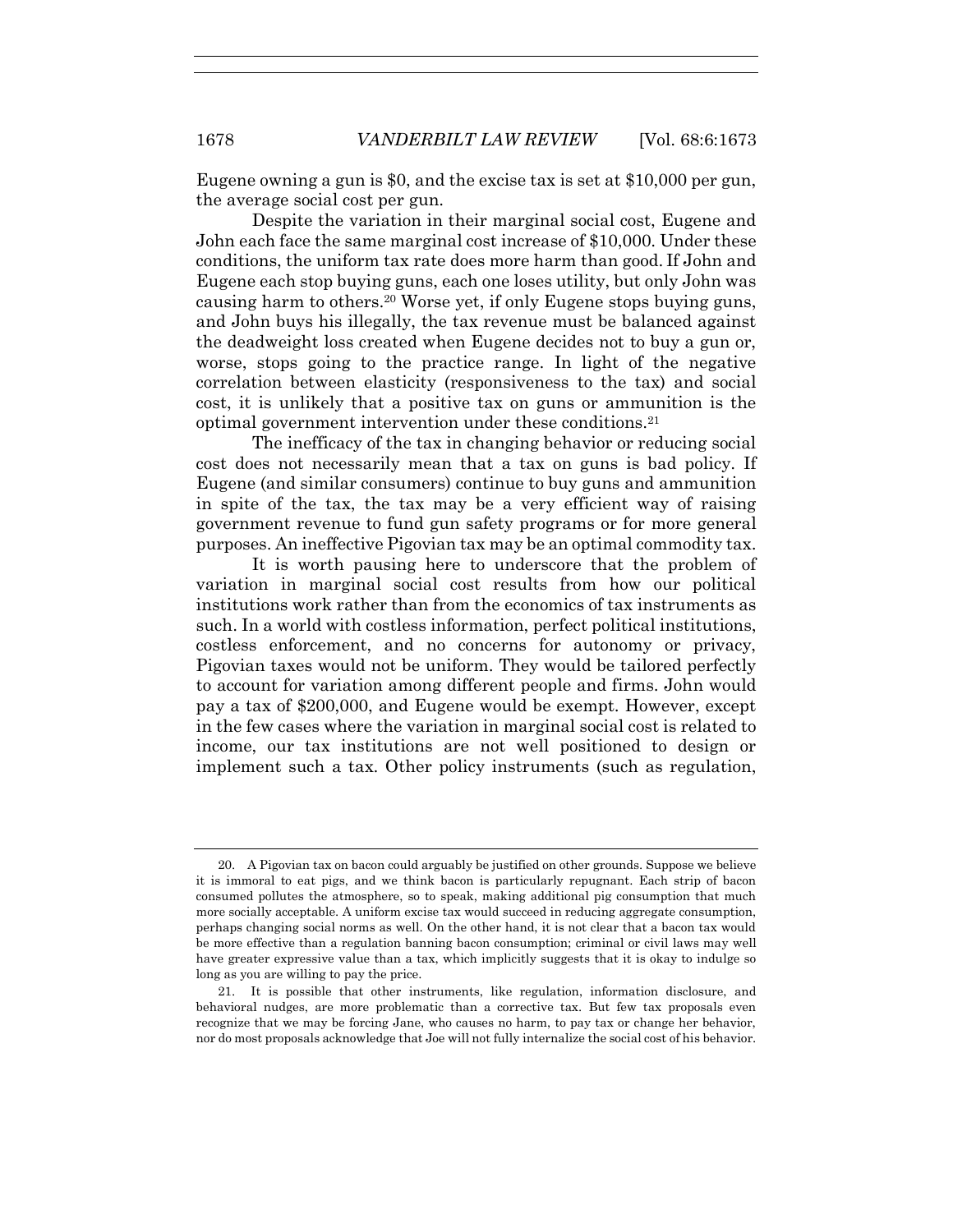government spending, behavioral nudges, education, and information disclosure) may achieve better results at lower cost.<sup>22</sup>

The remainder of this Essay outlines the narrow conditions when a corrective tax or subsidy is likely to be the most effective policy instrument. Generally speaking, a Pigovian tax is likely to work well when marginal social cost is roughly equal to average social cost. More precisely, a Pigovian tax is likely to be optimal when there is a normal and narrow distribution of marginal social cost across the different firms and individuals that engage in the activity.23 Under these conditions, a uniform excise tax may be appropriate. $24$ 

The common design flaw of failing to account for variation in marginal social cost results from a simplifying assumption that makes Pigovian taxes easier to design, explain, implement, and enforce. The traditional classroom design of a Pigovian tax takes an estimate of the total social cost of a product and divides it by the total units of production to come up with a uniform tax rate that will force producers to internalize the social cost of the activity. But the social cost of an activity often varies widely among individuals or firms.25 Even the most sophisticated economic models, which account for nonlinear variation in marginal cost as production increases or decreases in the aggregate, do not account for variation among firms or individuals.<sup>26</sup>

Advocates for a Pigovian tax thus face a dilemma. They can ignore variation in marginal social cost, hoping that the average social cost approximates the marginal social cost closely enough to induce

25. Indeed, even in some areas of pollution regulation, there is variation in marginal social cost; it matters a great deal if a toxic chemical leaks into the desert, or if it seeps into a river that supplies drinking water. *See* Trip Gabriel, *Thousands Without Water After Spill in West Virginia*, N.Y. TIMES (Jan. 11, 2014), http://www.nytimes.com/2014/01/11/us/west-virginia-chemicalspill.html?\_r=0 [http://perma.cc/8BQP-X3PU] ("As 300,000 people awoke on Friday to learn that their tap water was unsafe for brushing teeth, brewing coffee or showering, residents and businesses expressed a mix of anger and anxiety in coping with an industrial accident with no clear end in sight.").

26. *See* Louis Kaplow & Steven Shavell, *On the Superiority of Corrective Taxes to Quantity Regulation*, 4 AM. L. & ECON. REV. 1, 4–5 (2002) (describing possibility of nonlinear tax rate but not accounting for variation in marginal social cost among firms*). But see* Peter A. Diamond, *Consumption Externalities and Imperfect Corrective Pricing*, 4 BELL J. ECON. & MGMT. SCI. 526, 527–28 (1973) (accounting for variation among individuals with respect to externalities in various contexts).

<sup>22.</sup> *See infra* text accompanying note 35.

<sup>23.</sup> *See infra* Section III.D.

<sup>24.</sup> Pigovian taxes have been studied most closely in the context of carbon emissions, where there is thought to be little variation in marginal social cost. Most scientists assume that a unit of carbon causes the same amount of global warming whether it is emitted from my car or your lawnmower, in California or Maine, in small increments or all at once. There is, in fact, some evidence that marginal social cost varies depending on the location of the source of emission. *See infra* text accompanying note 135.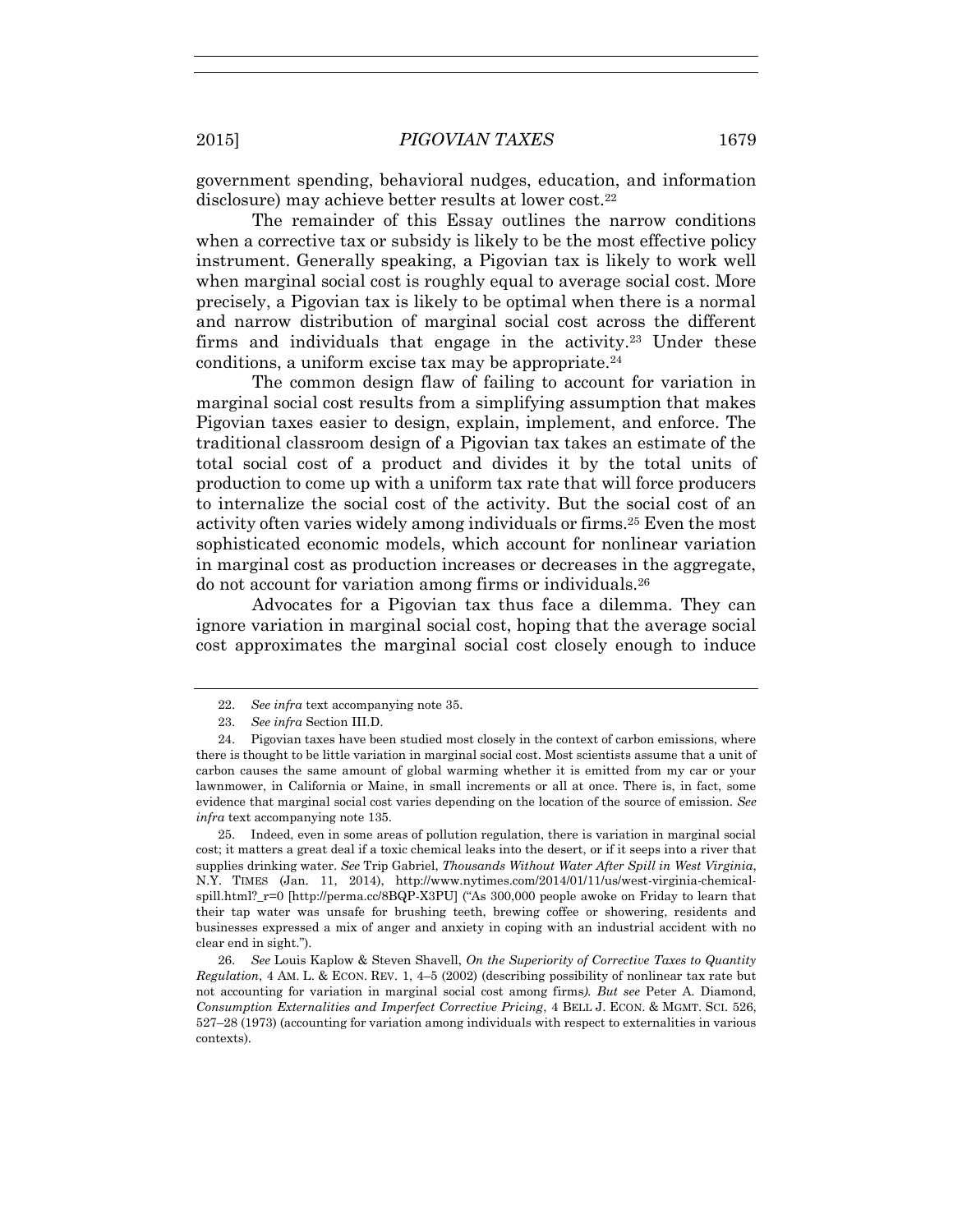more efficient behavior. This approach works well when the variation is small and normally distributed.27 It may not work well when the variation is large, when the variation is bimodal or highly skewed, or if the distribution has a long or fat tail.<sup>28</sup> For example, in a skewed distribution of marginal social cost, where a few bad actors cause most of the harm, a uniform excise tax set at the rate of average social cost per individual is not likely to be effective.29 It will under-deter the bad actors, and over-deter those who cause little or no harm.30 Under those circumstances, a different policy instrument may be more effective and less costly. Command-and-control regulation can be targeted at bad actors, uniform rules can be selectively enforced, information can be disclosed to shame bad actors, and so on.

Alternatively, policymakers can try to carve up the population more carefully, departing from the traditional uniformity of excise taxes. This approach improves the effectiveness of the tax instrument, but it creates greater administrative costs in designing, administering, and enforcing the tax.<sup>31</sup> This approach may work well when categories are easy to observe and define. Traffic congestion charges, for example, often distinguish between cars, trucks, and taxis.32 Categorization will not work well when variation in marginal social cost is difficult to observe before the social cost occurs, as with a gun buyer who may use the gun for home protection, or may use it for a bank robbery.33 Nor will it work well when observing the characteristics that drive variation in social cost is intrusive or in conflict with other norms.<sup>34</sup>

This Essay makes three main contributions to the literature. First, its critique of the design of Pigovian taxes contributes to the literature on instrument choice.<sup>35</sup> The Essay provides a new reason to

- 29. *See infra* text accompanying note 139.
- 30. *See infra* Section III.E.

- 33. *See infra* text accompanying notes 139–40.
- 34. *See infra* text accompanying notes 151–56.

35. *See generally* Maureen L. Cropper & Wallace E. Oates, *Environmental Economics: A Survey*, 30 J. ECON. LIT. 675 (1992) (discussing policy instruments available to establish economic incentives for pollution abatement); Kaplow & Shavell, *supra* note 26 (discussing the relative superiority of particular control instruments in different situations); Martin Weitzman, *Prices vs. Quantities*, 41 REV. ECON. STUD. 477 (1974) (examining the advantages of price and quantity as control instruments). Until recently, there was little legal literature on instrument choice; one notable exception is Jonathan Wiener, *Global Environmental Regulation: Instrument Choice in Legal Context*, 108 YALE L.J. 677 (1999). In recent years, the literature has focused more on insights from behavioral economics. *E.g.*, RICHARD H. THALER & CASS R. SUNSTEIN, NUDGE (2008); On Amir & Orly Lobel, *Stumble, Predict, Nudge*, 108 COLUM. L. REV. 2098 (2008); M. Ryan Calo,

<sup>27.</sup> *See infra* text accompanying notes 100–06.

<sup>28.</sup> *See infra* text accompanying notes 96–97.

<sup>31.</sup> *See infra* text accompanying notes 137–40.

<sup>32.</sup> *See infra* text accompanying note 166.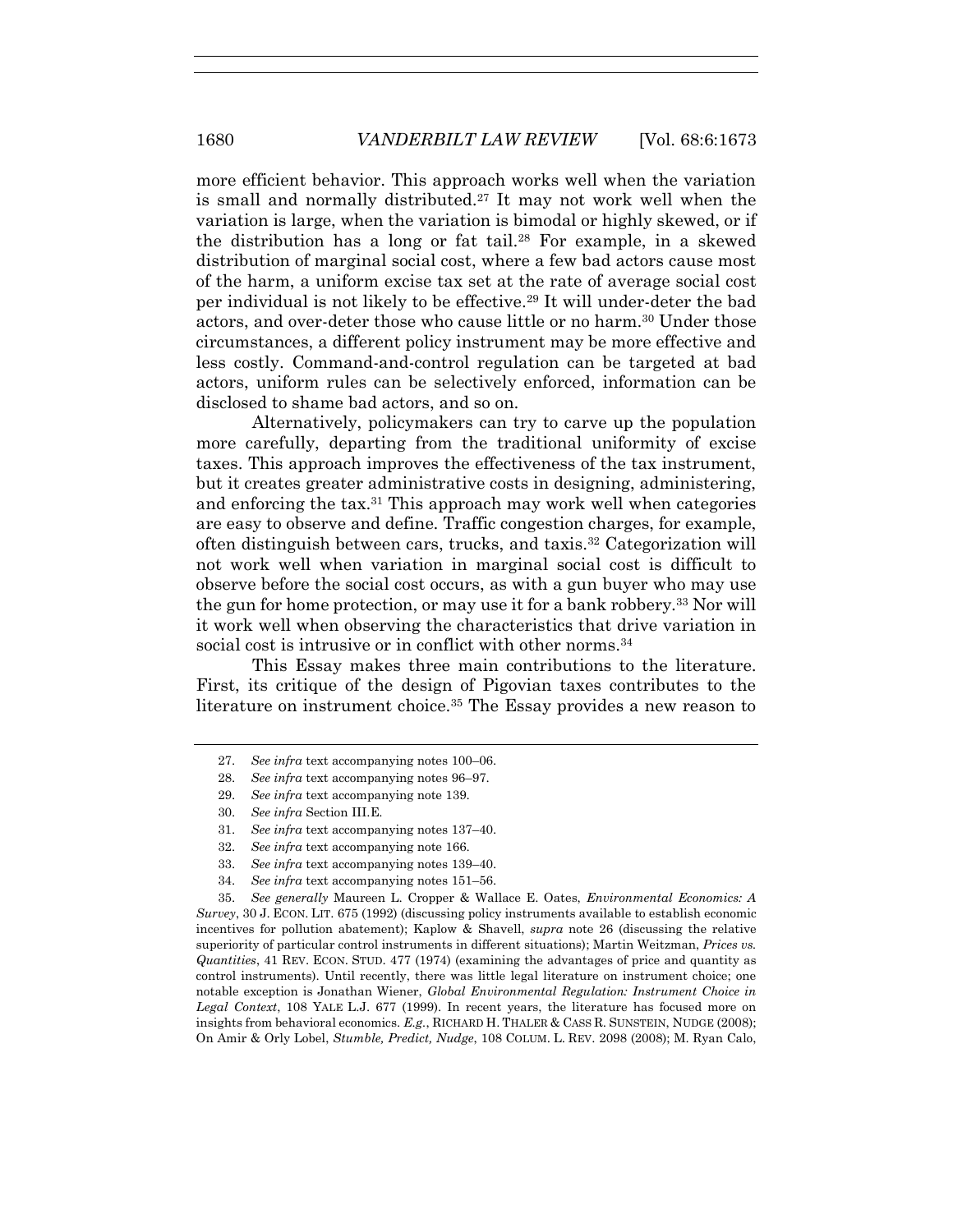be skeptical of Pigovian taxes when there is significant variation in the harm caused by different individuals or firms. Pigovian taxes may still be a "second best" solution compared to all the other imperfect regulatory approaches; by identifying the conditions when Pigovian taxes are likely to work, this Essay may help policymakers regulate more effectively.

Second, the Essay contributes to the literature on tax expenditures, which can be viewed as Pigovian subsidies.<sup>36</sup> The same design flaws observed with Pigovian taxes apply equally to Pigovian subsidies. Just as a poorly designed Pigovian tax burdens many who cause no harm and does not burden harm-doers enough, most tax expenditures provide windfall gains to many and not enough subsidy to those who need encouragement. Tax expenditures should be reviewed with targeting effectiveness in mind, and many should be eliminated.

Finally, this Essay makes a methodological contribution. I challenge the tendency among law professors, economists, and public policy scholars—especially from outside of the tax field—to rely too heavily on tax policy as an instrument for social change.<sup>37</sup> While it is inevitable that tax policy shapes social policy, our institutions of tax policy and administration are quite limited in their ability to achieve challenging social policy goals. Only where the policy goal is closely related to the measurement of income is a tax instrument likely to be optimal.

This Essay is organized into five short sections. Following this Introduction, Part II provides some context from the relevant literature. Part III examines the problem of variation in marginal social cost and describes the limited conditions under which a Pigovian tax is likely to be the optimal policy instrument. Part IV concludes.

*Code, Nudge, or Notice?*, 99 IOWA L. REV. 773 (2014); Galle, *supra* note 12 (arguing that nudges are preferable to price instruments under some circumstances); Brian Galle, *The Tragedy of the Carrots: Economics and Politics in the Choice of Price Instruments*, 64 STAN. L. REV. 797 (2012).

<sup>36.</sup> *E.g.*, Boris Bittker, *Accounting for Federal "Tax Subsidies" in the National Budget*, 22 NAT'L TAX J. 244 (1969); Stanley S. Surrey, *Tax Incentives as a Device for Implementing Government Policy: A Comparison With Direct Government Expenditures*, 83 HARV. L. REV. 705 (1970) [hereinafter *Tax Incentives*]; Stanley S. Surrey, *Federal Income Tax Reform: The Varied Approaches Necessary to Replace Tax Expenditures With Direct Governmental Assistance*, 84 HARV. L. REV. 352 (1970); Stanley S. Surrey and William F. Hellmuth, *The Tax Expenditure Budget – Response to Professor Bittker*, 22 NAT'L TAX J. 528 (1969); Edward A. Zelinsky, *James Madison and Public Choice at Gucci Gulch: A Procedural Defense of Tax Expenditures and Tax Institutions*, 102 YALE L.J. 1165 (1993).

<sup>37.</sup> *See, e.g.*, Joshua D. Wright & Douglas H. Ginsburg, *Behavioral Law and Economics: Its Origins, Fatal Flaws, and Implications for Liberty*, 106 NW. U. L. REV. 1033, 1058–59 (2012) (describing use of behavioral law and economics to justify sin taxes).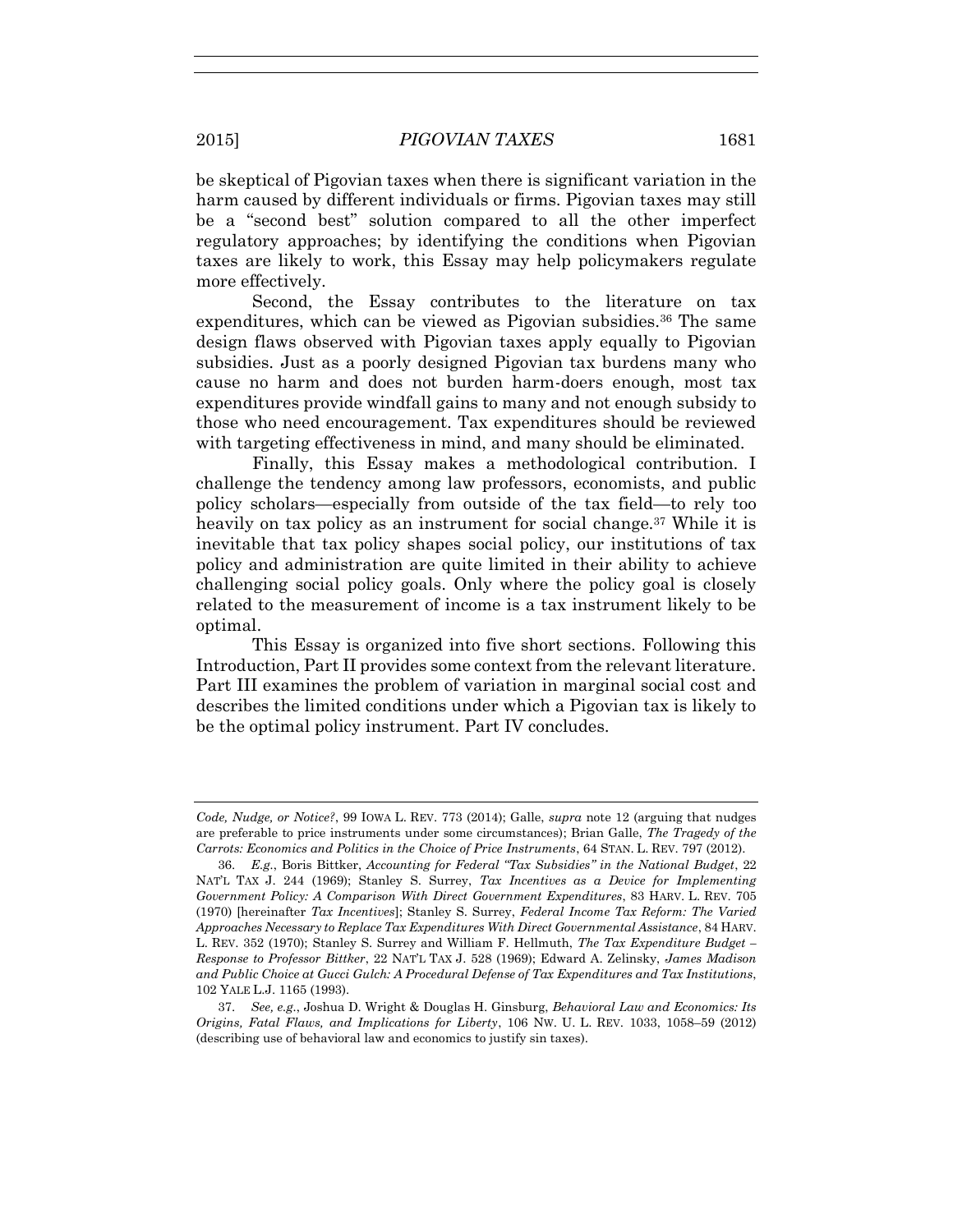#### II. THE WEAPON OF CHOICE FOR PHILOSOPHER KINGS

The particular appeal of Pigovian taxes today can be traced back to our collective awareness of the pitfalls of command-and-control regulation.38 Even those who prioritize social justice over economic goals recognize that information is elusive and incomplete, that lobbying takes place, that bureaucracies are vast, that agencies can be captured, and that government officials are sometimes misguided, misled, or corrupted. It is tempting to see in a Pigovian tax a policy instrument that minimizes the weaknesses of the administrative state. Pigovian taxes respect the functioning of competitive markets just enough to shield the academic from accusations of improper overreach.

Of course, a Pigovian tax is neither immune from the challenges of regulatory design nor a magic bullet that solves any problem of externalities. To fully understand why Pigovian taxes are such a tempting social policy instrument among academics, it may be useful to review how we got here. As with many journeys from economics to public policy, some important considerations were lost in translation.

#### *A. Tax as an Alternative to Command-and-Control Regulation*

Arthur Pigou, a professor of Political Economy at King's College, Cambridge, wrote *The Economics of Welfare* in the early twentieth century against the backdrop of England's rapid industrialization.39 His influential book extensively discussed several new economic challenges that resulted from the Industrial Revolution: labor issues associated with factory production, inequality, antitrust concerns, noise and smoke pollution, and railroad regulation, among others.40 The pressing social issues associated with the period challenged the then existing economic models, which can be traced back to the "invisible hand" of the marketplace famously illuminated by Adam Smith.41 Industrial factory production generated many costs that were externalized, creating a gap between the private cost of production and the total private and social cost.42 The Pigovian model offered a way to conceptualize the problem.

<sup>38.</sup> *See generally* THALER & SUNSTEIN, *supra* note 35 (advocating for libertarian paternalism as the superior form of choice architecture).

<sup>39.</sup> PIGOU, *supra* note 4, at 192–93.

<sup>40.</sup> *Id.*

<sup>41.</sup> One assumption of the First Fundamental Theorem of Welfare Economics, which proves that market outcomes are efficient under certain conditions, is an absence of externalities.

<sup>42.</sup> PIGOU, *supra* note 4, at 192–93.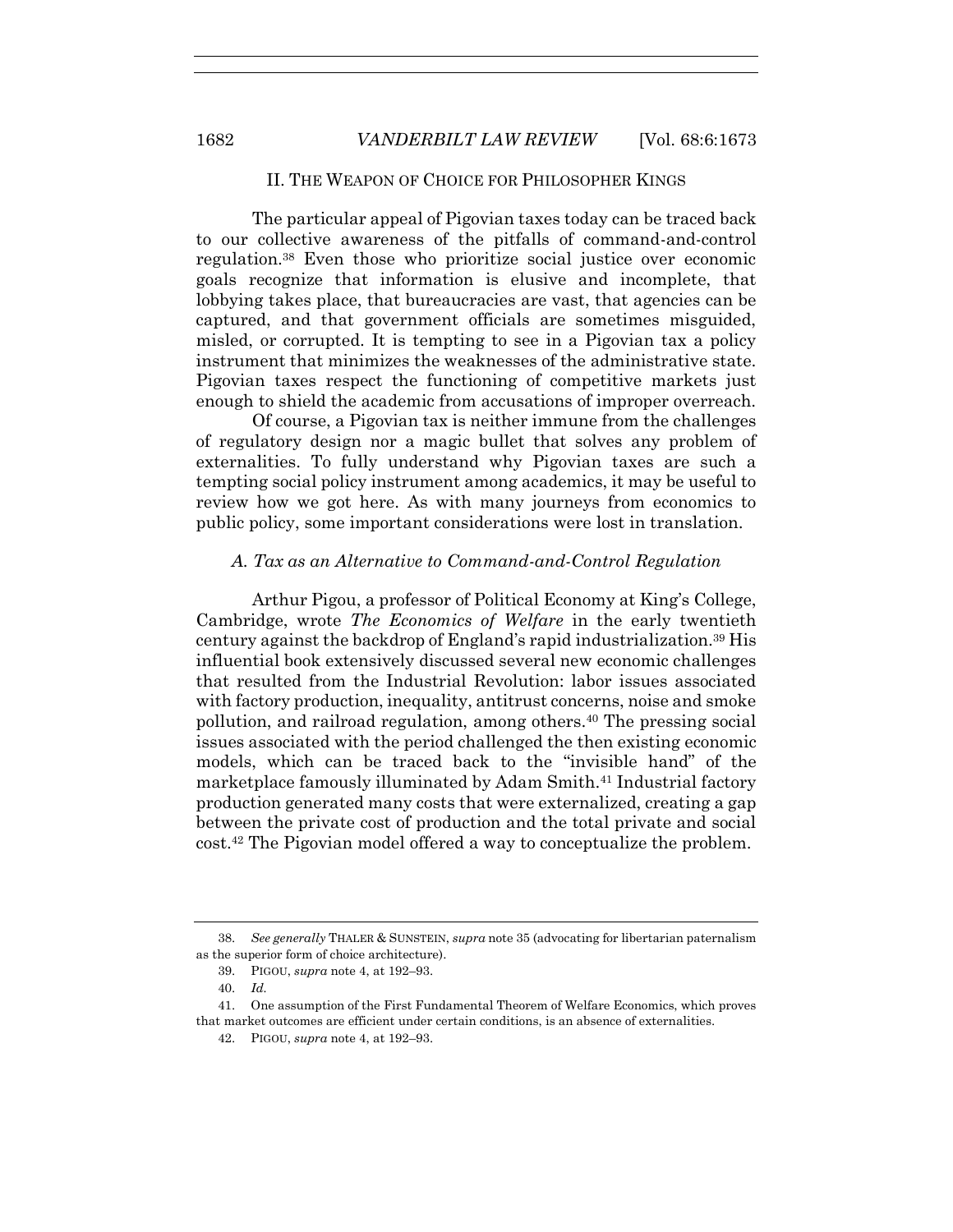Pigou focused on this gap between the private and social costs of industrial production.43 Self-interest, he noted, will tend to bring about equality in the values of marginal private net products of resources, even when those resources are invested in different ways.<sup>44</sup> "But it will not tend to bring about equality in the values of the marginal social net products," he wrote, "except when the marginal private net product and the marginal social net product are identical." <sup>45</sup> If the marginal social cost is higher than the marginal private cost, then factories are likely to overproduce the product in question. The task was to find a policy instrument to equalize private cost and social cost, and tax was one instrument to consider.

Pigou concluded that state intervention could equalize private and social costs (or private and social benefits) by providing "extraordinary encouragements" or "extraordinary restraints." <sup>46</sup> The most obvious forms, he suggested, were bounties and taxes.<sup>47</sup> His specific examples were not focused on pollution, but rather a tax on businesses that produce and distribute alcoholic drinks,<sup>48</sup> a tax on building in crowded areas,  $49$  and a tax on petrol.  $50$ 

*The classic illustration.* Following this Pigovian approach of focusing on externalities, economists gravitated toward a standard, salient example of the industrial factory, where smoke pollution causes the social cost of production to exceed the private cost.51 The solution, which came to be known as Pigovian taxation, places a tax on the factory owner, varying with the amount of smoke produced, equal to the

50. *Id.* at 193. Confusingly, he also includes nontax instruments as examples: motor vehicle license fees, the proceeds of which are devoted to the service of the roads, and increased premiums to the British national health insurance program for employers, local authorities, and water companies "[w]hen the sickness rate in any district is exceptionally high" and "the high rate can be shown to be due to neglect or carelessness on the part of any of these bodies." *Id.*

51. *Id.* at 185–86. Pigou provides the following example:

[External costs] are rendered, again, when the owner of a site in a residential quarter of a city builds a factory there and so destroys a great part of the amenities of the neighbouring sites; or, in a less degree, when he uses his site in such a way as to spoil the lighting of the houses opposite; or when he invests resources in erecting buildings in a crowded centre, which, by contracting the air space and the playing-room of the neighbourhood, tend to injure the health and efficiency of the families living there.

*Id.*; *see also* Ronald H. Coase, *The Problem of Social Cost,* 3 J.L. & ECON. 1, 1–2 (1960) (using the example of smoke from a factory).

<sup>43.</sup> *See id.* at 172 ("In general industrialists are interested, not in the social, but only in the private, net product of their operations.").

<sup>44.</sup> *Id.*

<sup>45.</sup> *Id.*

<sup>46.</sup> *Id.* at 192.

<sup>47.</sup> *Id.*

<sup>48.</sup> *Id.*

<sup>49.</sup> *Id.* at 192–93.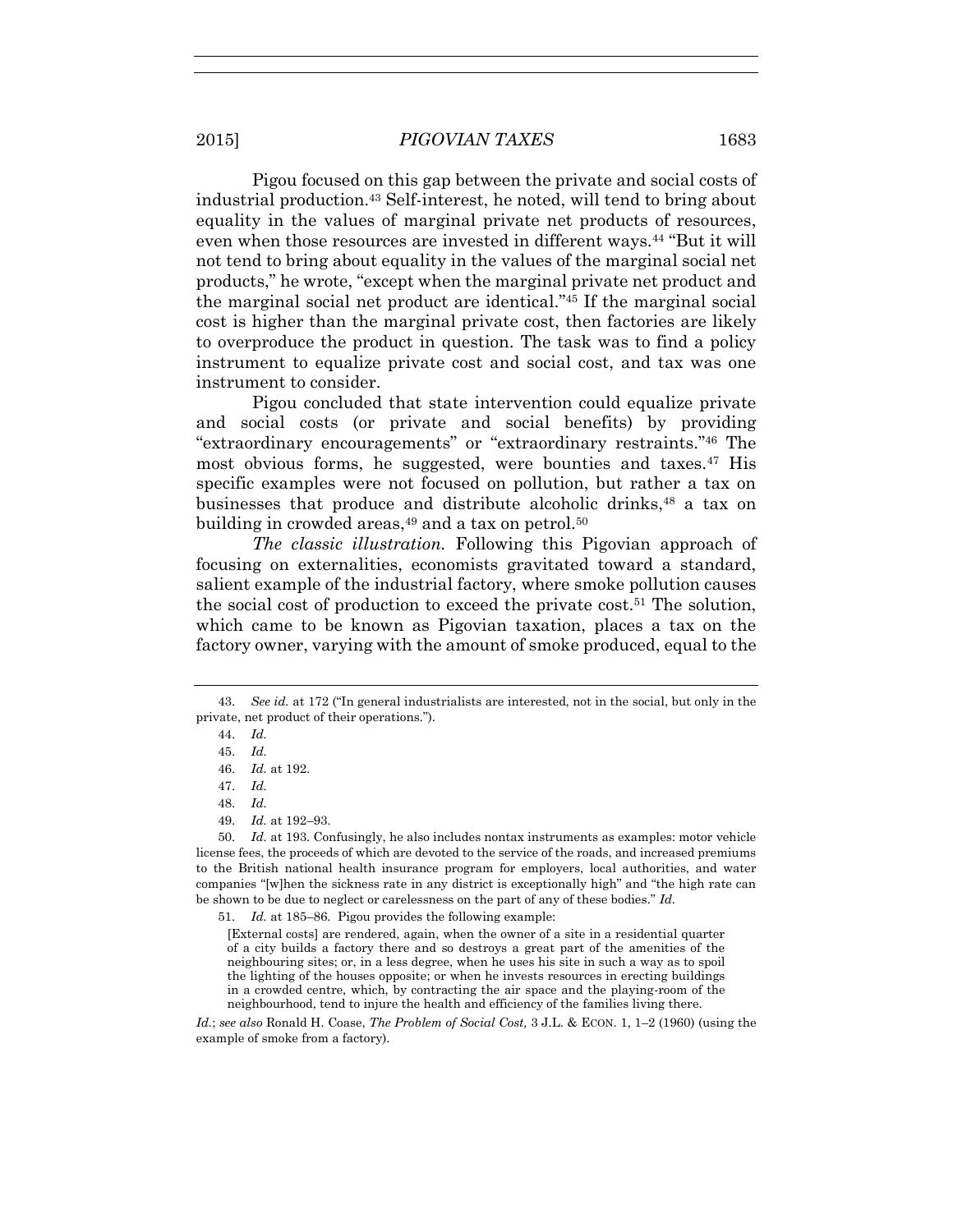monetary damage caused by the smoke. If, for example, a widget costs \$5 to produce but also causes \$1 of externalized harm via smoke pollution, a tax of \$1 per unit would force the factory to internalize the external harm. Market forces would then lead prices to rise and production to decrease until a new equilibrium was found. The tax increases the marginal cost to reflect not just the private cost of production, but also the total social cost, leading to the efficient amount of the activity.



**Figure 1: Pigovian Tax** 

*The Coasean Critique.* Over time, economists have challenged different aspects of the foundations of Pigovian taxes. In *The Problem of Social Cost*, Ronald Coase focused on the reciprocal nature of many externalities, noting that in the absence of transaction costs, the factory's neighbors could bargain with the factory owner to efficiently limit pollution.<sup>52</sup> For the many situations where bargaining costs are prohibitive, of course, further action—the assignment of legal rights, government regulation, or Pigovian taxation—may still be required to

<sup>52.</sup> *See* Coase, *supra* note 51, at 17:

In the standard case of a smoke nuisance, which may affect a vast number of people engaged in a wide variety of activities, the administrative costs might well be so high as to make any attempt to deal with the problem within the confines of a single firm impossible. An alternative solution is direct Government regulation.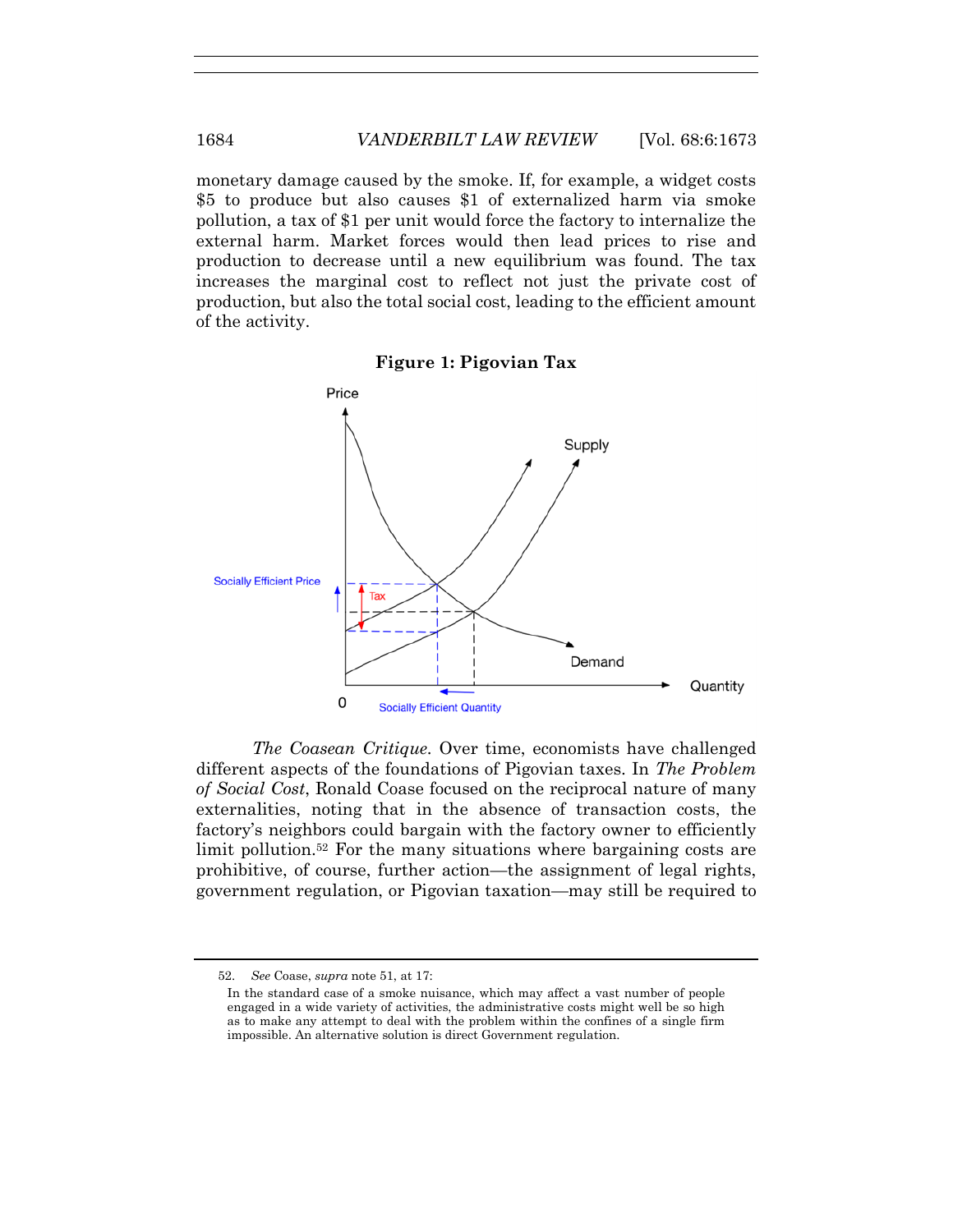achieve a more efficient allocation of economic resources.53 Coase emphasized that a further alternative exists, which is to do nothing about the problem at all.54 Given that the costs involved in solving the problem by the "governmental administrative machine" will often be heavy, he noted, "it will no doubt be commonly the case that the gain which would come from regulating the actions which give rise to the harmful effects will be less than the costs involved in Government regulation." 55

*A Second Best Solution.* Against this backdrop, economist William Baumol wrote a robust defense of the Pigovian approach in *On Taxation and the Control of Externalities*. <sup>56</sup> Baumol defended the theory of Pigovian taxes and subsidies as an approach to achieving optimal resource allocation.57 Baumol was primarily responding to critics who noted the operational shortcomings that emerge when moving from theory to practice, particularly in the presence of monopoly.58 Baumol suggested a modified approach consisting of two basic steps. First, policymakers should set a standard level of pollution, congestion, and the like, more or less arbitrarily, at a level considered to be tolerable in light of experience.59 Second, policymakers should set tax rates at a level shown by experience to be sufficient to achieve that goal.<sup>60</sup> This practical approach, he argued, achieves an efficient reduction of the harmful externality even if the polluting firms are neither pure competitors nor profit maximizers.61 According to Baumol, the case for Pigovian taxes rests on a willingness to focus on minimum acceptable standards, and to be satisfied with the benefits of somewhat reduced

61. *Id.* at 307–08.

<sup>53.</sup> Guido Calabresi, *Transaction Costs, Resource Allocation and Liability Rules—A Comment*, 11 J.L. & ECON*.* 67, 68–69 (1968); Robert Cooter, *The Cost of Coase*, 11 J. LEGAL STUD. 1, 19 (1982); Carl J. Dahlman, *The Problem of Externality*, 22 J.L. & ECON. 141, 151 (1979); Harold Demsetz, *Toward a Theory of Property Rights*, 57 AM. ECON. REV. 347, 350 (1967).

<sup>54.</sup> Coase, *supra* note 51, at 18.

<sup>55</sup>*. Id.* Other critics of the Pigovian approach included James Buchanan, who argued that corrective taxes and subsidies could actually increase resource misallocation in the presence of monopoly. James M. Buchanan, *External Diseconomies, Corrective Taxes and Market Structure*, 59 AM. ECON. REV. 174, 174–77 (1969); *see also* James M. Buchanan & W.C. Stubblenbine, *Externality*, 29 ECONOMICA 371, 381–82 (1962) (arguing that the Pigovian approach is misleading because it does not account for the externally affected party); Otto Davis & Andrew Whinston, *Externalities, Welfare and the Theory of Games*, 70 J. POL. ECON. 241, 261 (1962) (questioning the effectiveness of Pigovian taxes in the presence of oligopoly).

<sup>56.</sup> William J. Baumol, *On Taxation and the Control of Externalities*, 62 AM. ECON. REV. 307 (1972).

<sup>57.</sup> *Id.* at 307.

<sup>58.</sup> *Id.*

<sup>59.</sup> *Id.*

<sup>60.</sup> *Id.*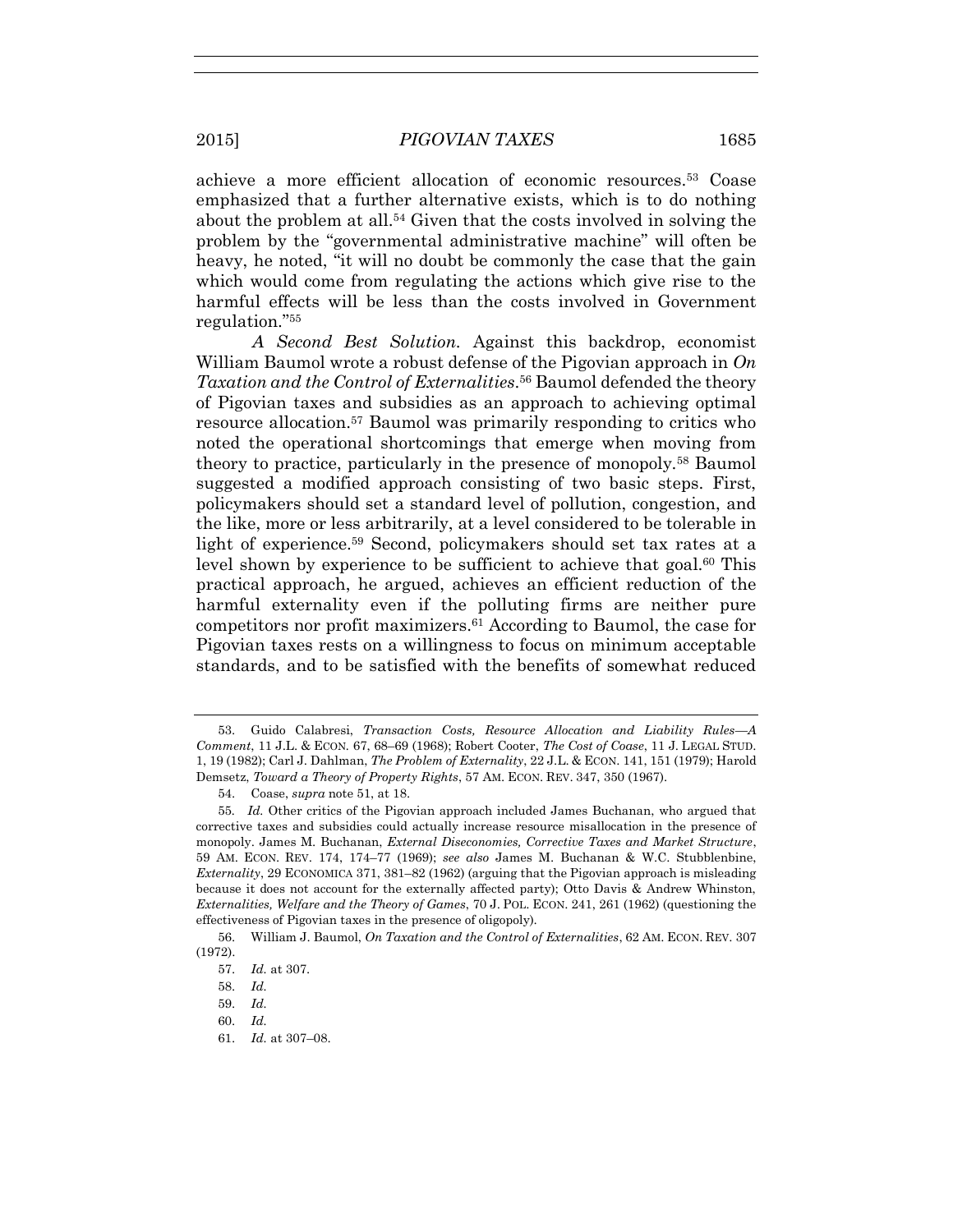externalities, rather than achieving an optimal allocation of resources in a complex world.<sup>62</sup>

*Environmental Economics.* Attention to Pigovian taxes blossomed in the 1970s as the field of environmental economics grew.<sup>63</sup> A seminal article by Martin Weitzman compared corrective taxes to quantity approaches to regulation where a quota or cap is placed on production.64 Taxes fix the marginal cost of production, while leaving some uncertainty about abatement and final production levels. Quantity regulation fixes the level of production, while leaving some uncertainty about cost.<sup>65</sup>

One area of conflict in the literature concerns nonlinear harm.<sup>66</sup> Suppose there is a tipping point effect, when small amounts of pollution are benign, but above a certain level additional emissions are highly toxic. Where the maximum quantity is certain, many believe that quantity regulation via cap-and-trade is superior to a tax instrument, as the quantity limit may be specified with particularity.

Louis Kaplow and Steven Shavell have argued that not only are taxes generally more efficient, but can also replicate most of the features of regulatory mandates—like nonlinear schedules—through careful design of tax instruments.67 As I discuss below, designing a tax at the level of particularity necessary to achieve the Pigovian goals is not just a problem of nonlinearity of harm, but also one of heterogeneity across taxpayers.68 Tax is a poor policy instrument not because of features of the instrument as such, but rather because of institutional limitations of the organizations that implement taxes.<sup>69</sup>

64. Weitzman, *supra* note 35. Weitzman's basic result was that price instruments were preferable when the marginal benefit schedule was relatively flat, so that mistakes as to cost would create a large amount of deadweight loss. Quantity instruments would be favorable when the marginal cost schedule was relatively flat, so that mistakes as to production levels would be costly.

65. Quantity regulation should be preferred when certainty about production levels is critical, as some believe is the case regarding carbon. Weitzman argues that tax is superior to quantity regulation when the private demand is fairly inelastic compared to the social cost, as mistakes as to demand are more costly. *See id.* at 488–90.

<sup>62.</sup> *Id.* at 319.

<sup>63</sup>*. E.g.*, ANTHONY C. FISHER, RESOURCE AND ENVIRONMENTAL ECONOMICS (Phyllis Deane & Mark Perlman eds., 1981); KARL-GÖRAN MÄLER, ENVIRONMENTAL ECONOMICS: A THEORETICAL INQUIRY (1st ed. 1974); Kenneth Arrow et al., *Economic Growth, Carrying Capacity, and the Environment*, 15 ECOLOGICAL ECON. 91 (1995); Martin L. Weitzman, *Free Access vs. Private Ownership as Alternative Systems for Managing Common Property*, 8 J. ECON. THEORY 225 (1974); Weitzman, *supra* note 35.

<sup>66.</sup> Kaplow & Shavell, *supra* note 26, at 7–10.

<sup>67.</sup> *See id.* (arguing corrective taxes can be implemented even where harm is uncertain).

<sup>68.</sup> *See infra* text accompanying note 81.

<sup>69.</sup> *See infra* text accompanying notes 83–87.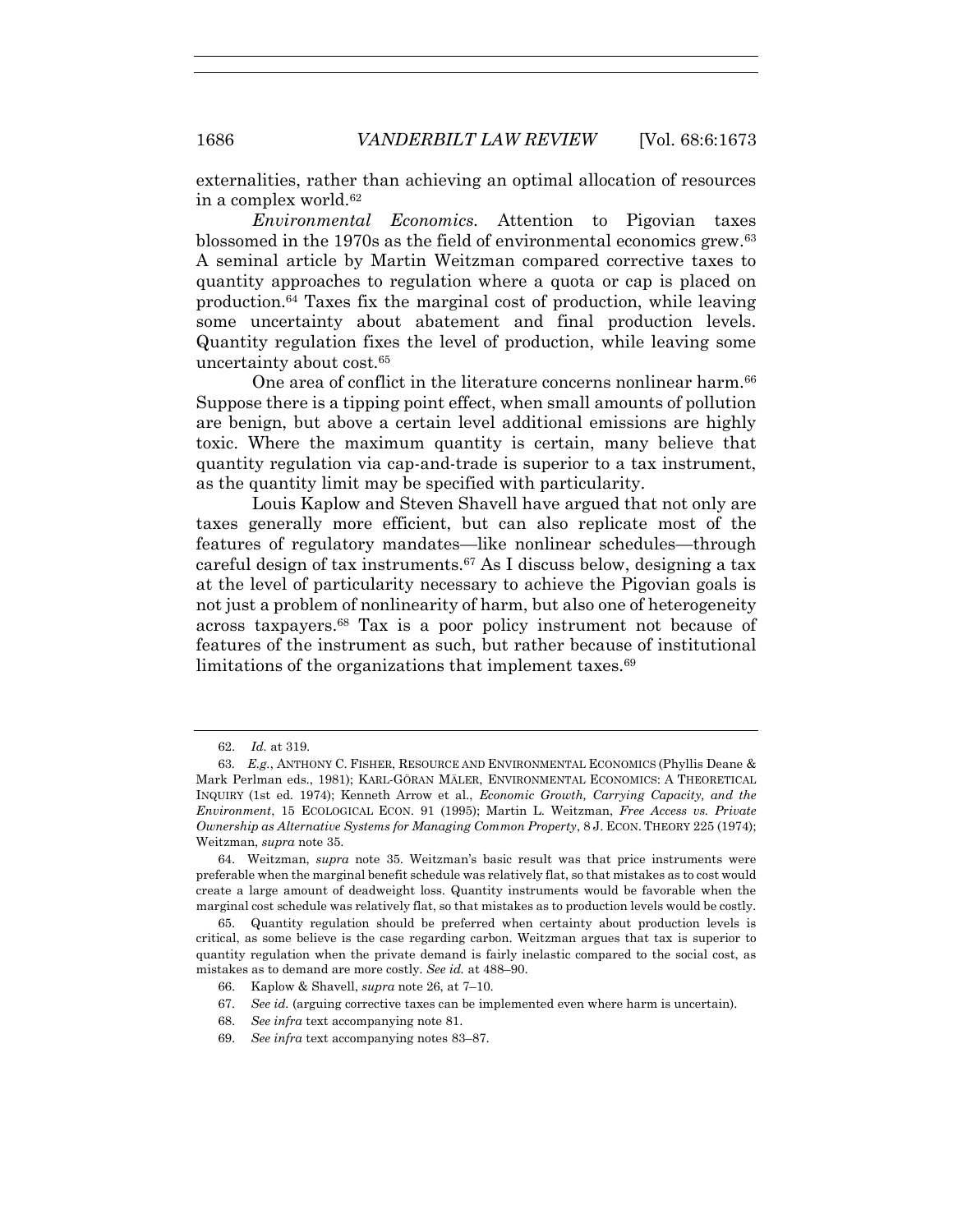Aside from the occasional skirmish over which instrument (price or quantity) is superior, a consensus has emerged that under most conditions, tax is superior to cap-and-trade, and either one is superior to command-and-control regulation under most conditions.70 In recent years, law professors, economists, public health advocates, and others have increasingly turned to Pigovian taxes as the "go to" policy instrument to address harmful externalities.71 Food taxes, in particular, receive widespread academic support, and have been implemented (and repealed) in Denmark.72 Other proposals include excise taxes on cigarettes, alcohol, gambling, added sugar, financial transactions, and SUVs.<sup>73</sup>

#### *B. Choice of Instrument*

The academic literature comparing the use of tax instruments to other regulatory instruments is small but growing. In particular, the broad success of behavioral economics has encouraged scholars to look for instruments that can shape behavior in low cost ways, and tax is sometimes perceived as a suitable instrument to nudge behavior in a socially preferred way.

Tax law scholars have not paid much attention to Pigou, especially compared to the volumes of articles in economics and public finance.74 But because tax exemptions, deductions, and credits are often used to achieve social policy goals, tax expenditures can be relabeled as Pigovian subsidies. And so it is useful to briefly discuss the more extensive literature on tax expenditures.<sup>75</sup>

Tax expenditures are a broad concept defined as "revenue losses attributable to provisions of the Federal tax laws which allow a special exclusion, exemption, or deduction from gross income or which provide a special credit, a preferential rate of tax, or a deferral of tax liability." 76

75. *See supra* note 36.

<sup>70.</sup> *See* Masur & Posner, *supra* note 3, at 1–4 (arguing economists endorse Pigovian taxes over cap-and-trade or command-and-control regulations).

<sup>71.</sup> I am not entirely certain why there is an obvious preference for tax rather than tradable permits; presumably, allocating permits to consume alcohol, gasoline, bacon and so forth would reveal the high administrative costs that are less salient and more centralized with a tax instrument.

<sup>72.</sup> *See infra* note 173.

<sup>73.</sup> *See* Appendix.

<sup>74.</sup> A search for the term "Pigovian subsidy" in the Westlaw JLR database finds seventeen hits, only two before the year 2000. A search for the term "Pigovian tax" in the same database finds 278 hits. A search for the term "Pigovian subsidy" in Google Scholar finds 391 mentions; a search for "Pigovian tax" yields 4,740 (searches conducted March 21, 2014).

<sup>76.</sup> STAFF OF JOINT COMM. ON TAXATION, 112th CONG., BACKGROUND INFORMATION ON TAX EXPENDITURE ANALYSIS AND HISTORICAL SURVEY OF TAX EXPENDITURE ESTIMATES 2 (Comm.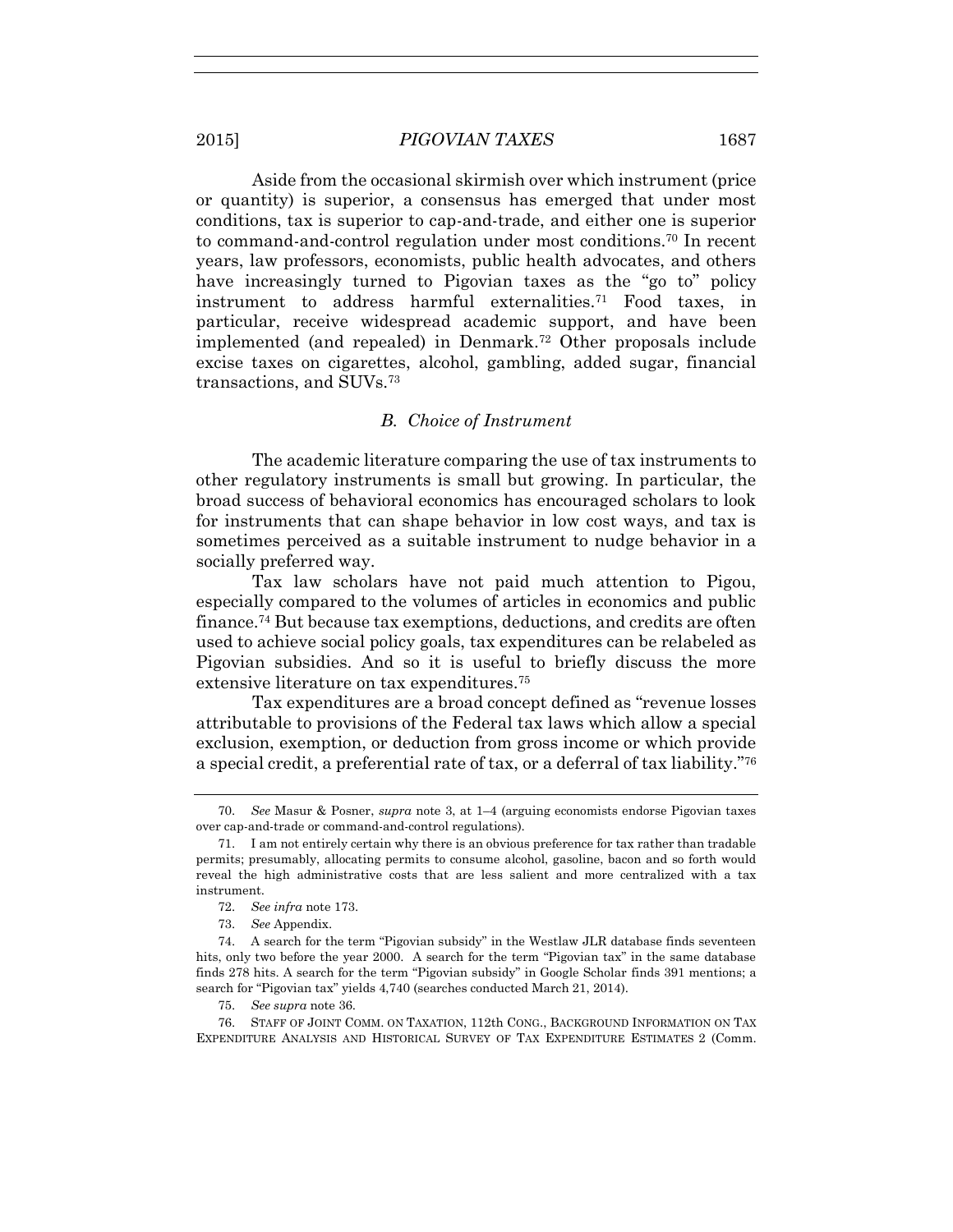Because many tax expenditures are designed to encourage behavior that generates positive externalities, it is often appropriate to evaluate them in the Pigovian tradition, and to weigh their effectiveness as compared to direct government spending, regulation, and other policy instruments.

Scholars have only recently begun to explicitly evaluate tax expenditures through this Pigovian lens. In a paper that focuses on refundable tax credits, Lily Batchelder, Fred Goldberg, and Peter Orszag argue that when policymakers want to use a tax instrument to encourage activities with positive social externalities, the tax instrument should typically take the form of a uniform refundable tax credit.77 Unless there is reason to think that the subsidy is better targeted to particular income groups and not others, they argue, tax deductions, exemptions, and nonrefundable credits are suboptimal.<sup>78</sup> I disagree with Batchelder et al. not on the economics, but rather on the frequency of cases where uniformity is optimal.79 Variation in the marginal social benefit suggests that Pigovian subsidies are often better targeted to some groups and not others.<sup>80</sup>

77. Lily Batchelder et al., *Efficiency and Tax Incentives: The Case for Refundable Tax Credits*, 59 STAN. L. REV. 23, 24–25 (2006).

- 78. *Id.* at 24.
- 79. *Id.* at 27–28.

80. Batchelder, Goldberg & Orzsag argue in favor of uniform subsidies. Their attention to institutional design, however, focuses on the choice between uniform refundable tax credits and tax instruments that are tailored to other income groups, such as nonrefundable credits and deductions. They argue that one generally minimizes deadweight loss with uniform taxes (or subsidies) rather than targeting income classes more precisely. They explain:

This theory of [Pigovian] subsidies suggests that the optimal tax incentive generally should apply uniformly across the income distribution unless there is evidence that marginal externalities generated by the subsidy or marginal responsiveness to the subsidy vary by income class. Stated differently, tax incentives should provide the same price adjustment to all households unless the balance of the evidence suggests that more social benefits are generated by certain households engaging in the behavior than by others or that certain households are more responsive.

*Id.* at 47–48. To reframe their argument, the distribution of marginal social benefit may not vary across different income groups, and if that is the case, the optimal tax design is a uniform refundable credit. But in situations where distribution of marginal social cost varies according to other characteristics, such as industry, education, age, family size, immigration status, or countless other demographic characteristics, uniformity may not be optimal. A critical assumption in their paper is that price elasticities do not vary systematically across income groups. *See id.* at 27 n.16. If the assumption holds, a uniform subsidy minimizes the deadweight efficiency loss from mistargeted subsidies. But their paper assumes that a tax or price instrument is the optimal regulatory tool. Consider housing assistance. A refundable tax credit may minimize deadweight loss compared to a tax deduction for mortgage interest, but that hardly makes the case for subsidizing all housing in the first place, or doing so through the tax code rather than direct government spending.

Print 2011) (citing Congressional Budget and Impoundment Control Act of 1974, 93d Cong. § 3(3) (1974)).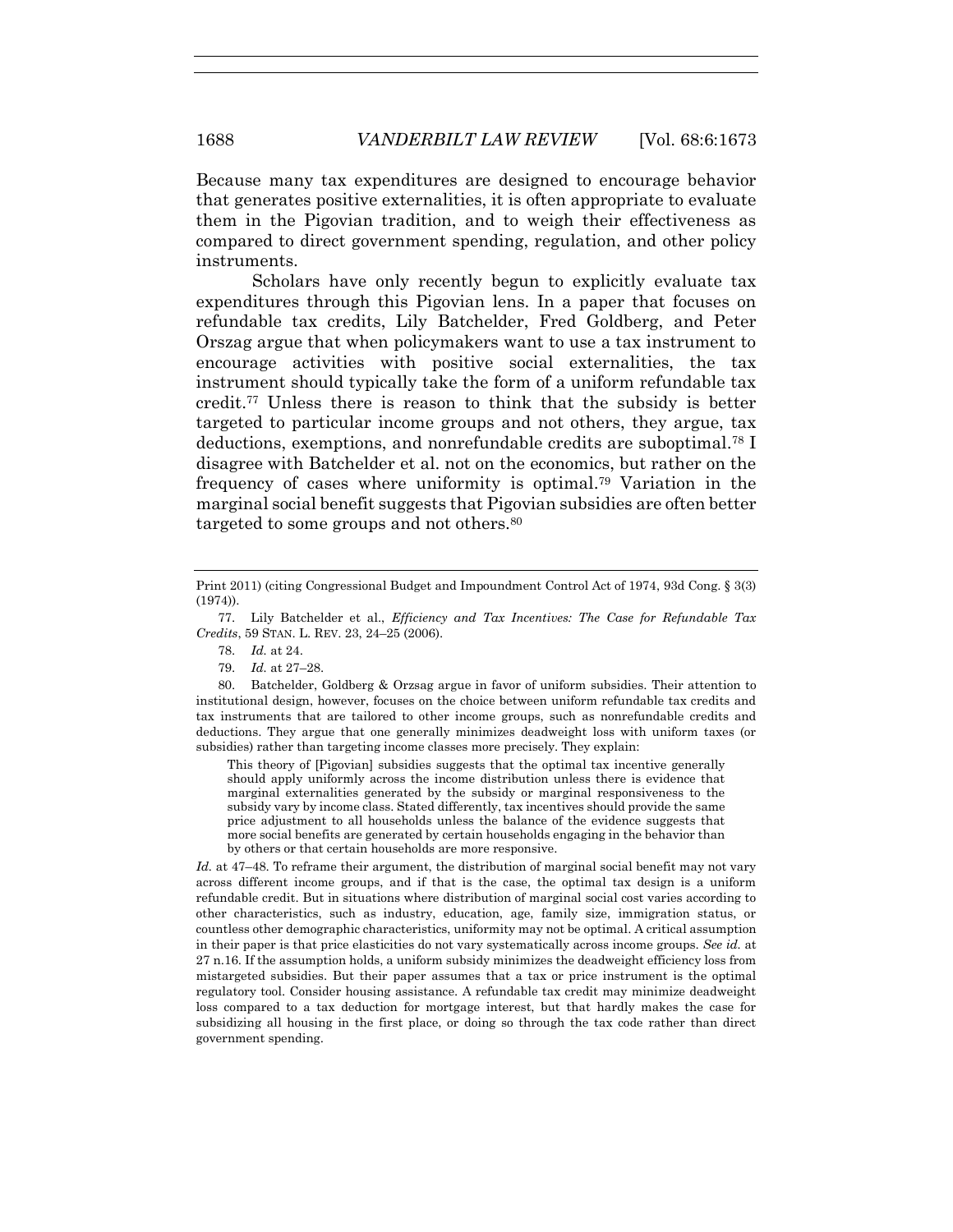The literature often compares tax expenditures with direct government spending.81 Tax instruments have the benefit of minimizing government interference with the competitive market. Direct government spending, by contrast, is often said to put the government in the business of "picking winners and losers." 82 A uniform tax subsidy helps all the firms in an industry, but it may not give a particular advantage to one competitor versus another.

*Institutional Design.* David Weisbach and Jacob Nussim steered the debate about tax expenditures to focus more on institutional design.83 When the government decides to pursue a policy goal, such as supporting higher education, it could choose to do so through a spending program (such as grants from the National Science Foundation or Department of Education) or the tax system, through a tax credit or deduction. The decision, they argue, should be driven not by tax norms or economics alone, but rather by the potential benefits of coordination and specialization within governmental departments.84 Transfer programs based on income, like food stamps and the earned income tax credit, are likely best implemented as tax expenditures and administered within the tax system.85 The IRS already collects data on income, and it is well positioned to deliver government benefits that are tied to income.86 Other programs, like energy policy or national defense, have no obvious ties to income measurement or any other specialized expertise within the Treasury Department or IRS.<sup>87</sup>

While the focus of this Essay is different, it is in the same spirit as Weisbach and Nussim's incisive article. Uniform Pigovian taxes (or subsidies) may work where there is little variation among taxpayers. Where there is variation, uniform taxation (or subsidies) will be inefficient. Unless the variation is closely related to income, the tailoring necessary to address the variation is likely beyond the institutional capacity of the Treasury Department and Internal Revenue Service.

*Nudges.* Finally, many scholars in recent years have incorporated insights from psychology and behavioral economics to

<sup>81.</sup> *See supra* note 36.

<sup>82.</sup> *E.g.*, Paul Chesser, *Government Shouldn't Pick Winners and Losers*, THE AMERICAN SPECTATOR (Mar. 24, 2011 3:52 p.m.), http://spectator.org/blog/26160/government-shouldnt-pickwinners-and-losers [http://perma.cc/4AU9-NNG8].

<sup>83.</sup> David Weisbach & Jacob Nussim, *The Integration of Tax and Spending Programs*, 113 YALE L.J. 955, 957 (2004).

<sup>84.</sup> *Id.* at 959.

<sup>85.</sup> *Id.* at 961.

<sup>86.</sup> *Id.* at 994.

<sup>87.</sup> *See id.* at 958–59 (pointing out the different areas of expertise among federal agencies).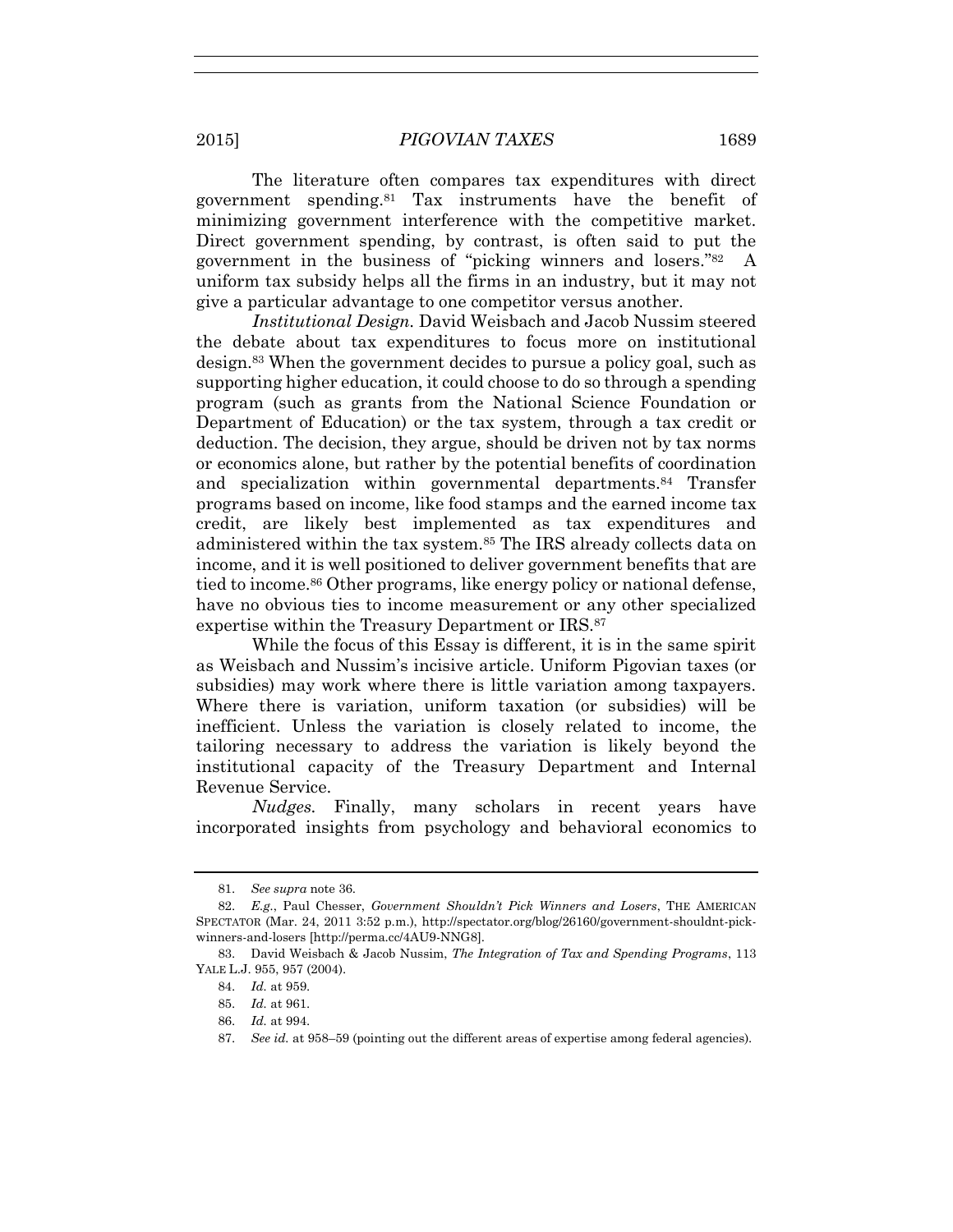guide regulation.88 The "softer" regulation of framing, de-biasing, and other behavioral "nudges" may have advantages over command-andcontrol regulation.<sup>89</sup> Brian Galle, for example, has argued that policymakers irrationally prefer spending to taxes.<sup>90</sup> Galle prefers a third instrument, behavioral "nudges," to the traditional alternatives of price instruments and command-and-control regulation.<sup>91</sup> Choice architecture, default rules, framing, and other tools from the behavioral economics toolkit may do a better job of shaping behavior, at lower cost, than more direct forms of regulation.<sup>92</sup>

*Mirror Image of Pigovian Taxes.* Unlike Pigovian taxes, which are popular with academics but not with Congress, academics have criticized tax expenditures for over forty years.93 Tax expenditures distort the budget process, favor well-connected industries with powerful lobbyists, and are not well understood by the median voter.<sup>94</sup> Perhaps for these reasons, they are immensely popular in Congress. Tax expenditures have nearly doubled in number and size (adjusted for inflation) over the last thirty years,95 and there appears to be little political appetite for turning the tide. Before returning to the topic of subsidies in Part IV, I turn now to a deeper analysis of the problem of variation in marginal social cost.

#### III. TEN IMPLICATIONS FOR PIGOVIAN TAX DESIGN

In this Part, I offer ten implications that follow from tackling the problem of variation in social cost. Before turning to the particulars, it is worth stating two general principles.

The first principle is that the distribution of marginal social cost matters. Abnormal distributions of variation in marginal social cost are

<sup>88.</sup> *See supra* note 37.

<sup>89.</sup> *See supra* note 35.

<sup>90.</sup> *See* Galle, *supra* note 35, at 840–43 (suggesting public choice theory and the federalist system generally contribute to the preference for tax expenditures over taxes).

<sup>91.</sup> *See* Galle, *supra* note 12, at 841–42 (arguing that nudges are preferable to price instruments under many circumstances).

<sup>92.</sup> *See generally* THALER & SUNSTEIN, *supra* note 35 (discussing the use of these tools in such areas as health care and retirement savings).

<sup>93</sup>*. See* Surrey, *Tax Incentives*, *supra* note 36, at 738 (suggesting changes to tax incentive programs and tax expenditures).

<sup>94.</sup> *See* Diane Lim et al., *Expert and Public Attitudes Towards Tax Policy: 2013, 1994, and 1934*, 66 NAT'L TAX J. 755, 798–802 (2013) (explaining the difference in views on tax policy held by the general public and experts).

<sup>95.</sup> William McBride, *A Brief History of Tax Expenditures*, THE TAX FOUNDATION (Aug. 22, 2013), http://taxfoundation.org/article/brief-history-tax-expenditures [http://perma.cc/2XSS-9HZP].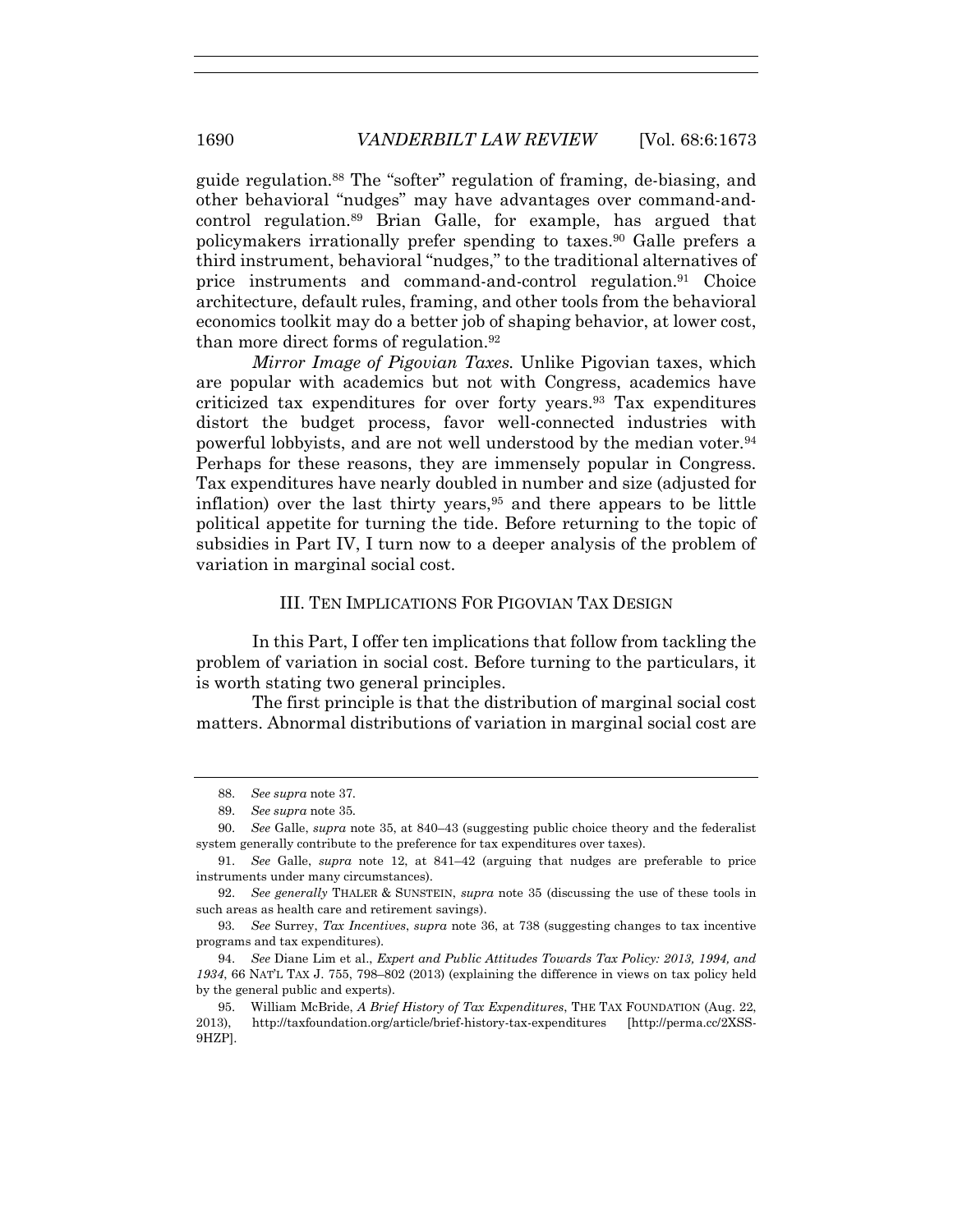most problematic.96 Variation is less problematic when it is easily predicted before the targeted behavior takes place, and when the distribution of marginal social cost is not skewed toward a few bad actors.97 Tax instruments are easiest to use to achieve social policy goals when policymakers can readily observe the relationship between the activity causing the harm and the amount of harm caused, and where there is little variation among taxpayers, or where the distribution is normal and narrow.98 In such cases, a uniform excise tax may be set to make the externality-producer bear an additional tax burden so that the private cost of the activity equals the social cost.

The second general principle is that institutional context matters. Variation in marginal social cost creates both regulatory design and political challenges.99 To achieve an optimal allocation of resources, a Pigovian tax may require a highly detailed set of rules and exceptions about to whom, where, and under what conditions the tax applies. Under some conditions, it is more plausible that regulation, whether by prescription, information, or nudge, may come closer to achieving this result. Specialized agencies have better information about harm than the taxing authorities, and they are better positioned to exercise discretion in enforcement than the IRS is.

#### *A. The Assumption of Uniformity Holds For Global Pollution*

The standard assumption in economic models of Pigovian taxation is that firms are identical, with constant and uniform unit costs.<sup>100</sup> Under these conditions, a uniform excise tax on the activity equalizes across firms the marginal costs of controlling the activity. Efficiency, however, requires that the marginal costs of controlling harm be equalized across sources.<sup>101</sup> If the relationship between the activity and the marginal harm varies across sources, a uniform charge cannot achieve the (first best) optimal result.

This assumption works for some pollution taxes. In the case of a carbon tax, let us assume that a unit of carbon production causes a unit of carbon emission, and let us further assume that a unit of carbon

<sup>96.</sup> *See infra* text accompanying notes 140, 157.

<sup>97.</sup> *See infra* text accompanying notes 139–40.

<sup>98.</sup> *See infra* text accompanying notes 137–38.

<sup>99.</sup> *See infra* text accompanying notes 166–67.

<sup>100.</sup> *See, e.g.*, ALBERT L. NICHOLS, TARGETING ECONOMIC INCENTIVES FOR ENVIRONMENTAL PROTECTION 31 (Richard Schmalensee ed., 1984) ("The analysis becomes more complicated and less amenable to formal analysis when we drop the assumption that firms are identical, with constant and uniform unit costs.").

<sup>101.</sup> *Id.* at 77.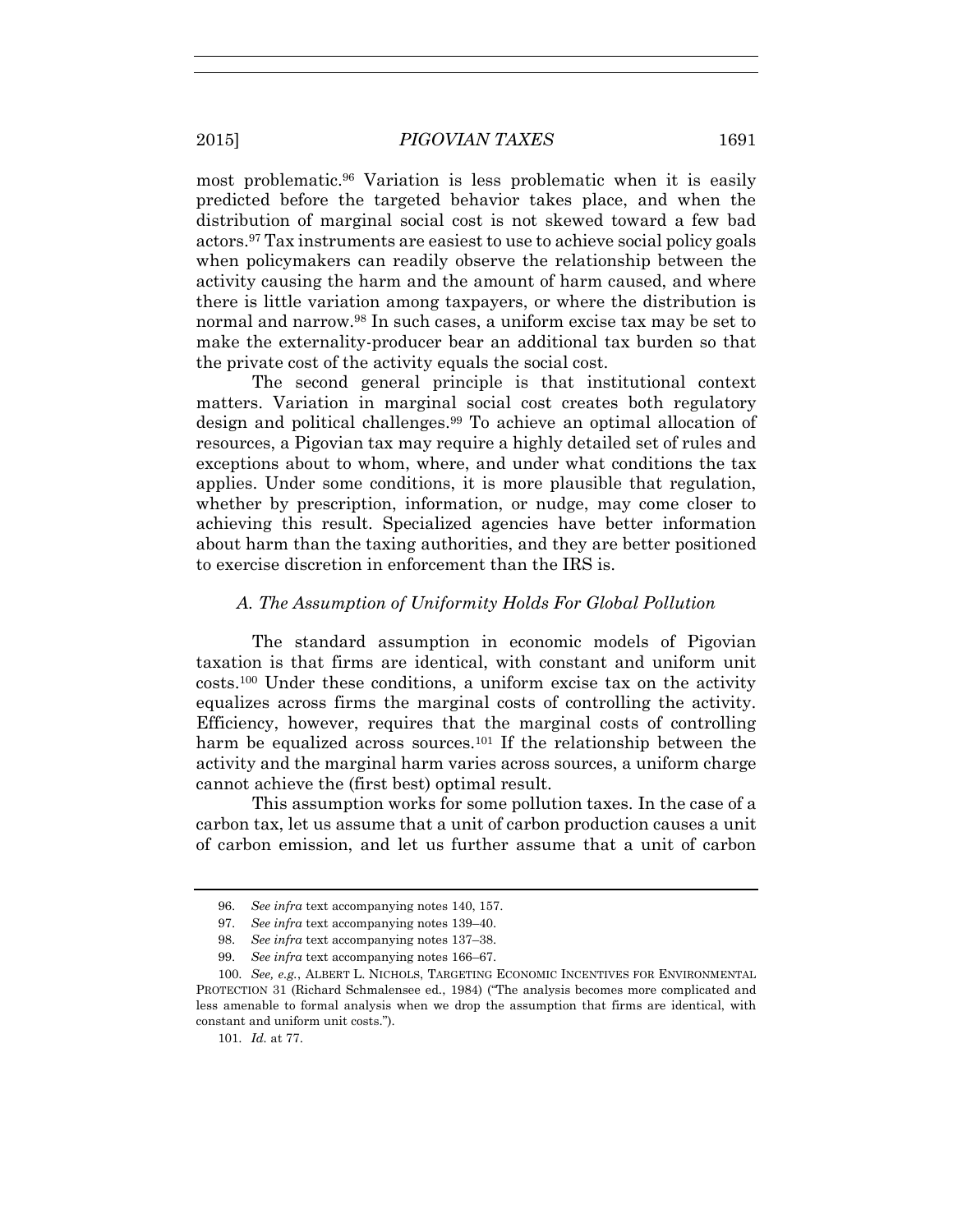emission causes a unit of external harm in the form of harmful global warming. Under these conditions, a properly calibrated uniform tax on carbon production increases the marginal cost of carbon production to the optimal level while minimizing other distortions of economic activity.<sup>102</sup>

The literature has focused on variation in mitigation costs across firms, and tax is believed to be a superior instrument to quantity regulation because of this variation.103 But scholars have paid little attention to the problem of variation in harm across individuals or firms.104 An early article by Susan Rose Ackerman noted that the geographic location of pollution may affect marginal cost.<sup>105</sup>

In a 1984 book, economist Albert Nichols examined the EPA's approach to benzene. Using data available to the EPA at the time, Nichols argued that conditional standards based on specific plants' benzene exposure would have been superior to the uniform charge based on benzene emission actually used by the EPA.106 The problem becomes even greater when a firm or individual can substitute an untaxed activity, as the substitution by a firm that causes no (or little) harm creates deadweight loss.<sup>107</sup> According to one model, while a direct tax on the external harm would increase overall welfare at all tax rates,

105. Rose-Ackerman, *supra* note 104, at 520–21:

<sup>102.</sup> Gilbert E. Metcalf & David Weisbach, *The Design of a Carbon Tax*, 33 HARV. ENVTL. L. REV. 499, 556 (2009). The case for a carbon tax is still not complete. Calibrating the tax schedule correctly is challenging, and a strong case can be made for quantity regulation (cap-and-trade). But a carbon tax satisfies the conditions for uniformity that I focus on here.

<sup>103.</sup> *See* Kaplow & Shavell, *supra* note 26, at 4–5.

<sup>104.</sup> *See* NICHOLS, *supra* note 100, at 83; *see also* Don Fullerton et al., *A Tax on Output of the Polluting Industry Is Not a Tax on Pollution: The Importance of Hitting the Target*, *in* BEHAVIORAL AND DISTRIBUTIONAL EFFECTS OF ENVIRONMENTAL POLICY 13–44 (Carlos Carraro & Gilbert E. Metcalf eds., 2001) (focusing on targeting output of the polluting industry rather than emissions); Susan Rose-Ackerman, *Effluent Charges: A Critique*, 6 CAN. J. ECON. 512, 518 (1973) (noting that if marginal damages vary across sites, a simple uniform effluent charge will not be optimal and that "it is only a sophisticated effluent charge which is certain to be more efficient than a primitive nonmarket mode of allocation").

A single tool, the effluent charge, cannot be expected to resolve two distinct allocation problems[—]that of plant location and that of treatment level[—]in an efficient manner. Since the marginal benefits obtained from different levels of cleanup will vary depending upon the location of the regional plant, the fee should vary with plant location.

*See also id.* 520–21 n.15 ("An analogous point has been developed by macroeconomic and international trade theorists who have argued the necessity of having at least as many policy instruments as policy goals.").

<sup>106.</sup> NICHOLS, *supra* note 100, at 162–63.

<sup>107.</sup> *Id.*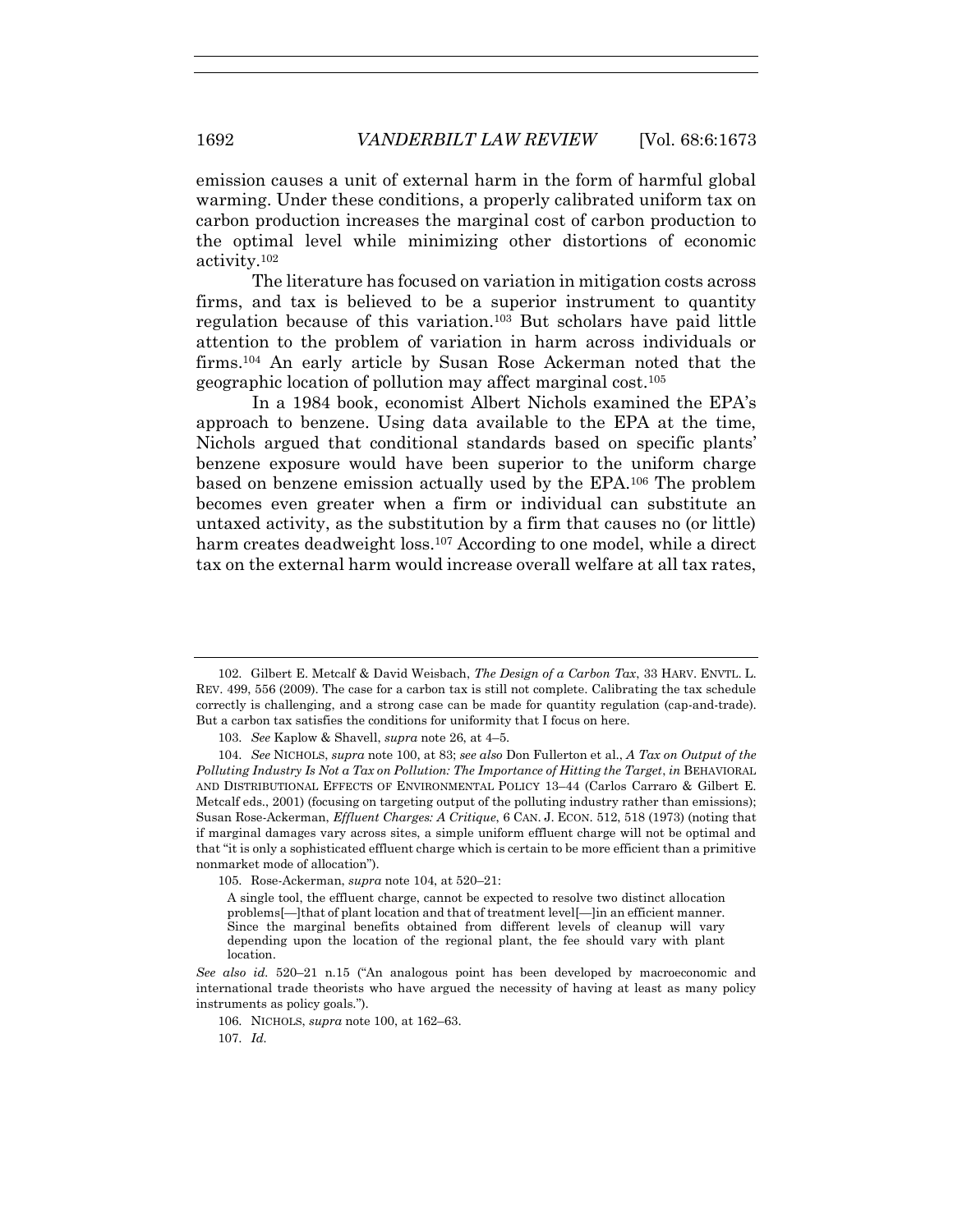an indirect tax on the activity may generate either welfare gains or welfare losses, depending on the size of the substitution effect.<sup>108</sup>

Mostly overlooked in this vast literature is the problem of variation in marginal social cost.109 In a 1973 paper, economist Peter Diamond examined the role of corrective pricing where externalities vary among individuals, but the price is uniform.<sup>110</sup> "In most real world situations," he noted, "government-imposed surcharges cannot vary from transaction to transaction." <sup>111</sup> To account for variation in externalities, Diamond starts with the suggestion of using a weighted average of externalities to set the amount of the tax. Even so, as aggregate demand declines, some consumers will increase demand, and it is not certain that any price will be efficient for all parties. "Even the widely valid public finance proposition that some corrective taxation raises welfare may fail to be true." 112

Diamond's paper emphasized one aspect of the problem of variation in marginal social cost—that demand may shift in unexpected ways in response to the tax.<sup>113</sup> For example, if a new highway toll charge causes more commuters to take light rail to work, companies might respond to the faster roads by moving more goods by truck instead of rail. And if trucks cause more negative externalities than cars, it is possible that no one is better off than in the absence of the tax.

My point is a broader one. Only when the externality at issue is global pollution, or a harm closely analogous to global pollution, will the assumption of uniform marginal social cost be accurate. The more localized the harm, the less reasonable the assumption becomes.

#### *B. Use (Only) When Harm Can Be Estimated Ex Ante*

One useful way to think about the problem is from an ex ante vs. ex post perspective. Professor Shavell, for example, has compared the use of corrective taxes on the one hand with liability rules on the other.

<sup>108.</sup> In the Fullerton et al. model, any increase in the tax rate on output above twelve percent decreases welfare. *See* Fullerton et al., *supra* note 104, at 32.

<sup>109.</sup> Other papers include Philip J. Cook & Michael J. Moore, *This Tax's For You: The Case For Higher Beer Taxes*, 47 NAT'L TAX J. 559, 573 (1994); Willard G. Manning et al., *The Demand for Alcohol: The Differential Response to Price*, 14 J. HEALTH ECON. 123, 123–48 (1995); Ted O'Donoghue & Matthew Rabin, *Optimal Sin Taxes*, 90 J. PUB. ECON. 1825, 1825–49 (2006).

<sup>110.</sup> Diamond, *supra* note 26, at 527.

<sup>111.</sup> *Id.*

<sup>112.</sup> *Id.* For further discussion of the problem of variation in the environmental context, see Arden Rowell, *Allocating Pollution*, 79 U. CHI. L. REV. 985, 1035 (2012) (distinguishing between global and local pollutants). *See generally* James Salzman and J.B. Ruhl, *Currencies and the Commodification of Environmental Law*, 53 STAN L. REV. 607 (2000) (discussing fungibility).

<sup>113.</sup> Diamond, *supra* note 26, at 530–32.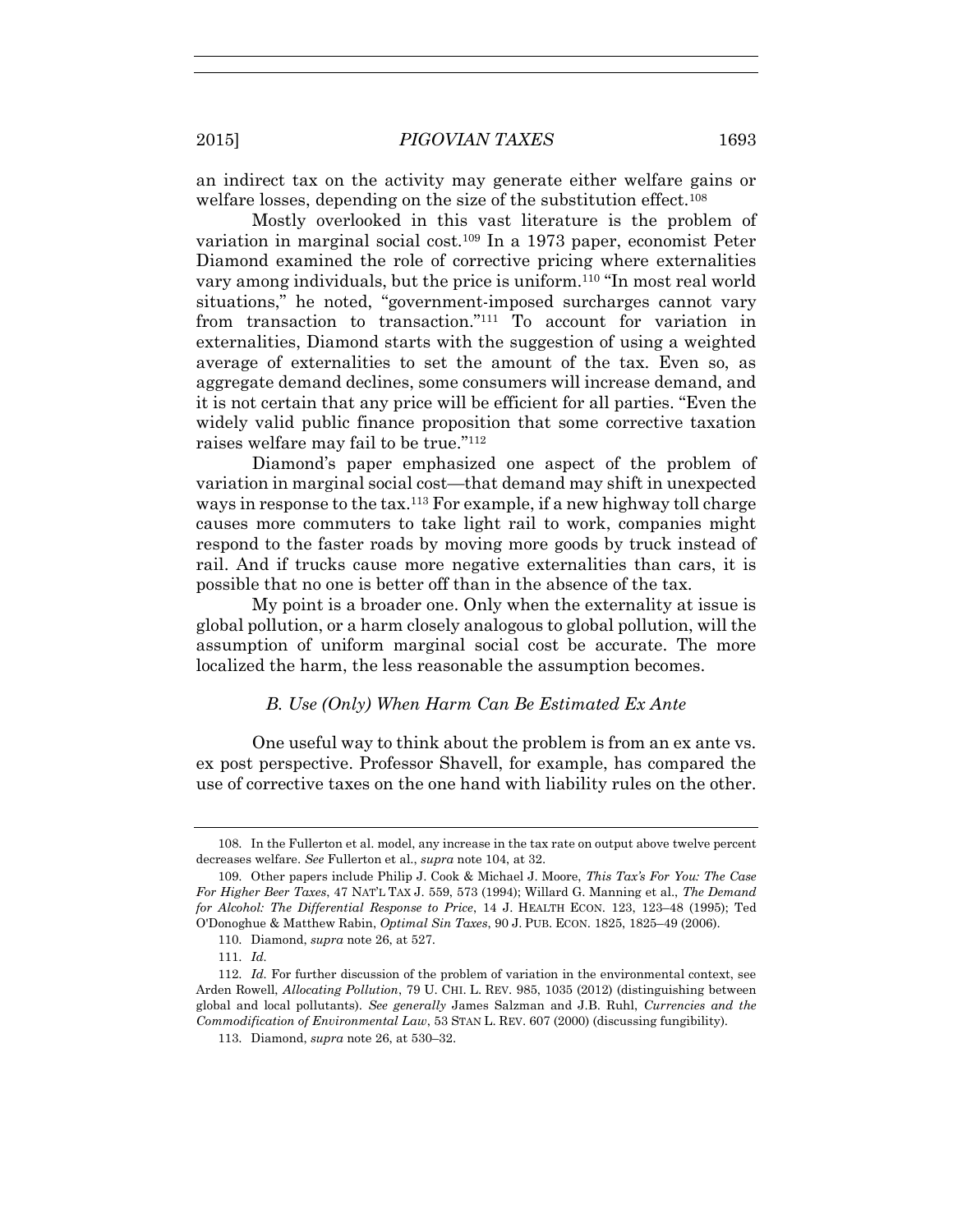In the general context of pollution, tax will tend to be a superior instrument, "for there may be relatively little variability among parties in expected harm per unit of pollutant discharged." <sup>114</sup> But in other domains, liability may be superior, "due to the significance of variability among parties in expected harm and of opportunities to take precautions." 115

Car accidents cause external harm, but a uniform tax of \$40,000 per accident is unlikely to provide the right incentives.116 We want to deter risky activities that lead to harmful crashes, and an ex ante tax is unlikely to be superior to an ex post liability rule. Many drivers would become "too" safe, incurring longer travel times and avoiding roads whenever possible. People would stop reporting accidents to insurance companies and the police, perhaps leading to an increase in fraudulent accidents by criminals seeking side payments. As Shavell notes, the corrective tax has long been viewed as the theoretically preferred remedy for the problem of harmful externalities. The problem is that for many activities, the variables that cause external harms vary, and the tax instrument cannot be as finely adjusted as necessary to reach the optimal amount.<sup>117</sup>

#### *C. Place Discretion in the Agency with Specialized Expertise*

At the other extreme, where there is great variation, there may still be a compelling argument for government intervention. But if government intervention is required, the taxing authorities are probably not the right administrative agency for the job. When there is a great deal of variation among producers of external harm, Congress

<sup>114.</sup> Steven Shavell, *Corrective Taxation versus Liability*, 101 AM. ECON. REV. 273, 274 (2011). 115. *Id.*

<sup>116.</sup> Approximately five million police-reported car accidents cause approximately \$200 billion in costs each year.

<sup>117.</sup> Steven Shavell, *Taxation Versus Liability as a Solution to the Problem of Harmful Externalities*, 54 J.L. & ECON. 249, 255–56 (2011):

Taxes would often be inaccurate, unequal to the expected harm. The tax on crane operations would often be inaccurate if it were not based on the loads that a crane lifts and the exposure of victims to risk; the tax on driving would often be biased if it did not reflect the care and skill of drivers and the types of roads on which driving is done; the tax on snow and ice left on sidewalks would often be erroneous if it did not depend on the slipperiness of the snow, how long it takes to melt, and the amount of foot traffic on the sidewalks. Hence, the tax would sometimes be too high, such as when a crane lifts lighter than average loads and few individuals are exposed to risk at a construction site, when ice and snow quickly melts and there is little foot traffic on the sidewalks, or when drivers are careful and drive new cars mainly on well-designed, limited access roads. And sometimes the tax would be too low, such as when an older crane lifts heavy loads and many individuals are exposed to risk, or when ice and snow will remain for a long period where foot traffic is high, and so forth.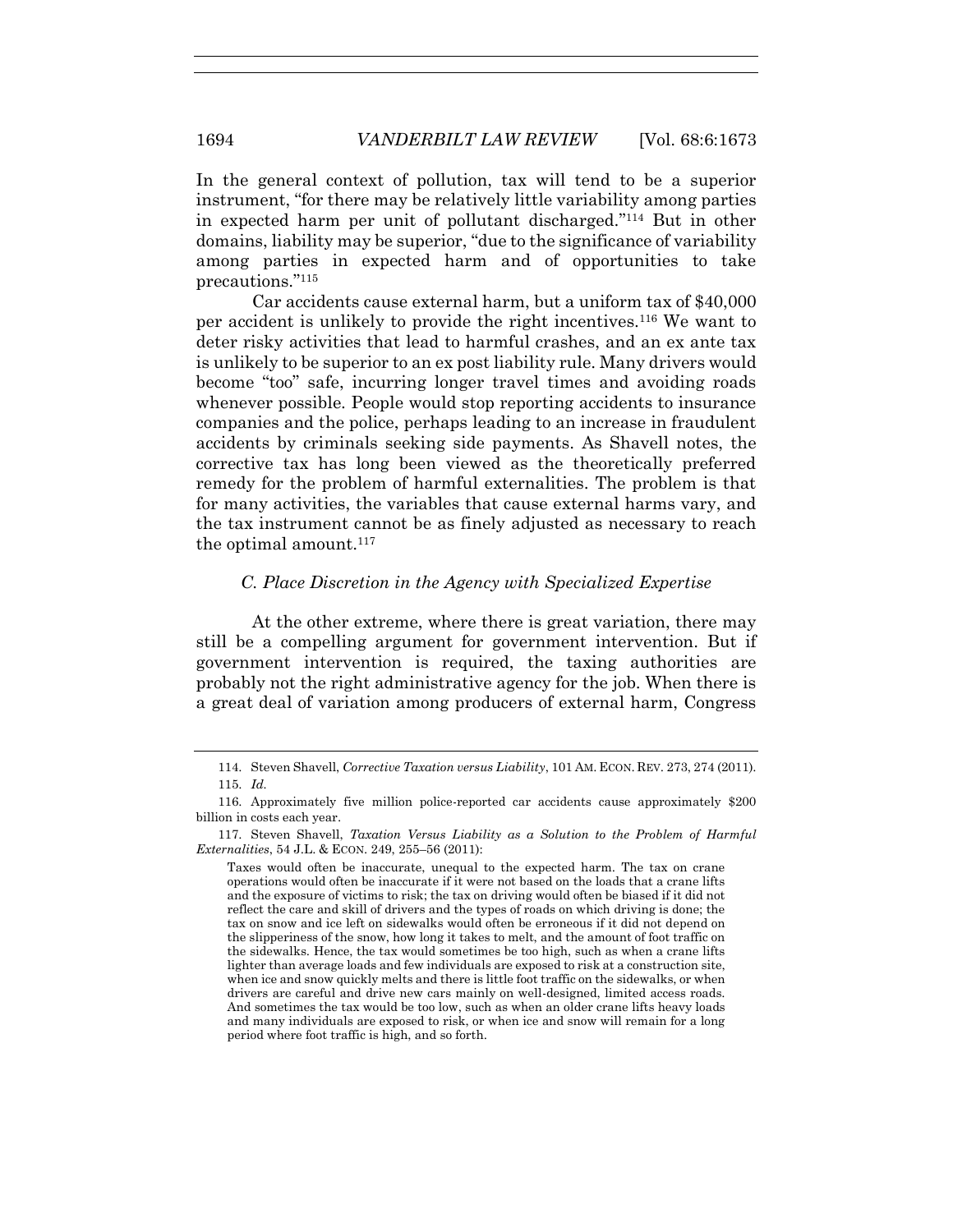is not likely to write a statute at a level of detail necessary to achieve the goal. Instead, that task will fall on regulators. In the tax context, the Treasury Department and the I.R.S. jointly make policy, write regulations, interpret, implement, and enforce the law.<sup>118</sup>

The taxing authorities have specialized expertise at measuring income. If the variation among externality producers is linked to income, then a carefully tailored Pigovian tax may be appropriate. As noted by Professors Weisbach and Nussim, this is plausible for certain tax and transfer programs like food stamps and the EITC.119 Outside of income measurement, the IRS has little institutional comparative advantage.120 The Department of Health and Human Services, for example, may be better at designing a program to encourage healthy eating.<sup>121</sup>

Put another way, regulation is likely to be a superior instrument where there is substantial variation among externality-producers on any metric other than income. If the variation is observable at a reasonable cost, regulators have a range of instruments (legal prohibitions, direct spending, contests, education programs, behavioral nudges, among others) that are likely to be a better fit than a uniform excise tax. Tax is not just a price instrument; it is an institutional choice.

There is the possibility that one agency with specialized expertise, like the Department of Health and Human Services, could design the tax and set the rate, allowing for more variation among different firms or individuals, while allowing the IRS to merely enforce the tax.<sup>122</sup> But this approach too may be difficult to implement.<sup>123</sup>

122. *See* Nat'l Fed'n Indep. Bus. v. Sebelius, 132 S. Ct. 2566, 2594 (2012) (describing the IRS as the enforcement mechanism for a tax created by a different entity).

123. The implementation of Obamacare has not been smooth sailing. For an example, see Robb Mandelbaum, *The I.R.S.'s Final Mandate Reporting Rules? Still Complicated*, N.Y. TIMES: YOU'RE THE BOSS (Mar. 14, 2014), http://boss.blogs.nytimes.com/2014/03/14/the-i-r-s-s-finalmandate-reporting-rules-still-complicated/?smid=pl-share&\_r=0 [http://perma.cc/2895-TG8T].

<sup>118.</sup> *See, e.g.*, Ellen P. Aprill, *The Impact of Agency Procedures and Judicial Review on Tax Reform*, 65 NAT'L TAX J. 917, 917 n.1 (2012) (describing the guidance process).

<sup>119.</sup> See Weisbach & Nussim, *supra* note 83, at 998.

<sup>120.</sup> *Id.* at 994, 1027–28.

<sup>121.</sup> Of course, it is also possible that specialized agencies are more susceptible to regulatory capture. *See* Michael E. Levine & Jennifer L. Forrence, *Regulatory Capture, Public Interest, and the Public Agenda: Toward a Synthesis*, J.L. ECON. & ORG. 167, 190 (1990) (describing how lack of public attention to small, discrete issues can make capture more likely); Jonathan R. Macey, *Separate Powers and Positive Political Theory: The Tug of War over Administrative Agencies*, 80 GEO. L.J. 671, 702 (1991) ("[I]t is more difficult for the executive branch, which is politically accountable to a national constituency, to be captured by narrow special interests than it is for a specialized administrative agency to be captured by such interests.").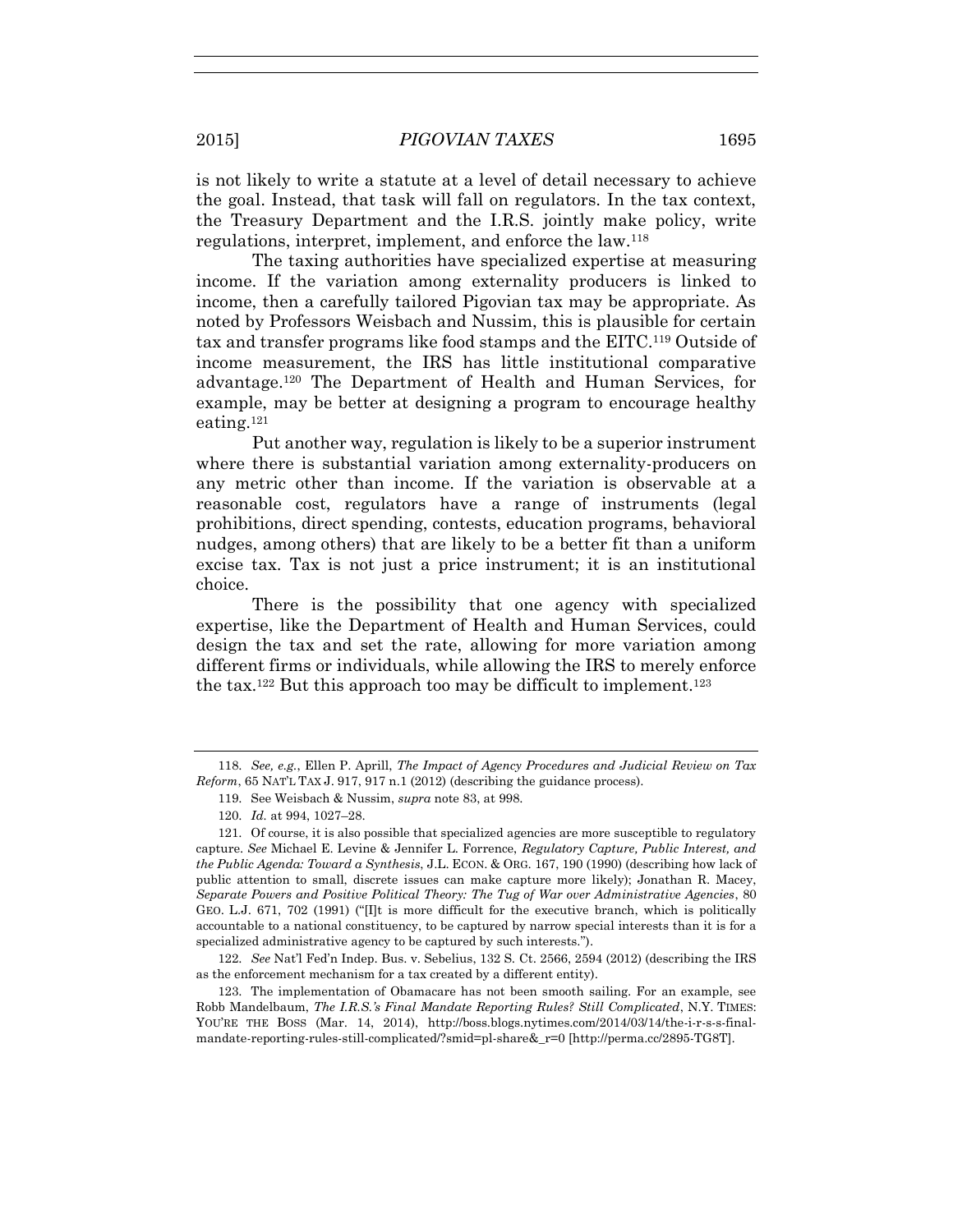The broader point is that tax is not just a regulatory instrument: it is an institutional choice. To an economist, a tax is simply a price instrument, no different than a fine or a fee.124 Price instruments make the marginal cost of an activity higher or lower. To a lawyer, however, a tax has a more specific meaning. A Pigovian tax is an excise tax on the production or consumption of a particular good or service.<sup>125</sup> Excise taxes are normally uniform—that is, they apply to anyone who purchases the product or engages in the activity.<sup>126</sup>

Economists are often puzzled by the tendency to impose uniform taxes. Price theory holds that prices should generally be set to equal marginal cost, and so where there is variation in marginal cost there should be variation in price. The tendency to uniformity is thus better understood in terms of institutional design, not microeconomics.<sup>127</sup>

Uniformity is not unique to tax. In the regulatory context, the government typically sets uniform standards.128 But the stated uniform standards may differ from the actual standards as enforced. The actual standard is a function of agency discretion under conditions of a constrained budget; agencies pick and choose enforcement actions to target the greatest harm-doers.129 Agencies, moreover, are often partially funded by non-compliance penalties linked to damages, further refining the incentive to target harm-doers.<sup>130</sup>

The taxing authorities, however, are not permitted quite the same flexibility in enforcement.131 If a tax is due, IRS agents are

127. Howard Latin, *Ideal Versus Real Regulatory Efficiency: Implementation of Uniform Standards and "Fine-Tuning" Regulatory Reforms*, 37 STAN. L. REV. 1267, 1267–1332 (1985).

128. Carol A. Jones & Suzanne Scotchmer, *The Social Cost of Uniform Regulatory Standards in a Hierarchical Government*, 19 J. ENVTL. ECON. & MGMT. 61, 61–72 (1990).

129. *Id.* at 70–71.

130. *Id.*

<sup>124.</sup> *See generally* Uri Gneezy & Aldo Rustichini, *A Fine is a Price*, 1 J.L. STUD. 29 (2000) (reporting the results of a field study showing that penalties may have an effect opposite what is expected; specifically that when a late pick-up fee was introduced at a daycare center, late pickups numbers actually *increased*).

<sup>125.</sup> *See supra* note 13 and accompanying text.

<sup>126.</sup> *See* Anthony Atkinson & Joseph E. Stiglitz, *The Design of Tax Structure: Direct Versus Indirect Taxation*, 6 J. PUB. ECON. 55, 64 (1976); Bruce C. Greenwald & Joseph E. Stiglitz, *Externalities in Economies with Imperfect Information and Incomplete Markets*, 101 Q.J. ECON. 229, 241 (1986); Joel Slemrod, *Optimal Taxation and Optimal Tax Systems*, 4 J. ECON. PERSP. 157, 159 (1990).

<sup>131.</sup> Uniformity is not required by the Constitution, with one exception. The Constitution requires excise taxes to be uniform across states. U.S. CONST. art. 1, § 8. Congress could not, for example, tax coal-fired electric plants in Colorado (where emissions could cause acid rain in the Adirondack Mountains) but not Kentucky (where the acid rain would fall harmlessly into the Atlantic Ocean.) Congress could, however, tax all coal-fired electric plants, even if more of those happened to be in Colorado. While one can imagine excise taxes that might be constrained by the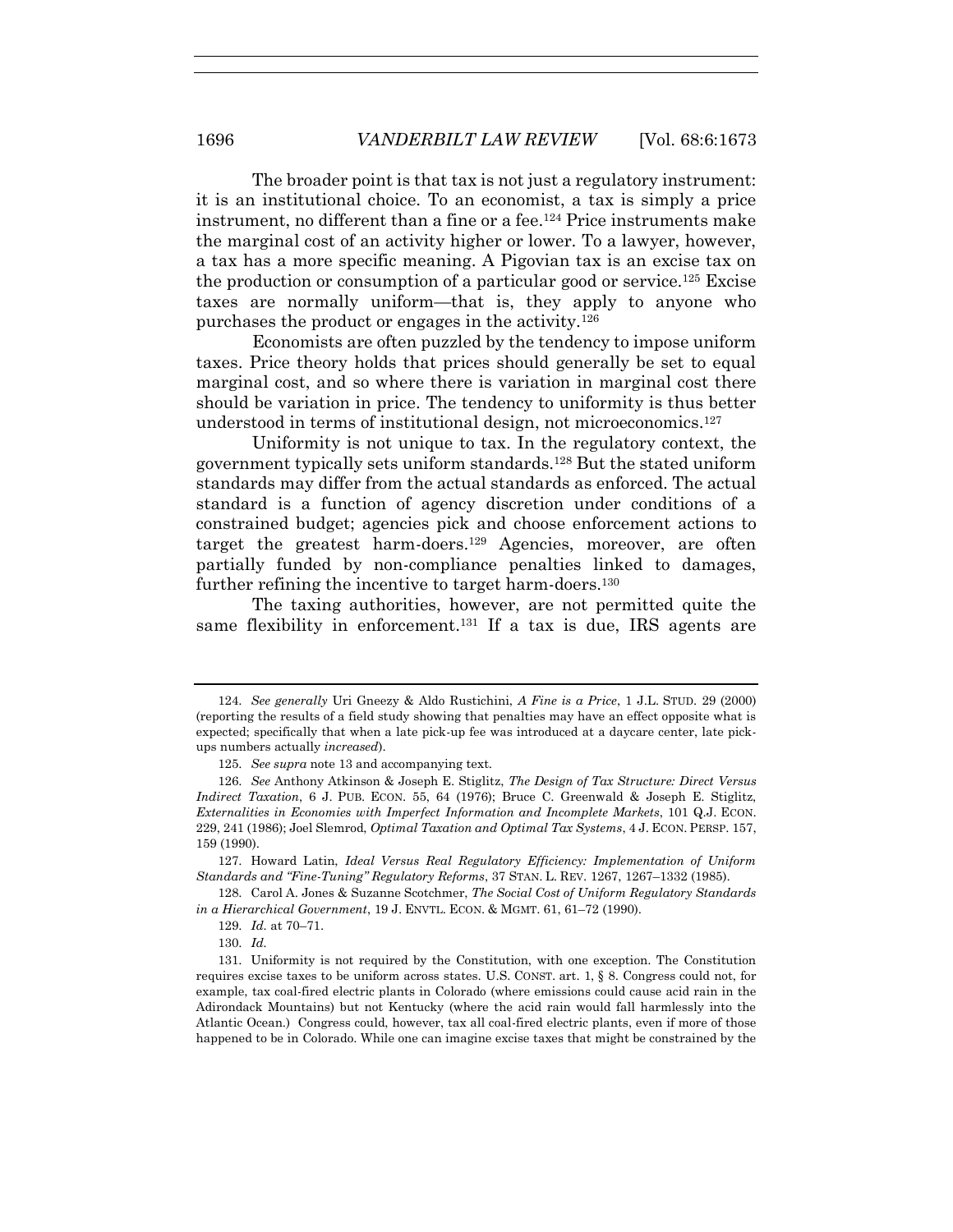generally expected to collect the tax, and a firm cannot avoid tax liability by pointing out that the tax is not well designed.

There is a strong theoretical case for allowing the IRS greater discretion in enforcement, at least if its standards are stated in advance.132 In situations where the IRS has discretion, it appears to be particularly bad at exercising its discretion in a timely and fair manner.

#### *D. Beware Bimodal or Skewed Distributions*

The "targeting" problem can be conceptualized as one of distributions of marginal social cost across the population. Take carbon emission. The implicit assumption of many environmental policy proposals is that the location of the emission does not affect outcomes. Recent research suggests that marginal cost may vary somewhat with geography.133 So long as the distribution is normal and narrow, a carbon tax calibrated to average marginal cost may suffice as a "second best" instrument. If, for example, marginal social cost varies, but most source emissions cause between \$4 and \$6 of externalized harm per unit of activity, a uniform tax of \$5 per unit may be close enough. Those at the right and left tails of the distribution will be over-deterred and underdeterred, respectively, but the deadweight loss will be relatively small.

Constitution, in the usual case it is institutional limitations, not Constitutional limitations, which lead to uniformity in practice.

<sup>132.</sup> Leandra Lederman & Ted M. Sichelman, *Enforcement as Substance in Tax Compliance*, 70 WASH. & LEE L. REV. 1679, 1687 (2013) ("In more theoretical terms, the tax agency can achieve a beneficial price discrimination of sorts in applicable tax rates, normally reserved to the monopolistic substantive lawmaking process, by differentiating the enforcement of otherwise uniform laws.").

<sup>133.</sup> Mark Z. Jacobson, *Enhancement of Local Air Pollution by Urban CO2 Domes*, 44 ENVTL. SCI. TECH. 2497, 2497 (2010) ("[A]ir pollution regulations worldwide assume arbitrarily that such [CO2 domes over cities] have no local health impact, and carbon policy proposals, such a 'cap and trade[,']implicitly assume that CO2 impacts are the same regardless of where emissions occur.").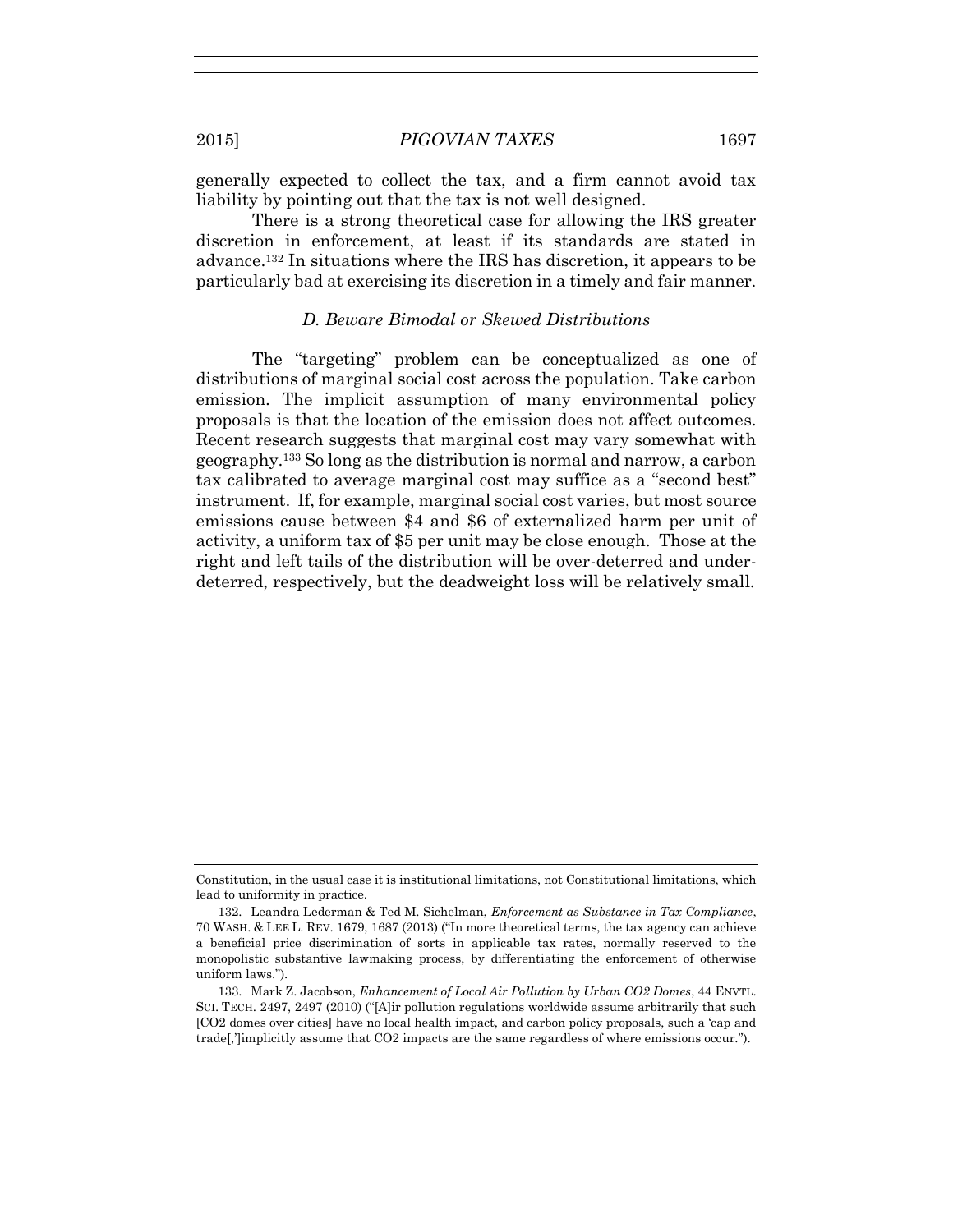

But suppose now that the research shows a bimodal distribution of marginal social cost. Assume, as in Figure 2, that the average social cost is \$5, but that in urban areas the marginal social cost is \$7 and in rural areas, \$3. Carbon emissions in urban areas would be reduced, but not to the level necessary to eliminate external social costs. Carbon emissions in rural areas would be reduced beyond the level necessary to account for external costs, creating deadweight loss as rural residents "under-pollute." How big of a problem this is depends on how far apart the two modes are, how the revenue raised is redistributed among the population, and comparisons to other policy instruments.

Alternatively, policymakers could try to divide the population into two categories, urban and rural, and impose a different rate to each group.134 This approach, however, might not work in the case of air contaminants, where production is used as a proxy for emission, and tracing production through the supply chain to determine if it is likely to be emitted in an urban or rural area would be unworkable.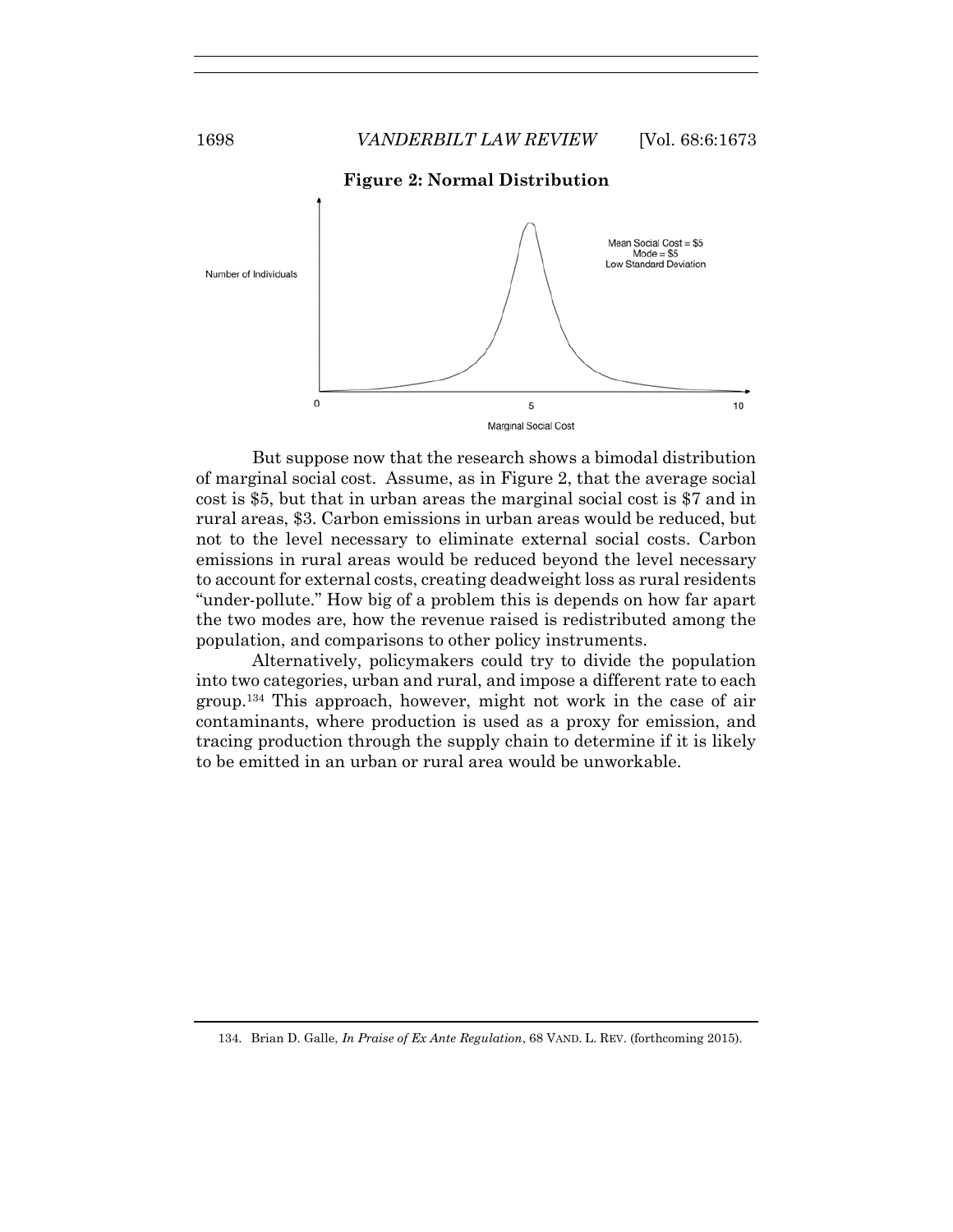



The design gets even more complicated, but not necessarily unwieldy, in the case of multimodal distributions. Take an activity like driving on a congested freeway. At any particular moment in time and place, there is variation in the marginal congestion caused by individual cars and trucks, depending on the size of the vehicle, individual driving behavior, road conditions, and so forth.

But if one were to graph the distribution of marginal social cost, the distribution would likely be clustered around identifiable modes and normal around estimable numbers. You might have one mode for motorcycles, another for cars, and another for trucks. So long as the variation is easily observable or estimable, the tax rate can be varied accordingly and administered without too much difficulty. This is why congestion charges, in the spirit of Baumol,135 may be a second best solution against the backdrop of an imperfect administrative state with limited resources.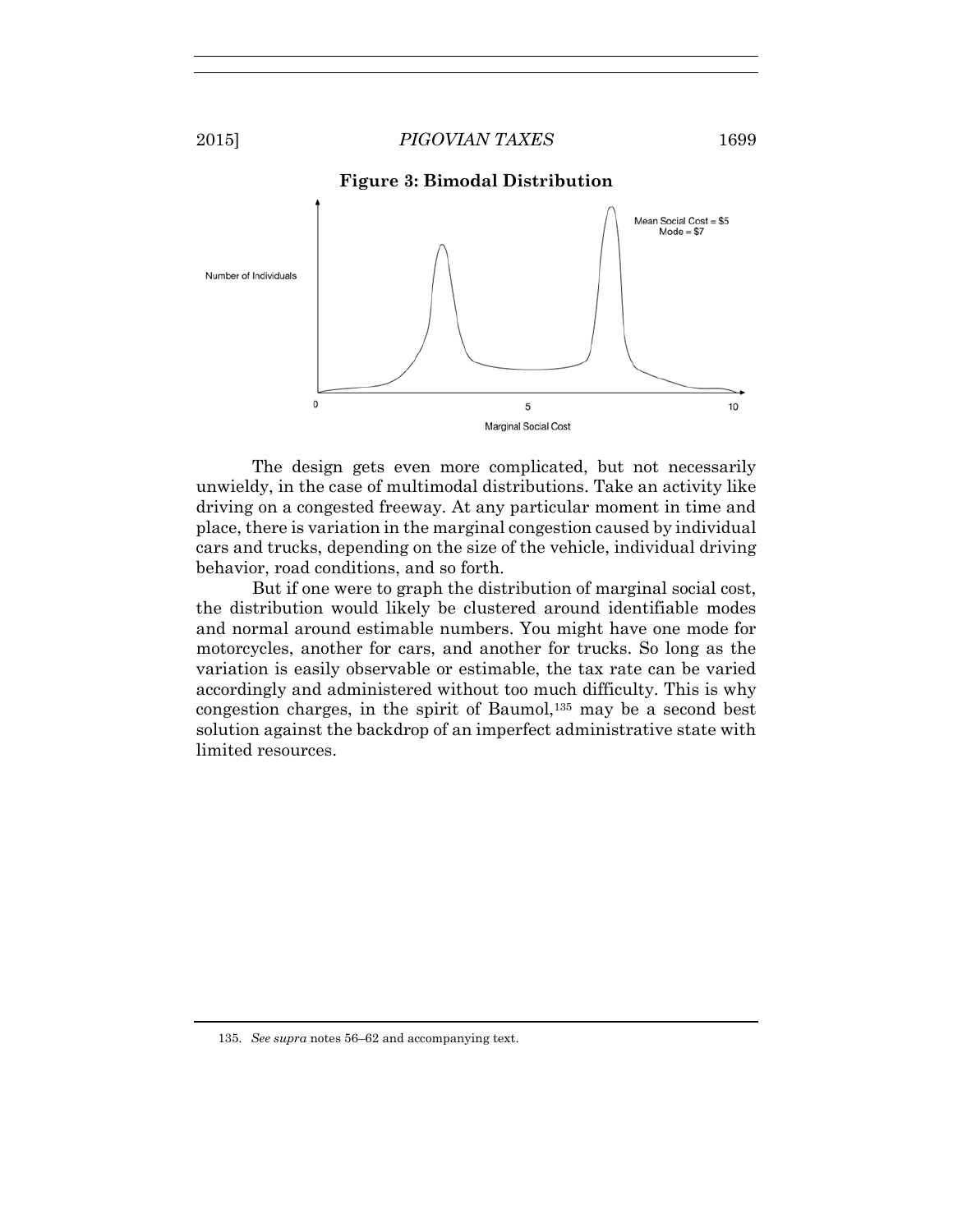



There is a further complication from the presence of marginal social benefits. We tolerate tractor-trailers on our roads because we benefit from moving goods from one place to another. There is also presumably variation among the marginal social benefit of private individuals; we care more about the ER doctor trying to get to work on time than the college student driving to meet friends at a bar. When congestion impairs private benefit (like the college student), policymakers can rely on price discrimination to sort drivers, as we see with express toll lanes on bridges and highways. But where the benefit is social, policymakers may need to carve out exemptions from the congestion charge, as is often done for taxis, delivery trucks, certain public servants, and so on.

By contrast, consider the impact of a Pigovian tax where the distribution of marginal social cost is normal but wide—the consumption of fatty foods, perhaps.136 For the obese, overweight children, and for untreated diabetics, the marginal social cost is

<sup>136.</sup> Food taxes are designed to address the rising social problem of obesity. *See, e.g.*, E. Katherine Battle & Kelly D. Brownell, *Confronting a Rising Tide of Eating Disorders and Obesity: Treatment vs. Prevention and Policy*, 21 ADDICTIVE BEHAV. 755, 762 (1996); Tom Marshall, *Exploring a Fiscal Food Policy: The Case of Diet and Ischaemic Heart Disease*, 320 BRIT. MED. J. 301, 301 (2000); Katherine Pratt, *A Constructive Critique of Public Health Arguments for Antiobesity Soda Taxes and Food Taxes*, 87 TULANE L. REV. 73, 114–39 (2012); Jeff Strnad, *Conceptualizing the "Fat Tax": The Role of Food Taxes in Developed Economies*, 78 S. CAL. L. REV. 1221, 1294–1322 (2005); Stephen D. Sugarman & Nirit Sandman, *Fighting Childhood Obesity Through Performance-Based Regulation of the Food Industry*, 56 DUKE L.J. 1403, 1429–90 (2007); *see also* Robert H. Lustig et al., *The Toxic Truth About Sugar*, 482 NATURE 27, 28 (2012) (describing taxes as "the most effective" policy for curbing excess sugar consumption).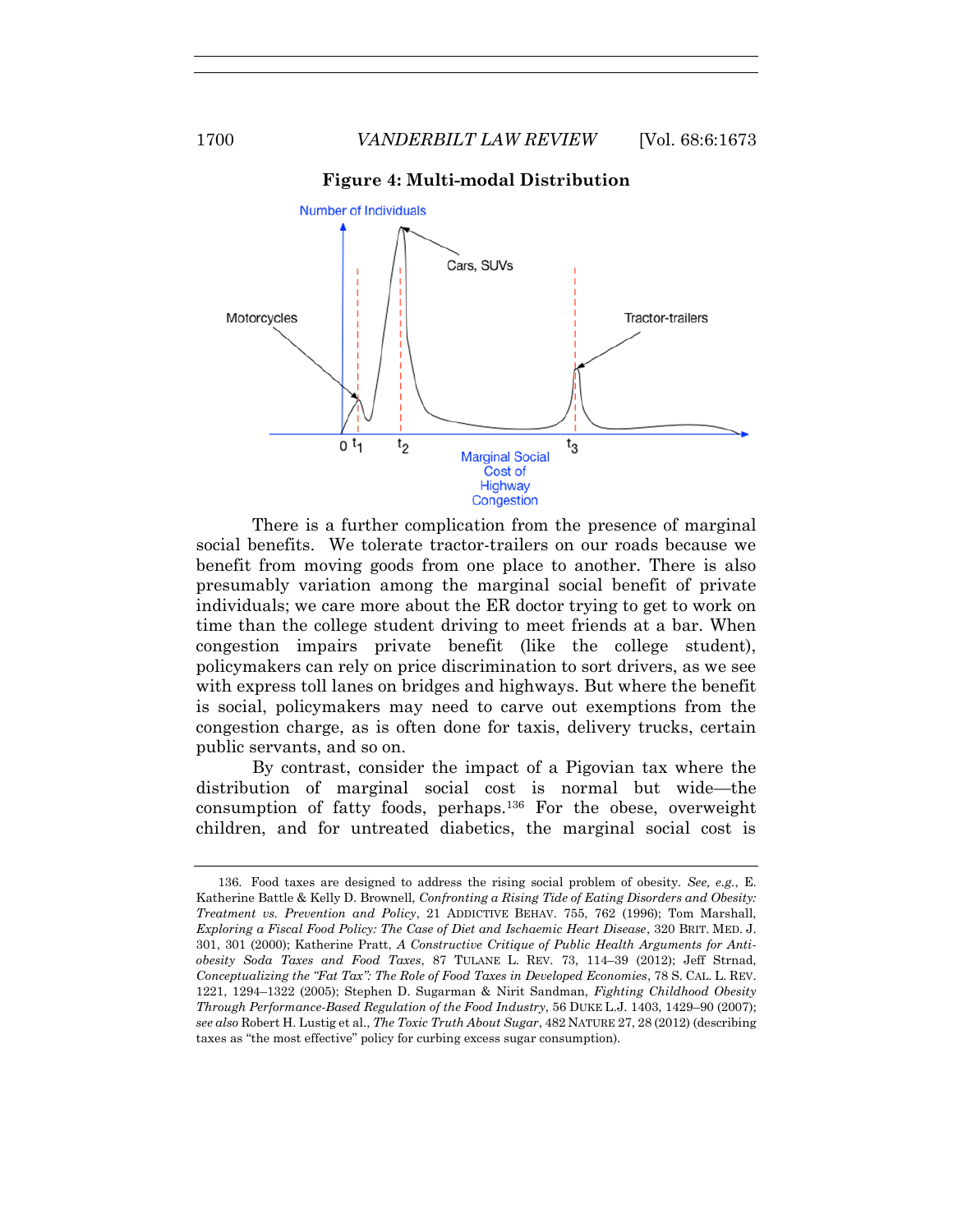substantial. For many, the marginal social cost is probably zero. And for some, the marginal social cost may be negative. In this case, the lack of precision means that many who cause great social cost will fail to change behavior, leading to overconsumption of sugar; many who cause little or no social cost will change behavior, leading to an underconsumption of fatty foods. While overall fat consumption may fall to a level previously thought to be optimal, social cost is not fully internalized, and the benefits must be weighed against the deadweight loss of those who change their behavior despite causing no harm. It is not clear that this calculation could be performed with any level of precision for most activities.



**Figure 5: Wide Distribution** 

Certain bimodal or skewed distributions are not amenable to control with tax instruments. Most of the social cost of guns, for example, comes from a relatively small number of actors.<sup>137</sup> Suppose guns cause \$1 billion of social cost annually, and that there are 100 million guns. Using average social cost, we would impose a tax of \$10 per gun. Such a tax would have no effect on criminals, whose private benefit from using the gun presumably vastly exceeds \$10 per year.

<sup>137.</sup> *See generally* Philip J. Cook & Jens Ludwig, *The Social Costs of Gun Ownership*, 90 J. PUB. ECON. 379 (2006) (estimating average annual marginal social cost in the range of \$100 to \$1800). Cook & Ludwig measure the social harm in terms of gunshot injuries and deaths—a harm that is not inflicted randomly across the population. Yet they do not account for the variation in marginal social cost among different gun owners, instead recommending a license fee of as high as \$1800. Their intuition seems to be that the higher prevalence of gun ownership in a region will tend to increase the number of guns purchased on the black market, and that reducing the prevalence of gun ownership through a Pigovian tax would reduce the number of illegal guns, thereby reducing the number of homicides and suicides.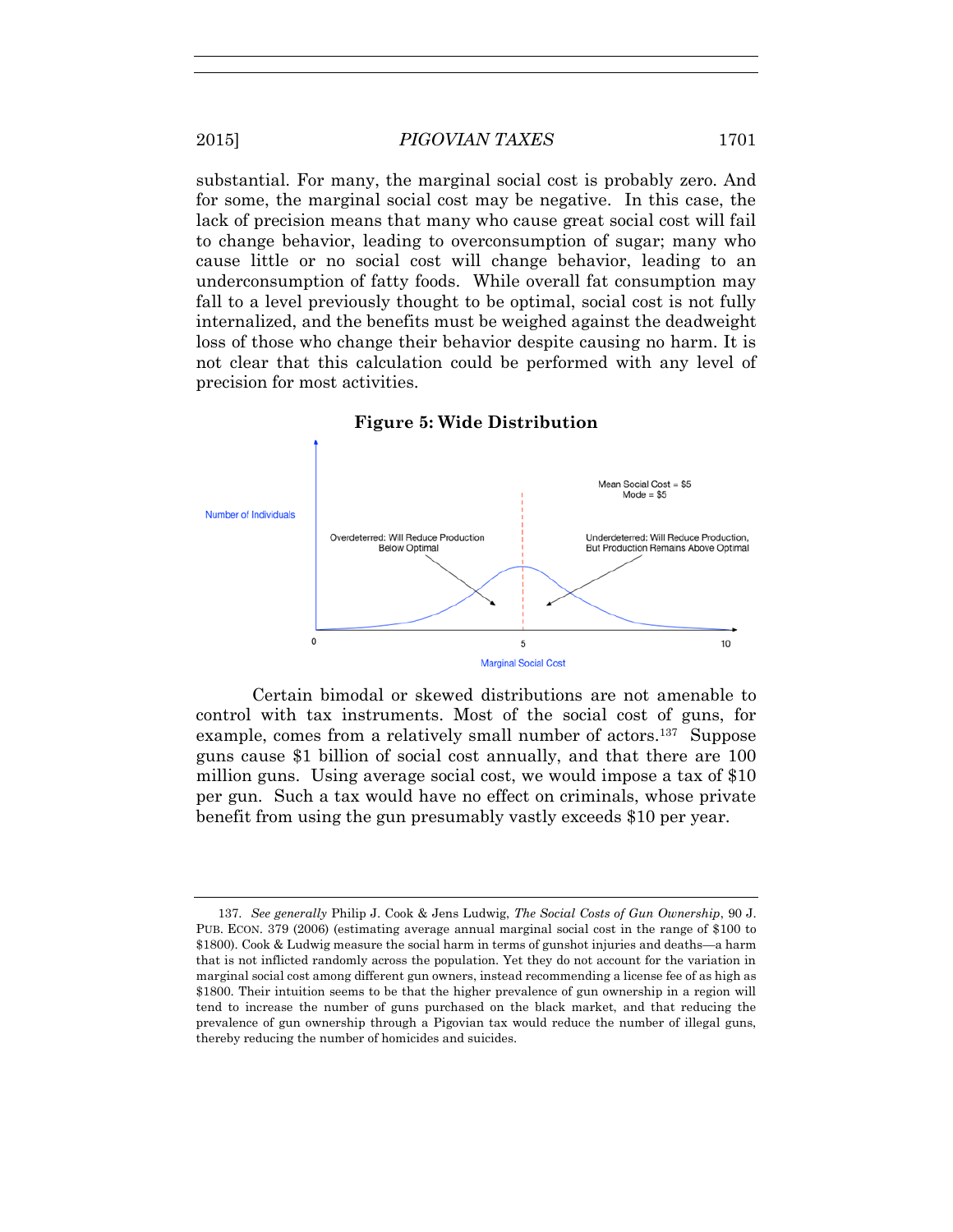

#### **Figure 6: Multi-modal, Skewed Distribution**

This is not to say that there is not a case for taxing guns.<sup>138</sup> Guns are hard to trace once they enter the population, and reducing the production of guns would have a beneficial effect. If one identifies the social harm from guns as the risk that the gun will slip into the wrong hands—rather than the risk that the gun will be used as intended—the distribution of marginal social cost may be narrower.

In sum, a Pigovian tax is most promising as an instrument when the distribution of marginal social cost is normal and narrow, or when the variation is tied to categories that are easy to observe. If there are multiple modes, it may be possible to categorize the population into groups and tax at different rates, creating multiple normal and narrow distributions.

#### *E. Do Not Use if Elasticity Correlates Inversely With Social Cost*

Variation in marginal social cost creates another concern for Pigovian tax design: variation in elasticity of demand. In the case of carbon emissions, where the goal is to decrease aggregate output, variation in the elasticity of demand is not important. In response to a carbon tax, some producers and consumers will reduce production and consumption, and some will not. That is a feature, not a bug. It is

<sup>138.</sup> *See generally* Tom Griffith & Nancy Staudt, Guns and Taxes (Jan. 24, 2014) (unpublished manuscript) (on file with authors) (advocating taxing high-risk gun users to subsidize safe gun use).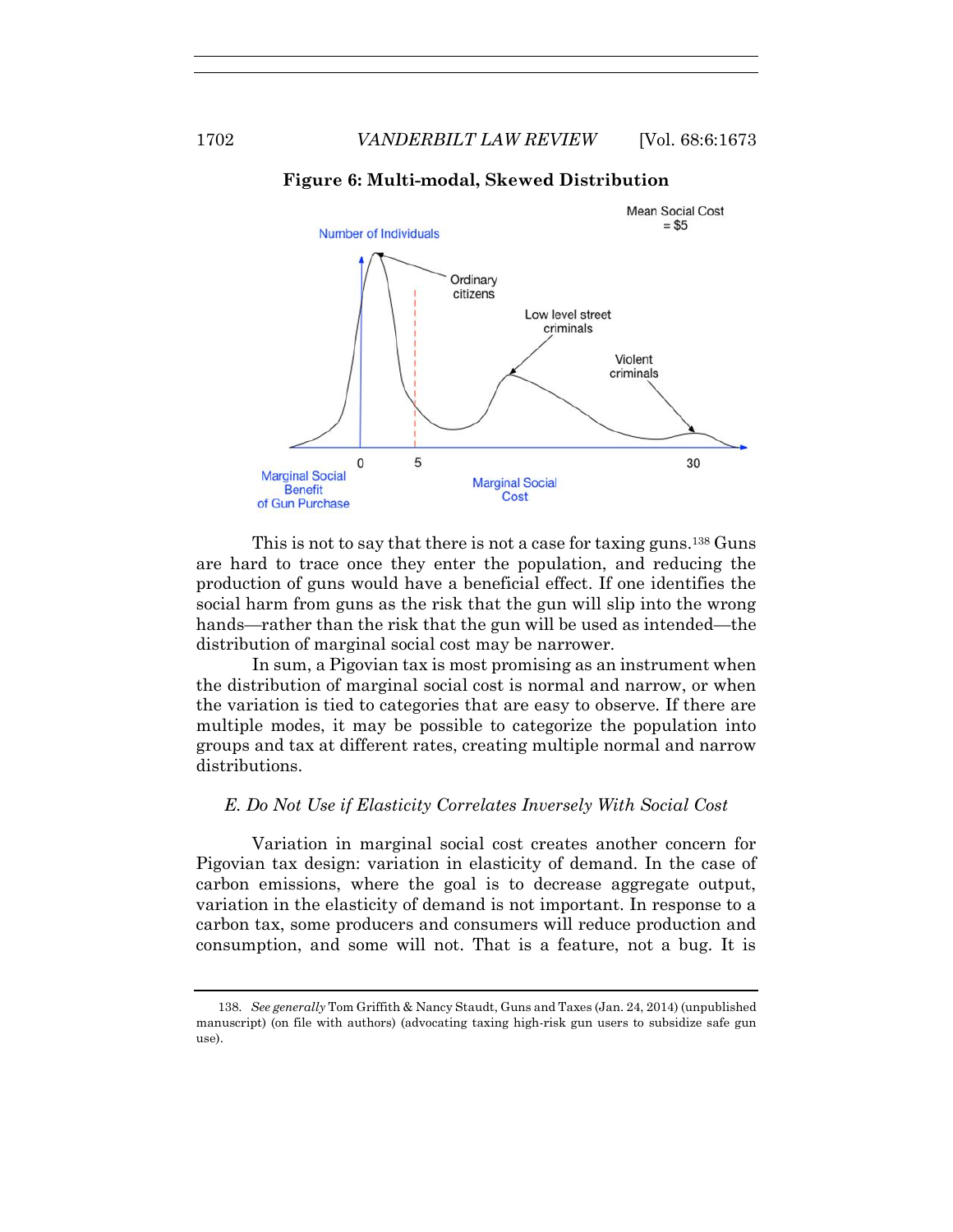efficient for those who derive the least utility from a high carbon footprint to give it up first.

But when elasticity of demand and marginal social cost are negatively correlated, tax is a poor instrument. Returning to the gun example, it may be the case that a drug dealer (high marginal social cost, low elasticity of demand) values a gun much more highly than its closest substitute, whatever that may be. The homeowner seeking protection (low marginal social cost, high elasticity) values a gun somewhat, but will easily substitute a guard dog or home security system. A Pigovian tax set at the level of average social cost will cause the homeowner to get a dog instead of a gun, but the drug dealer will buy a gun anyway.

The same may be true of many food taxes. If, as some of the scientific literature suggests, junk food is addictive, then those who are most addicted and obese (high marginal social cost) will be unable to switch to healthy foods without Herculean effort (low elasticity of demand).<sup>139</sup>

## *F. Get Used to Disappointment*

This Essay has thus far identified a theoretical reason variation in marginal social cost across different firms and individuals—that, in the face of information costs and imperfect political institutions, may make Pigovian taxes more problematic to use than generally thought. This section examines what we can learn in light of experience. What recent history teaches us, unsurprisingly, is that policymakers appear to lack the institutional capacity to make the fine distinctions necessary to achieve an optimal allocation of economic resources. The good news is that when the variation is easy to observe, as with congestion charges, a Pigovian tax remains a promising tool, provided that rate variation and categorization is not too infected by rent-seeking and lobbying.

Congress has relatively little history with Pigovian taxes, and its limited success in deploying them is almost accidental. What Congress does have experience with is a variety of sin taxes. As noted above, these taxes tend to be imposed as uniform excise taxes and seem to be designed with revenue, not behavior, in mind.

A 1994 paper by Thomas Barthold, who is now the Chief of Staff of the Joint Committee on Taxation, found that of the dozens of environmental taxes enacted by Congress, only two examples (the gasguzzler excise tax and the tax on ozone-depleting chemicals) resemble

<sup>139.</sup> Galle, *supra* note 12, at 858–59.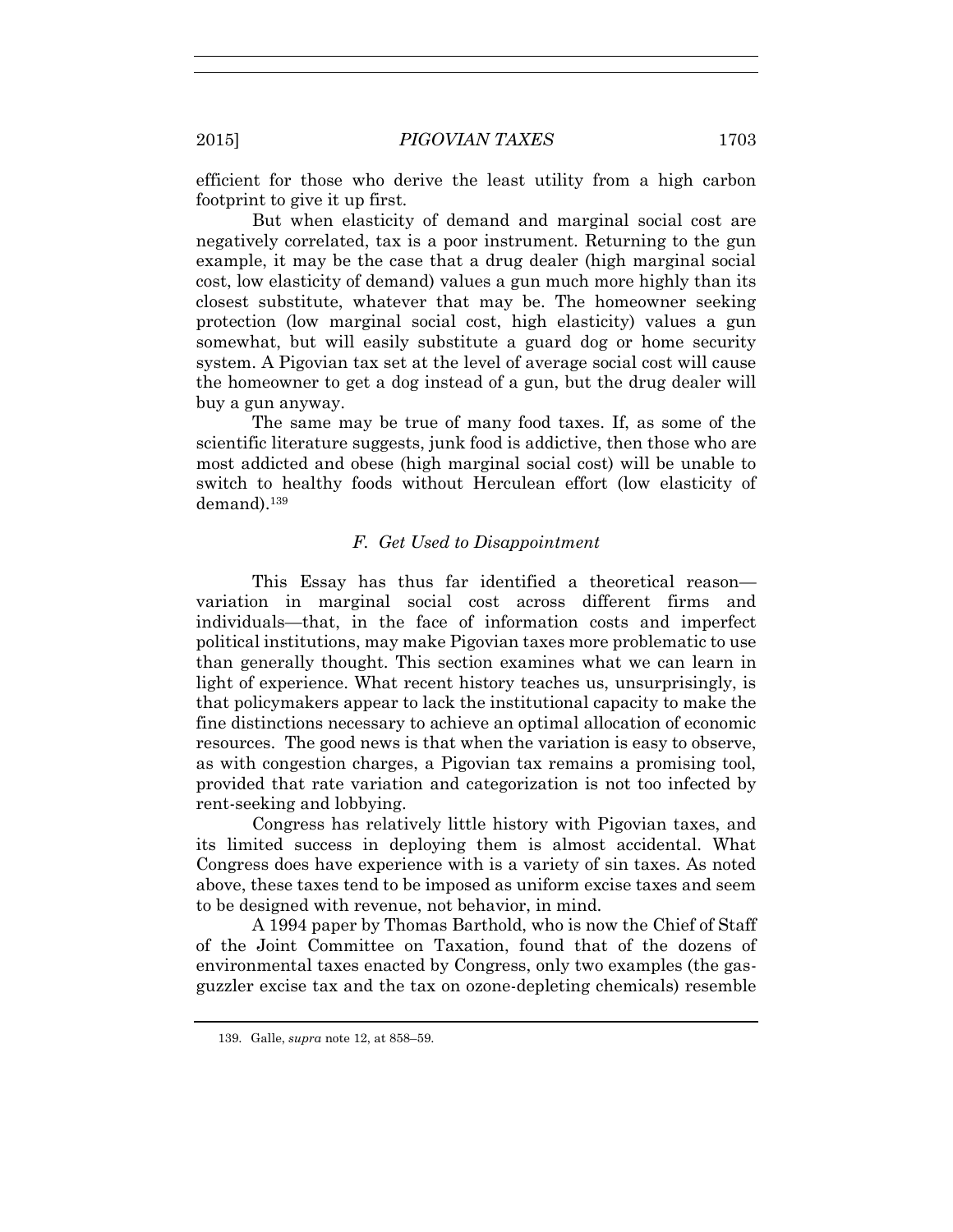the textbook model of a Pigovian tax. Barthold explained that economists focus on choosing the right magnitude for the tax, and they tend to ignore political considerations or the practical problems of design and implementation.140 To achieve political goals, many environmental taxes were structured as insurance pools or user benefit fees.<sup>141</sup>

In the case of Chlorofluorocarbons (CFCs), Congress enacted an excise tax in 1989 on the production of certain chemicals identified under the Montreal protocol as contributing to ozone depletion.142 Even though the environmental harm comes from leaky refrigerants, not from CFC production as such, administrability concerns led Congress to impose the tax on chemical manufacturers rather than, say, the use of leaky car air conditioners. While the tax schedule was scaled to tax more harmful chemicals at a higher rate than less harmful chemicals, there is no reason to believe that the overall level of the taxes corresponded to the marginal environmental harm.143 Instead, it appears that the tax was designed to achieve a specific revenue goal as part of the budget reconciliation process.<sup>144</sup>

The CFC tax worked, more or less, because the variation in marginal social cost of CFC production does not vary much according to geographic source; a chemical leaking in Iowa is just as harmful to the ozone as a chemical leaking in California. But the process also shows the institutional limitations that explain why few Pigovian taxes have been successful.

# *G. Food Taxes Are Likely to Fail*

Our knowledge of what causes obesity is somewhat limited. In general, poor diet and inadequate exercise are the most likely causes.<sup>145</sup> But what is a poor diet? Should we have an excise tax on carbohydrates or on fat? All carbohydrates or just simple sugars? Should we tax inactivity? Subsidize exercise? The answer may not be uniform across individuals.146 The effect of tax incentives in this context is largely

144. *Id.* at 140–41.

<sup>140.</sup> Thomas A. Barthold, *Issues in the Design of Environmental Excise Taxes*, 8 J. ECON. PERSP. 133, 136 (1994) ("These problems usually involve a lack of clear identification of costs and benefits, asymmetric information about tastes and available technology, lack of precise measures of supply and demand, and different regional impacts.").

<sup>141.</sup> *Id.*

<sup>142.</sup> *Id.* at 136–37.

<sup>143.</sup> *Id.* at 140.

<sup>145.</sup> *See* Jason M. Fletcher et al., *The Effects of Soft Drink Taxes on Child and Adolescent Consumption and Weight Outcomes*, 94 J. PUB. ECON. 967, 968 (2010).

<sup>146.</sup> *Id.*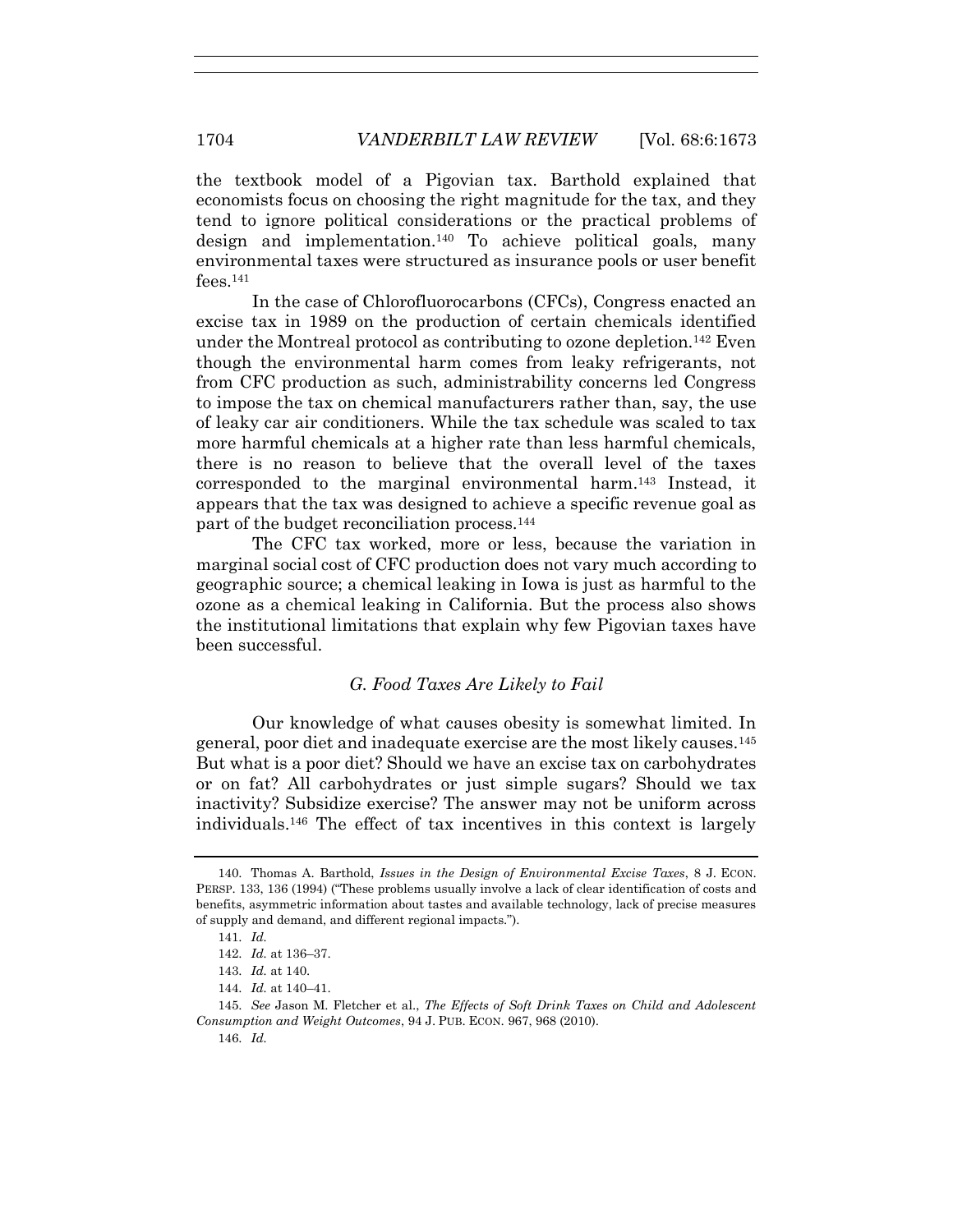inframarginal, taxing people on foods they lack the willpower to avoid or subsidizing good food choices they would have made anyway. When the tax incentives miss the mark, it exacerbates distributional challenges—the rich already tend to eat well and exercise, while the poor tend not to.

Soda taxes have also proven problematic. As soda prices increase, consumers tend to substitute other high calorie drinks, like fruit juices.<sup>147</sup>

Denmark passed the world's first fat tax in 2011, only to repeal it a year later.148 As many as 48% of Danes crossed the border to buy meat and cheese; local producers complained they were at a competitive disadvantage.149 Because the tax was imposed on each meat carcass, rather than by specific cuts of meat, the tax targets those who consumed a lean cut of sirloin as much as a fatty rib eye.<sup>150</sup>

A fat tax could be more efficient if we were willing to tax the outcome—obesity—instead of the inputs that lead to obesity.<sup>151</sup> For example, waist to height ratio is a better predictor of poor health than body mass index, or BMI.<sup>152</sup> We could impose an excise tax on individuals to the extent that one's waist to height ratio exceeds 0.5. The tax rate could be scaled by gender, and non-linear to account for the fact that morbidly obese individuals create more external costs than the run-of-the-mill-American obese.

But such a tax on obese people, instead of fatty foods, would be punitive, politically unpopular, normatively unjustified, and arguably immoral. The tax would be regressive and would have a disparate racial impact. Unlike a tax on specific types of food and drink, it would operate as a sort of reverse endowment tax, with the incidence of the tax falling most heavily on those saddled with bad genes and poor ability to

<sup>147.</sup> *Id.* at 973:

Additionally, soft drink taxes do not appear to have countered the rise in obesity prevalence because any reduction in soft drink consumption has been offset by the consumption of other calories. Cast in this light, the revenue generation and health benefits of soft drink taxes appear to be weaker than expected.

<sup>148.</sup> S. Vallgårda et al., *The Danish Tax on Saturated Fat: Why It Did Not Survive*, 69 EUR. J. CLINICAL NUTRITION 223, 223 (2015); *A Fat Chance*, THE ECONOMIST (Aug. 31, 2015), http://www.economist.com/news/europe/21566664-danish-government-rescinds-its-unwieldy-fattax-fat-chance [http://perma.cc/N95Z-3PKT].

<sup>149.</sup> *See A Fat Chance*, *supra* note 148 (describing how Denmark, famous for its blue cheese and bacon, repealed the world's first fat tax a year after enactment).

<sup>150.</sup> *Id.*

<sup>151.</sup> I am indebted to a former student, Chris Weigand, for developing this observation.

<sup>152.</sup> S.C. Savva et al., *Waist Circumference and Waist-to-Height Ratio Are Better Predictors of Cardiovascular Disease Risk Factors in Children than Body Mass Index*, 24 INT'L J. OBESITY 1453, 1457–58 (2000).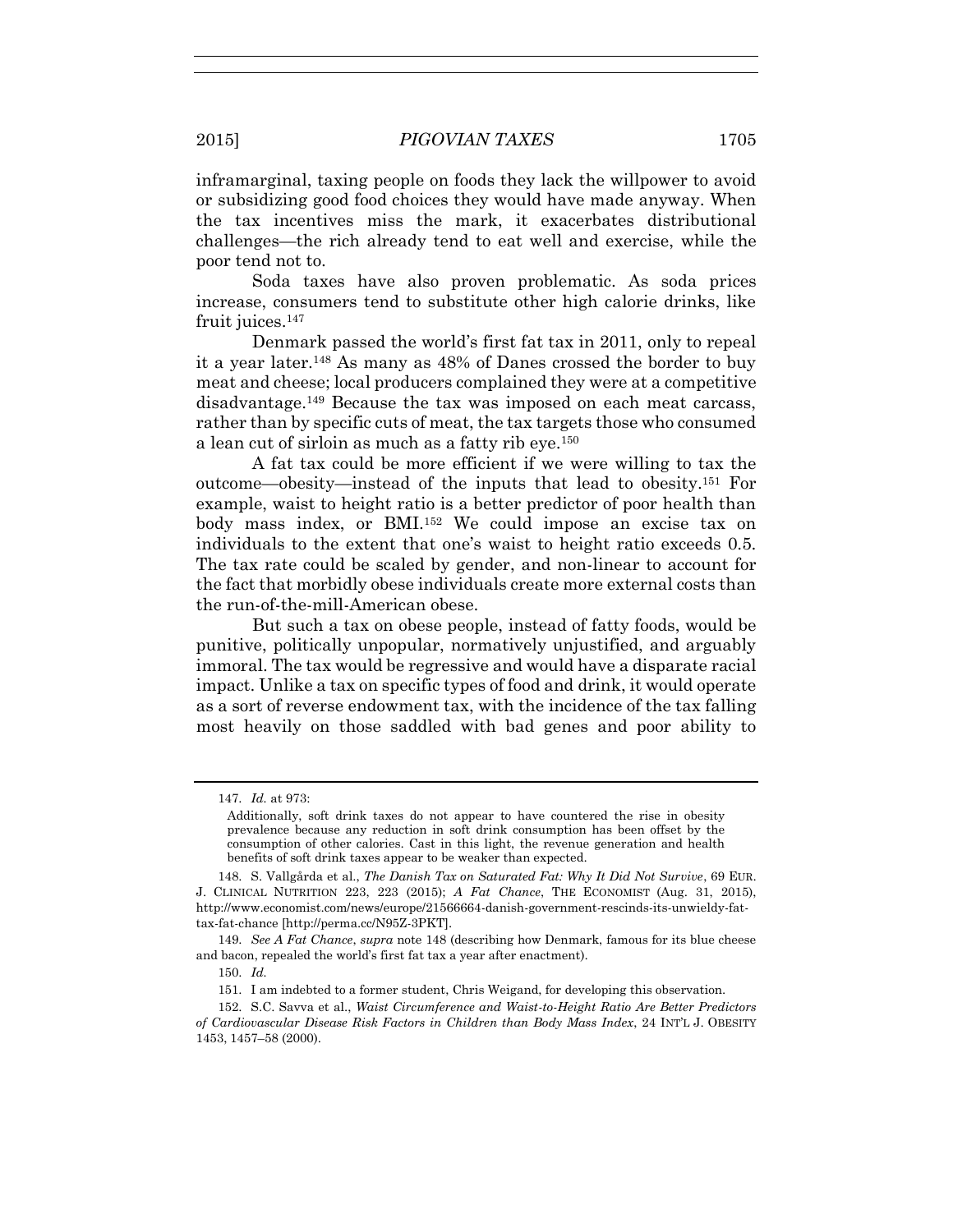compensate.153 One can imagine a politician trotting out a story of an exhausted, poor, single, working mother with three kids having to pay an annual excise tax of \$500 because she cannot find enough time to exercise after working an eight hour day, going to the grocery store, cooking, and putting the kids to bed.<sup>154</sup>

#### *H. Sin Taxes Modify Revenue, Not Behavior*

Taxes on alcohol, tobacco, and gambling are a unique set of taxes because they are typically set at a level that raises revenue, but does not bear a close relationship to the negative externalities associated with the activity.<sup>155</sup>

Cigarettes mostly cause internal harm, not external harm. Smoking increases health care costs, some of which are externalized. But it also reduces lifespan, which reduces other externalized costs, like Social Security payments. One oft-cited estimate of the external costs of cigarettes is \$0.27 per pack, well below the federal-state-local combined tax rate of as much as  $$6.00$  per pack.<sup>156</sup>

The case for cigarette taxes instead rests on internal harm and the cognitive limitations and bounded rationality of smokers, including adolescents.<sup>157</sup> There is a reasonably close relationship between activity

<sup>153.</sup> An endowment tax is a tax based on one's natural ability or talents. Kyle Logue & Joel Selmrod, *Genes as Tags: The Tax Implications of Widely Available Genetic Information*, 61 NAT'L TAX J. 843, 844–45 (2008); Daniel N. Shaviro, Commentary, *Inequality, Wealth, and Endowment*, 53 TAX L. REV*.* 397, 406–12 (2000); Kirk J. Stark, *Enslaving the Beachcomber: Some Thoughts on the Liberty Objections to Endowment Taxation*, CANADIAN J.L. & JURIS. 47, 50 (2005); Lawrence Zelenak, *Taxing Endowment*, 55 DUKE L.J. 1145, 1145–48 (2006).

<sup>154.</sup> If the distribution of marginal social cost is bimodal or right-skewed, a tax on fatty foods is almost economically equivalent to a tax on obese people; because the average marginal social cost is lower for this population than the marginal social cost, their consumption is not likely to fall to optimal levels, and they will continue to cause social cost while bearing a portion of the burden of the tax. The difference is that a food tax shifts some of the burden of the tax onto people who cause no social harm from consuming fatty foods. Other than optics, it is not immediately apparent to me why this outcome would be preferred to a tax on obese people. What this suggests to me is that we instead focus efforts on changing the behavior of obese people through the use of nontax instruments: education, improving food label design, improving urban planning, improving workplace design, increasing the availability of healthy foods, eliminating subsidies for unhealthy foods, and so on.

<sup>155.</sup> *See infra* notes 158–62 and accompanying text.

<sup>156.</sup> W. Kip Viscusi, *Cigarette Taxation and the Social Consequences of Smoking*, *in* 9 TAX POL'Y AND THE ECON. 51, 73 (James M. Poterby ed., 1995).

<sup>157.</sup> Jonathan Gruber & Jonathan Zinman, *Youth Smoking in the United States: Evidence and Implications*, *in* RISKY BEHAVIOR AMONG YOUTHS: AN ECONOMIC ANALYSIS 69, 87–93 (Jonathan Gruber ed., 2001); Jonathan H. Gruber & Sendhil Mullainathan. *Do Cigarette Taxes Make Smokers Happier*, 5 ADVANCES IN ECON. ANALYSIS & POL'Y, no. 1, 2005, at 1, 1–2; Jonathan Gruber, *Tobacco at the Crossroads: The Past and Future of Smoking Regulation in the United States*, 15 J. ECON. PERSPECTIVES 193, 202–06 (2001).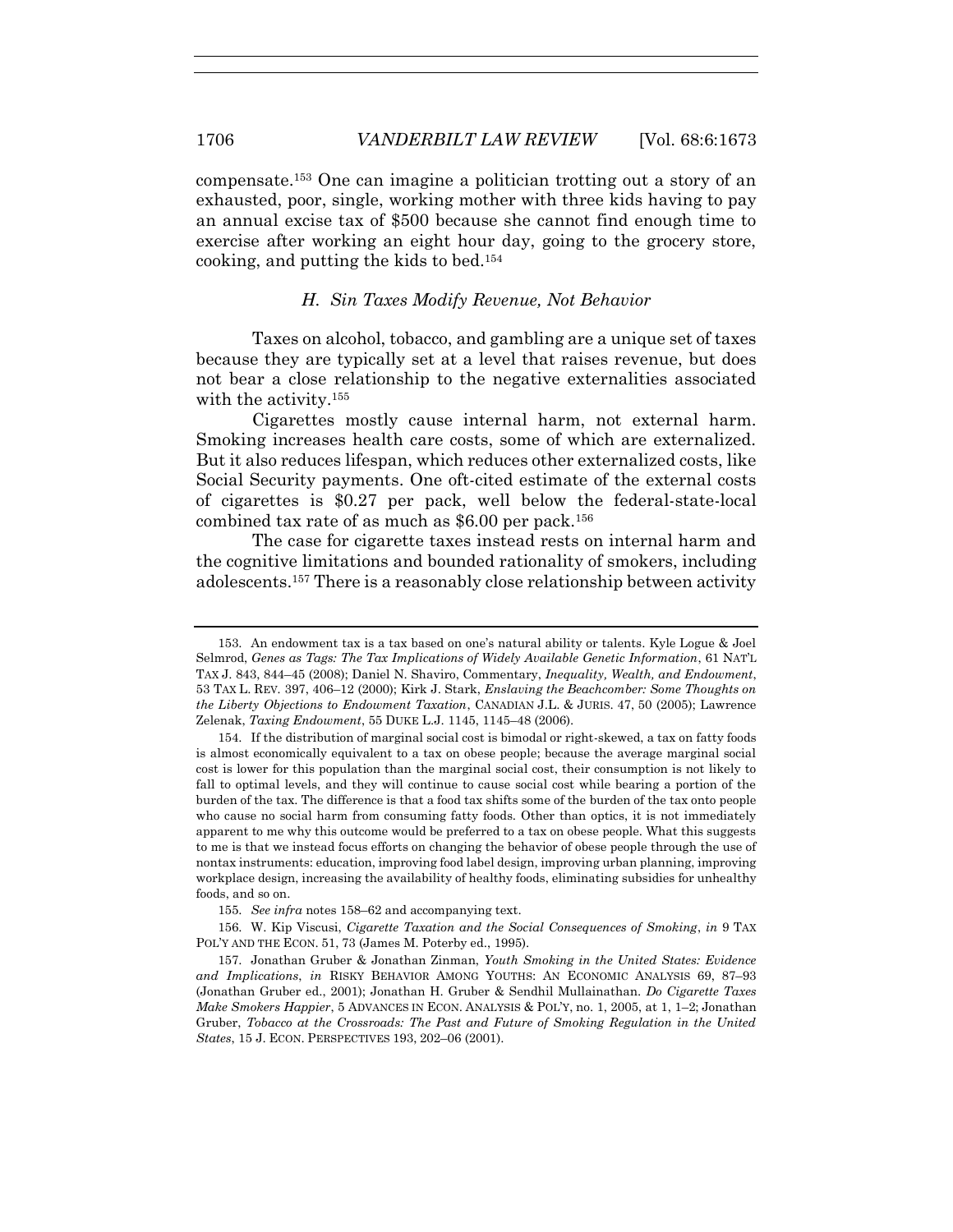and harm—doctors typically measure smoking in terms of pack-years (a smoker who smokes two packs a day for ten years bears roughly the same health risks as smoker who smokes one pack a day for twenty years). Raising cigarette prices may be a good idea, and tax may be the right instrument, but not if the goal is to control externalities.<sup>158</sup>

Other sin taxes are even harder to justify on Pigovian grounds. Take alcohol. The variation in marginal social cost is vast and complex. For the majority of drinkers, alcohol causes no external harm.159 For alcoholics and teenagers, on the other hand, external costs are high, mainly in terms of drunk driving and domestic abuse.160 The external costs of alcohol may be higher in car-centric cities like Los Angeles than in New York City or Washington, D.C. To address the external harm effectively, we would need to tax the second glass of wine for women and the third glass of wine for men, and escalate the tax in a non-linear fashion from there.161 Instead, most alcohol taxes are uniform, with no attempt to calibrate the tax to the harm. Like cigarette taxes, the policy design centers on revenue collection rather than a meaningful attempt to regulate behavior.

What sin taxes have in common are relatively low demand elasticities, which make it easier to tax them and raise revenue without reducing demand.162 The very unwillingness to modify behavior that

<sup>158.</sup> Gary Lucas, Jr., *Saving Smokers from Themselves: The Paternalistic Use of Cigarette Taxes,* 80 U. CIN. L. REV. 693, 693–94, 726 (2012) ("If smokers are heterogeneous, the appropriate self-control tax will vary from person to person and may be zero for some smokers. Unfortunately, the government can select only one tax rate.").

<sup>159.</sup> *See* Thomas K. Greenfield et al., *Externalities from Alcohol Consumption in the 2005 US National Alcohol Survey: Implications for Policy*, 6 INT'L J. ENVTL. RES. & PUB. HEALTH 3205, 3216–20 (2009); Michael Grossman et al., *Policy Watch: Alcohol and Cigarette Taxes*, 7 J. ECON. PERSPECTIVES 211, 215 (1993); Dale M. Heien & David J. Pittman, *The External Costs of Alcohol Abuse*, 54 J. STUD. ON ALCOHOL & DRUGS 302, 302–06 (1993); Jody Sindelar, *Social Costs of Alcohol*, 28 J. DRUG ISSUES 763, 772–74 (1998); Preety Srivastava & Xueyan Zhao, *What Do the Bingers Drink? Micro-Unit Evidence on Negative Externalities and Drinker Characteristics of Alcohol Consumption by Beverage Types*, 29 ECON. PAPERS: J. APPLIED ECON. & POL'Y 229, 248–49 (2010).

<sup>160.</sup> *See* Greenfield et al., *supra* note 159.

<sup>161.</sup> Indeed, we might want to subsidize the first glass of wine, if it is red. But perhaps only if it is a Merlot, a variety shown to have higher levels of resveratrol than lighter varieties like Pinot Noir. *See* S. Vincenzi et al., *Comparative Study of the Resveratrol Content of Twenty-One Italian Red Grape Varieties*, 34 S. AFR. J. ENOLOGY & VITICULTURE 30, 32 (2013). For a contrary view, see SIDEWAYS (Fox Searchlight 2004).

<sup>162.</sup> In 2009, then-Mayor Gavin Newsom of the city of San Francisco took aim at a nagging problem: cigarette butts. Some smokers flick cigarette butts onto the streets and sidewalks, decreasing the quality of life, however slightly, for everyone else. The city was spending about \$10 million a year cleaning up the butts. Newsom proposed a thirty-three-cent per pack municipal fee, which when multiplied by the thirty million or so packs sold a year, would at least cover the costs of cleaning the streets. It was hoped, but not necessarily expected, that cigarette smoking might decline slightly in response to the tax. But not all smokers are litterbugs. Vima Patel et al.,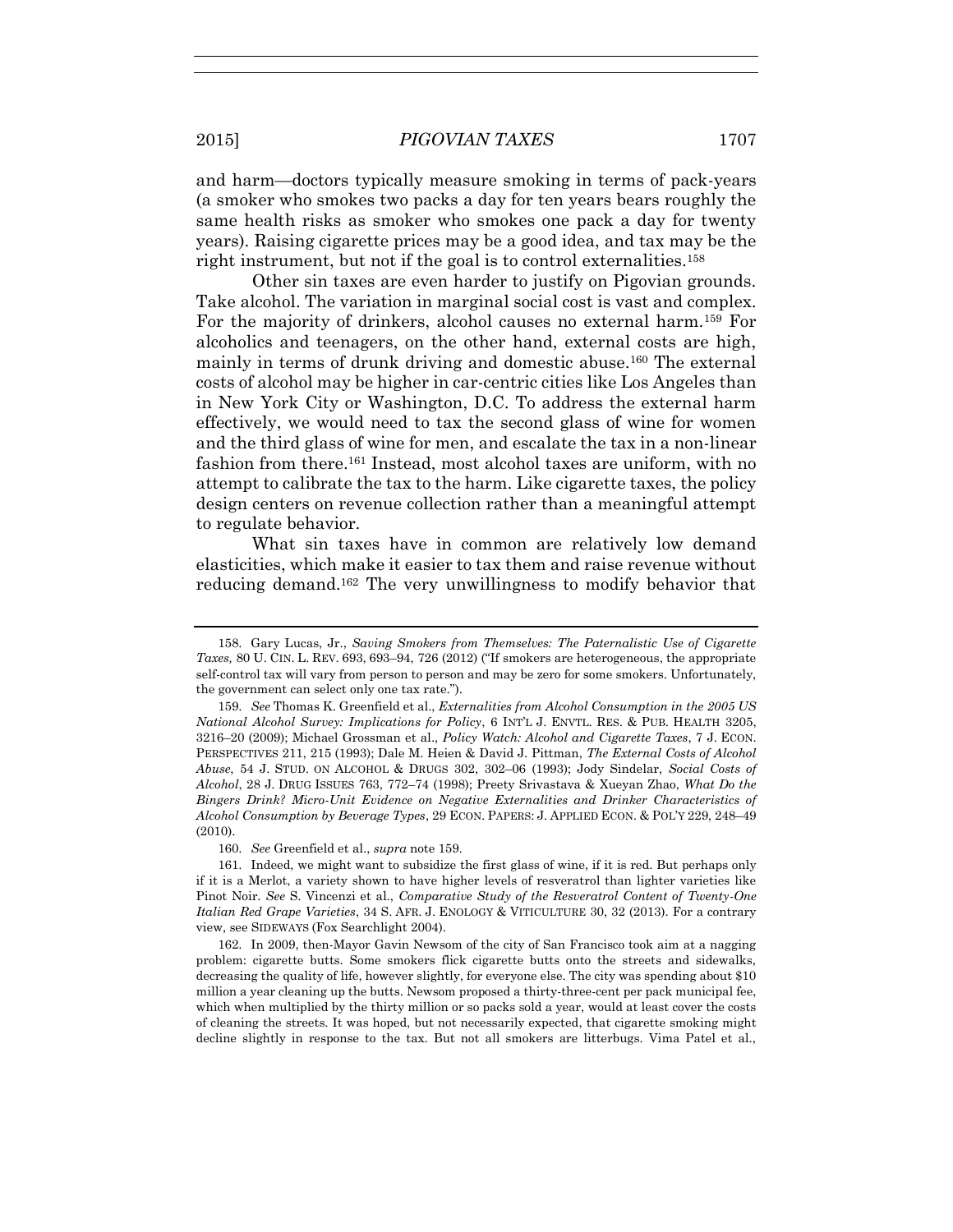dooms many attempts at Pigovian taxation becomes a useful feature for optimal commodity taxation, which posits that tax rates should be set in inverse proportion to elasticity.

#### *I. Consider Using When Variation is Easy to Observe*

Carbon is not the only potential success story. Traffic congestion charges, while sometimes designated as fees (London) rather than taxes (Stockholm), illustrate the conditions where variation in marginal social cost can be effectively addressed. Regulators can easily observe the amount of likely congestion caused by a vehicle based on the time of day, location, and type of vehicle. The tax can then be applied at a different rate to different categories. Within these categories, variation in marginal social cost with respect to congestion is trivial; despite a smaller environmental impact, a Tesla causes roughly the same amount of congestion as a Cadillac. Congestion charges may work because the variation in marginal social cost is attributable to factors—type of vehicle, location, time of day, and day of the week—that are readily observable. The design of the tax may not be calibrated perfectly, but perfection is not necessary to make things better.<sup>163</sup>

#### *J. Zero Is an Institutional Choice*

What remains unclear is when, in the face of variation in marginal social cost, a nonzero uniform tax rate is better than nothing. In the vast majority of cases, it is best not to get the taxing authorities involved in regulation, which means that zero is the correct rate.

In theory, we might want an infinite number of Pigovian taxes to address an infinite number of activities. Every activity, after all, creates some positive or negative externalities. And zero is just a number. One could imagine, in a world without transaction costs, placing a tax or subsidy on every activity from brushing your teeth in the morning to turning out the light at night. Presumably, from a purely Pigovian perspective, the optimal tax rate will be nonzero (positive or negative) after accounting for external costs, external benefits,

*Cigarette Butt Littering in City Streets: A New Methodology for Studying and Results,* 22 TOBACCO CONTROL 59, 60 (2013). Suppose half are. Of the roughly 100,000 people who regularly buy cigarettes in San Francisco, perhaps 50,000 dispose of their butts properly in an ashtray. They nonetheless share roughly half of the incidence of the municipal fee, or about \$100 per smoker per year. In a city where someone in the lowest quintile of income earns about \$12,000 annually, an extra \$100 is not trivial.

<sup>163.</sup> Jonathan Nash, *Economic Efficiency Versus Public Choice: The Case of Property Rights in Road Traffic Management*, 49 B.C. L. REV. 673, 708–15 (2008) (discussing design choices in road pricing).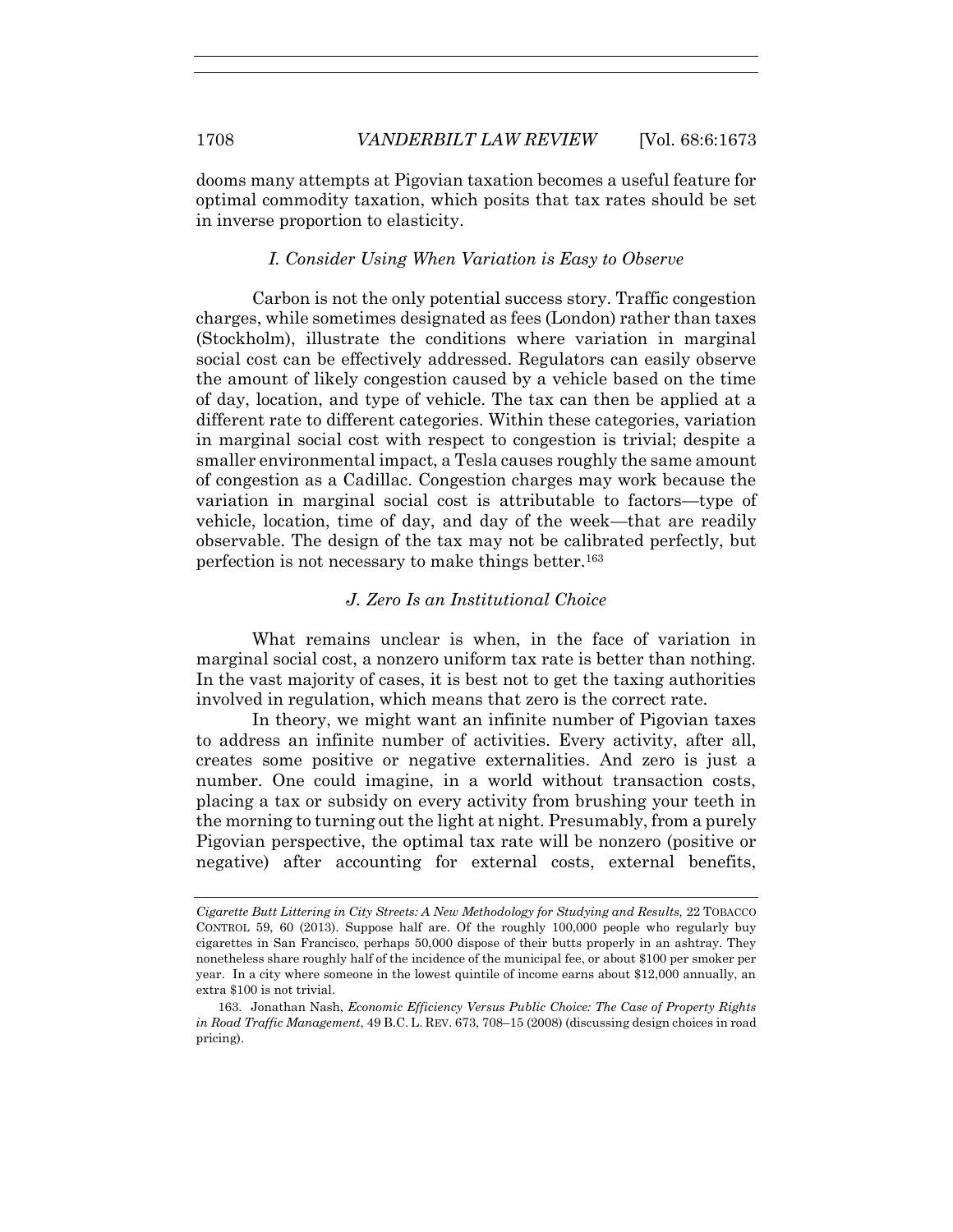deadweight loss, and the interaction with other taxes, labor, and consumption incentives and disincentives for any given activity.

Of course, such a system would only work in a world with perfect political institutions working in the public interest, with costless information and seamless enforcement by saintly revenue agents. In reality, each additional excise tax increases the complexity of the tax system, increases administrative costs, and reduces compliance. There is no free lunch, with or without a fat tax.

In a world where human behavior is complex, information is costly, and political institutions imperfect, our taxing authorities should not be expected to shoulder the burden of social engineering that outstrips our economic and social expertise. A tax on carbon production is the exception, not the rule; Pigovian taxes should generally be avoided.

## *K. Pigovian Subsidies Aren't Any Better*

If the theoretical case for Pigovian taxes is so imperfect, so too is the case for Pigovian subsidies. Why, then, are subsidies so common?

The answer lies in human nature. Arbitrary harms are especially despised, but windfall gains are loved as if they were earned.164 Much of the effect of Pigovian subsidies is inside the margin, or inframarginal; people are rewarded for behavior that they would have engaged in anyway.<sup>165</sup> Tax subsidies should only be used to achieve social policy goals when the marginal social benefit of engaging in the activity is close to uniform. Few examples in the tax code can survive this analysis.

Tax expenditures are the mirror case to Pigovian taxes. When Congress grants a particular activity a lower rate of tax, it usually does so to encourage a particular behavior that is thought to have social benefits. As with Pigovian taxes, the problem is complicated by variation in the marginal social benefit. For any given beneficial activity, some actors cause more benefit than others.

The home mortgage interest deduction, for example, is usually defended as a subsidy for homeownership.166 Home ownership may

<sup>164.</sup> *See* Hal R. Arkes et al., *The Psychology of Windfall Gains,* 59 ORG. BEHAV. & HUM. DECISION PROCESSES 331, 342–45 (1994). *But see* Christine Hurt, *The Windfall Myth,* 8 GEO. J.L. & PUB. POL'Y 339, 377–93 (2010) (examining the negative perception of others' easily earned or "too-large" profits and the resulting regulatory backlash).

<sup>165.</sup> *See generally* Gilbert E. Metcalf, *Tax Policies for Low Carbon Technologies*, 62 NAT'L TAX J. 519 (2009) (discussing the inframarginal nature of low-carbon subsidies).

<sup>166.</sup> Edward L. Glaeser & Jesse M. Shapiro, *The Benefits of the Home Mortgage Interest Deduction* 1–5 (Nat'l Bureau of Econ. Research, Working Paper No. 9284, 2002).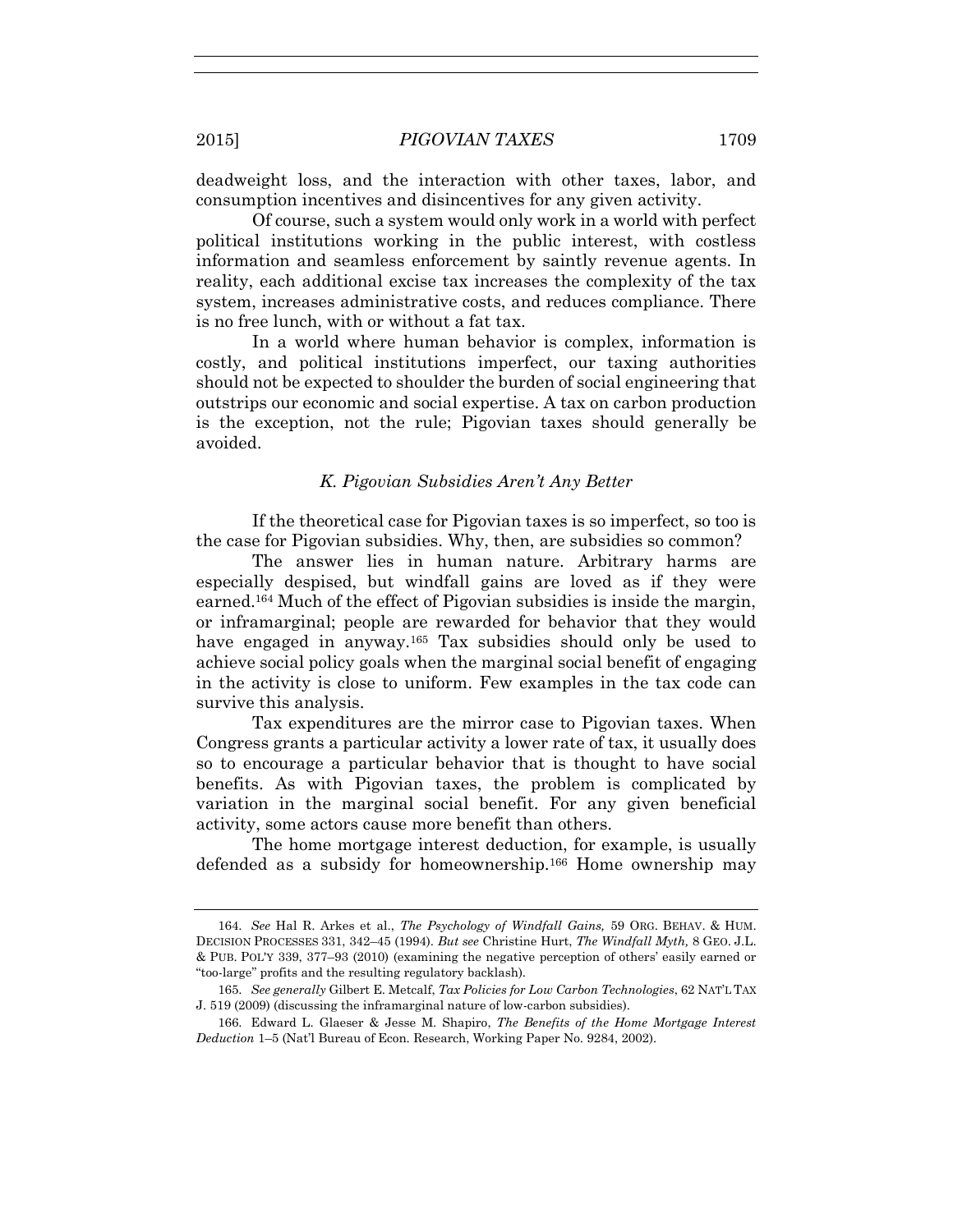create positive externalities: homeowners may participate in community activities, take better care of their properties, and provide stability to a neighborhood. The effectiveness of the subsidy, however, is questionable. One reason is that the cost of the subsidy—about \$89 billion annually—does not affect the margin: most homeowners would have purchased a home with or without the subsidy.<sup>167</sup> There are, of course, some people on the margin who would not have bought but for the tax treatment; to the extent that the subsidy is capitalized into the purchase price, there are more single family homes than would be built in a system without the subsidy.

But we really have no clear picture of which homeowners create social benefits. It seems likely that a subsidy might be better targeted at urban middle class and poor communities where homeownership might substitute for other costly government interventions. Instead, current policy encourages suburban sprawl and geographic immobility. Before the bursting of the housing bubble, there was likely a stronger case for a Pigovian tax on home ownership than a Pigovian subsidy.

Furthermore, Pigovian subsidies in the form of a tax deduction have the perverse effect of assuming that the marginal social benefit increases according to tax bracket. Tax deductions are "upside down" subsidies because the value increases with one's marginal tax rate. If there is variation in marginal social benefit, there is little reason to think that it is the rich, not the poor or middle class, who fail to internalize the benefits of homeownership.<sup>168</sup>

#### IV. CONCLUSION

The academic enthusiasm for Pigovian taxes outpaces the ability of our political institutions to design and implement taxes. While certain activities remain good candidates for Pigovian taxes—carbon production, congestion charges, and certain other pollutants—we should not substitute glib back-of-the-envelope policy design for the rigorous work our complex social problems demand.

Experience teaches us that Congress, the tax-writing committees, the IRS, industry groups, and others responsible for designing and implementing tax laws are likely to incorporate only a few factors into the design of a tax. Institutional capacity is not infinite.

<sup>167.</sup> Dennis J. Ventry, Jr., *The Accidental Deduction: A History and Critique of the Tax Subsidy for Mortgage Interest*, 73 LAW & CONTEMP. PROBS. 233, 277–84 (2010); Gillian Reynolds & C. Eugene Steuerle, *Tax Expenditures: What Are the Largest Tax Expenditures?*, TAX POL'Y CENTER (July 20, 2009), http://www.taxpolicycenter.org/briefing-book/background/expenditures/ largest.cfm [http://perma.cc/9JRP-VWB8].

<sup>168.</sup> Ventry, *supra* note 167, at 277–84.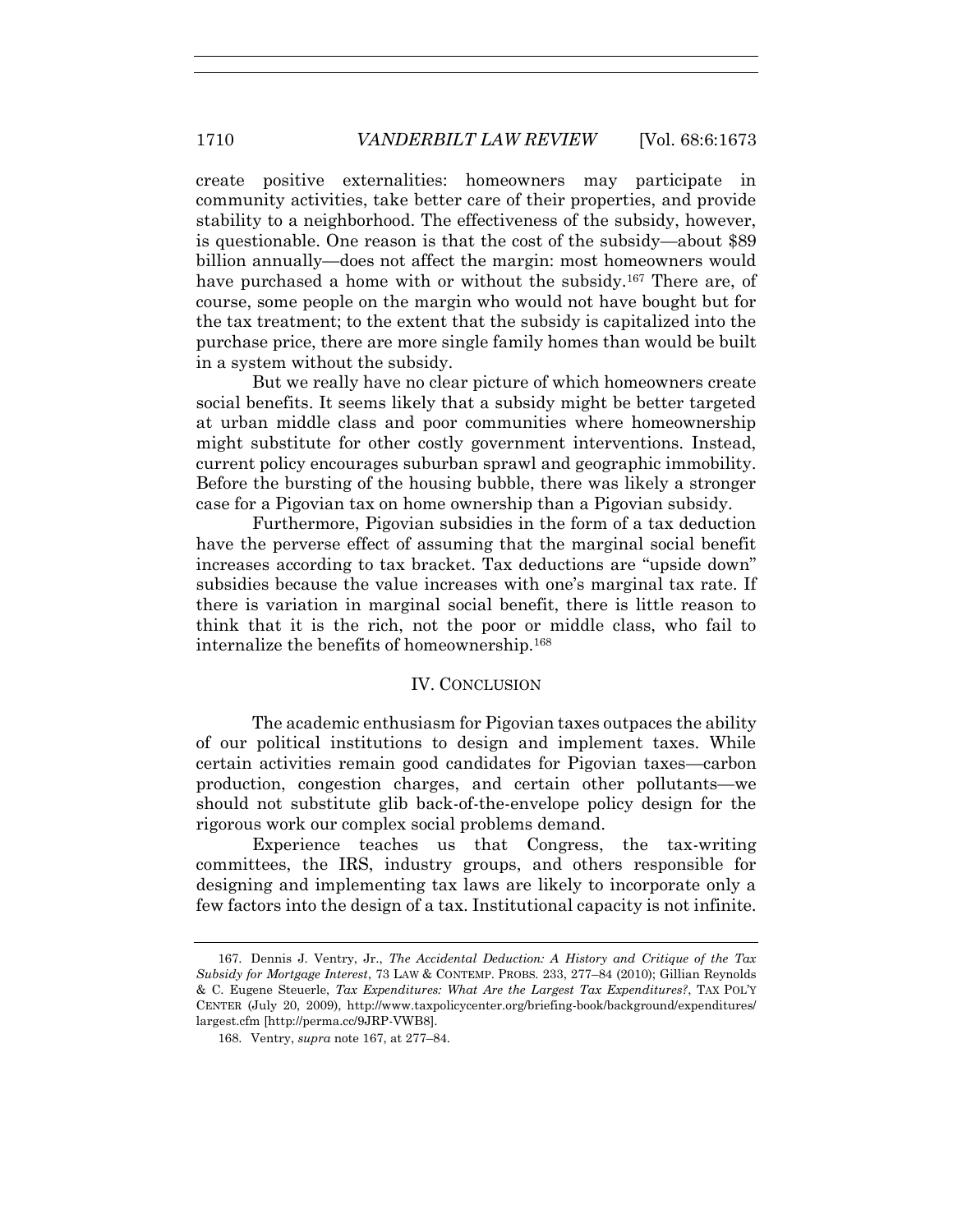We should reserve our use of the elegant instruments of Pigovian taxes and subsidies for the small number of activities where it is most likely to deliver the lofty social goals we aspire to achieve.

| <b>Selected Pigovian Taxes and Proposals</b> |                                                                                    |                                                                                                                                                                             |  |  |  |  |
|----------------------------------------------|------------------------------------------------------------------------------------|-----------------------------------------------------------------------------------------------------------------------------------------------------------------------------|--|--|--|--|
| Activity                                     | Design                                                                             | Citation                                                                                                                                                                    |  |  |  |  |
| <b>Environmental Taxes</b>                   |                                                                                    |                                                                                                                                                                             |  |  |  |  |
| Carbon<br>Production                         | Uniform                                                                            | Gilbert E. Metcalf & David Weisbach. The<br>Design of a Carbon Tax. 33 HARV. ENV. L. REV.<br>499, 500-02 (2009).                                                            |  |  |  |  |
| CFCs                                         | Varies according<br>to ozone<br>depletion factor<br>of chemical                    | I.R.C. §§ 4681-82.                                                                                                                                                          |  |  |  |  |
| Cigarette<br><b>Butts</b>                    | Uniform excise<br>tax                                                              | Vima Patel et al., Cigarette Butt Littering in<br>City Streets: A New Methodology for Studying<br>and Results, 22 TOBACCO CONTROL 59, 60<br>(2013).                         |  |  |  |  |
| Animal Food                                  | Varies by food<br>product<br>(Ruminant Meat.<br>Pork, Poultry,<br>Eggs, etc.)      | Stefan Wirsenius et al., Greenhouse Gas Taxes<br>on Animal Food Products: Rationale, Tax<br>Scheme and Climate Mitigation Effects, 108<br>CLIMACTIC CHANGE 159, 160 (2011). |  |  |  |  |
| <b>Food Taxes</b>                            |                                                                                    |                                                                                                                                                                             |  |  |  |  |
| Fat                                          | Uniform excise<br>tax, by weight on<br>foods with high<br>saturated fat<br>context | Sinne Smed. Financial Penalties on Foods:<br>The Fat Tax in Denmark, 37 NUTRITION<br>BULLETIN 142, 142-47 (2012).                                                           |  |  |  |  |

# **V. APPENDIX**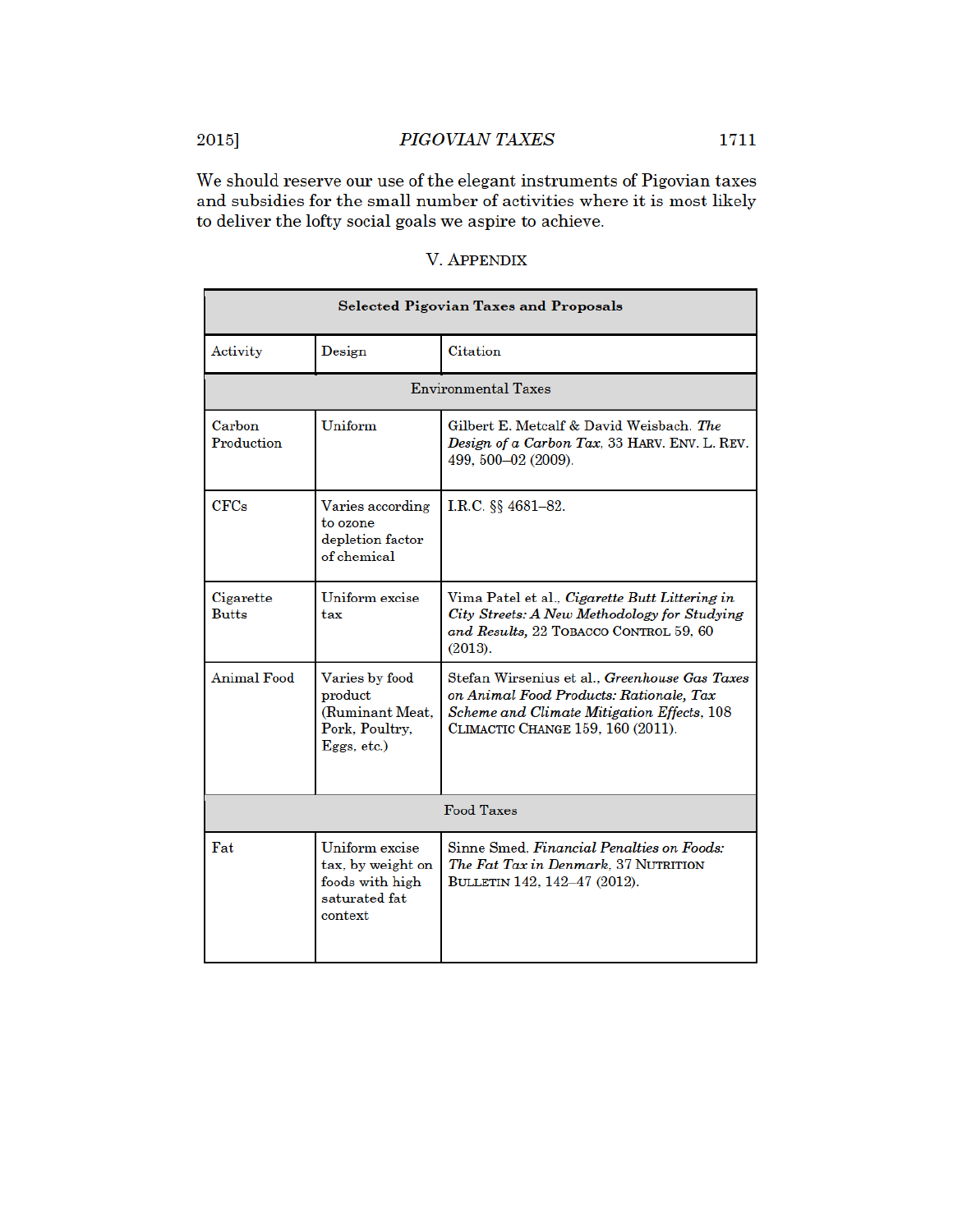| <b>Selected Pigovian Taxes and Proposals</b> |                                                |                                                                                                                                                                                                                                                     |  |  |  |
|----------------------------------------------|------------------------------------------------|-----------------------------------------------------------------------------------------------------------------------------------------------------------------------------------------------------------------------------------------------------|--|--|--|
| Activity                                     | Design                                         | Citation                                                                                                                                                                                                                                            |  |  |  |
| <b>High Fructose</b><br>Corn Syrup           | Uniform                                        | Julie Ann Elston. Kenneth R. Stanton. David<br>T. Levy & Zoltan J. Acs, Tax Solutions to the<br>External Costs of Obesity, in OBESITY,<br>BUSINESS AND PUBLIC POLICY 171 (Zoltan J.<br>Acs & Alan Lyles eds., 2007).                                |  |  |  |
| Salt                                         | Uniform                                        | Fred Kuchler, Abebayehu Tegene & J.<br>Michael Harris, Taxing Snack Foods:<br>Manipulating Diet Quality or Financing<br>Information Programs?, 27 APPLIED<br>ECONOMIC PERSPECTIVES AND POLICY 4, 16-19<br>(2005).                                   |  |  |  |
| Soda                                         | $10\%$ per liter<br>(Mexico)                   | Sarah Bosely, Mexico Enacts Soda Tax in<br>Effort to Combat World's Highest Obesity<br>Rate, THE GUARDIAN (Jan. 16, 2014),<br>http://www.theguardian.com/world/2014/jan/1<br>6/mexico-soda-tax-sugar-obesity-health<br>[http://perma.cc/PHT7-T67Y]. |  |  |  |
| Sin Taxes                                    |                                                |                                                                                                                                                                                                                                                     |  |  |  |
| Tobacco                                      | Rate varies by<br>product                      | I.R.C. $§$ 5701 et seq.                                                                                                                                                                                                                             |  |  |  |
| Alcohol                                      | Rate varies by<br>product                      | I.R.C. $§$ 5001 et seq.                                                                                                                                                                                                                             |  |  |  |
| Gun<br>Manufacturers<br>and Dealers          | Uniform                                        | I.R.C. §§ 5801-5822.                                                                                                                                                                                                                                |  |  |  |
| Transfer tax<br>on guns                      | $$200$ per gun                                 | I.R.C. § 5811.                                                                                                                                                                                                                                      |  |  |  |
| Pornography                                  | Proposed<br>uniform excise<br>tax (California) | Legislative Text                                                                                                                                                                                                                                    |  |  |  |